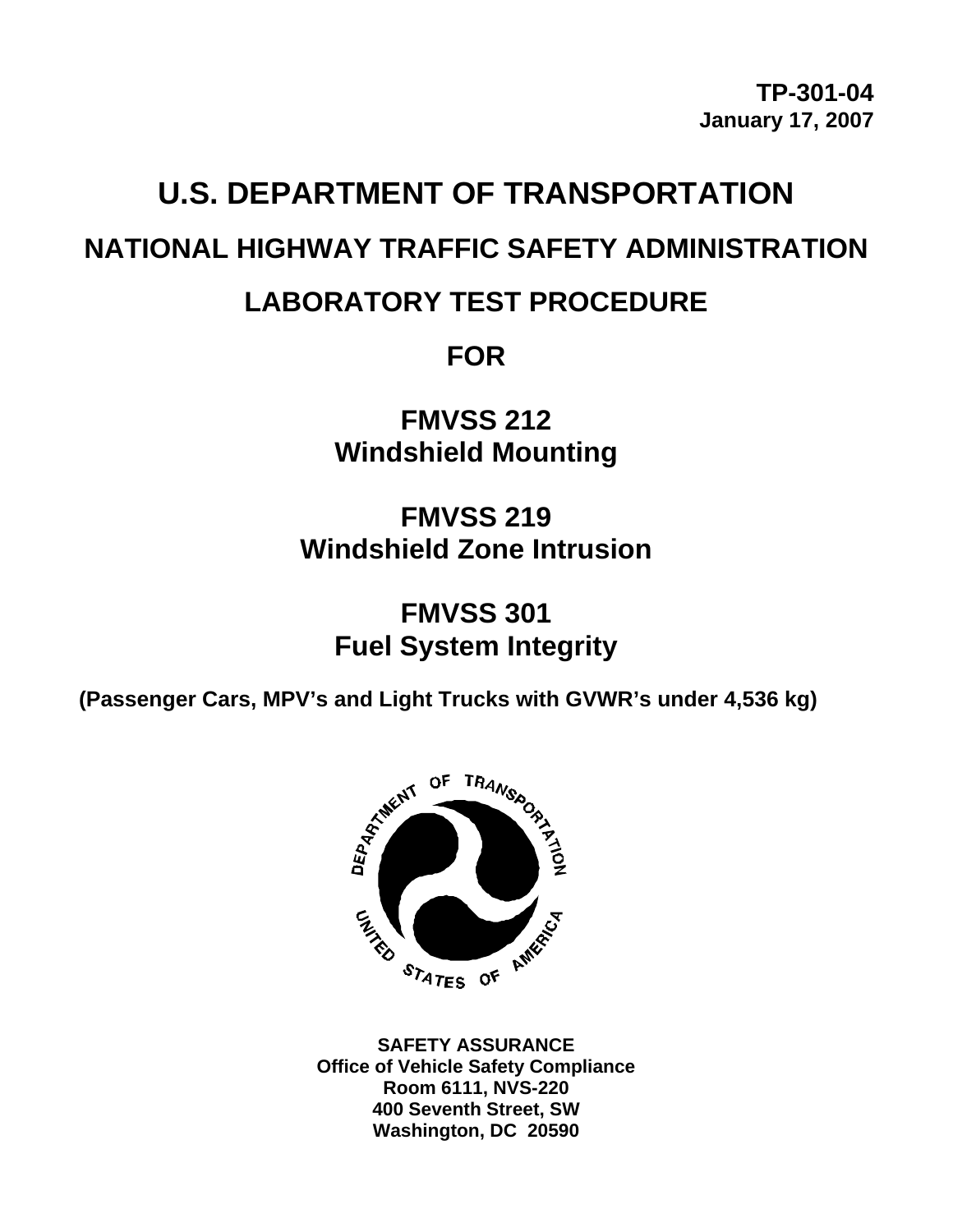#### **OVSC LABORATORY TEST PROCEDURE NO. 301 TABLE OF CONTENTS**

|                | TADLE UF GUNTENTS |  |  |  |
|----------------|-------------------|--|--|--|
| 1 <sub>1</sub> |                   |  |  |  |
| 2.             |                   |  |  |  |
| 3.             |                   |  |  |  |
| 4.             |                   |  |  |  |
| 5.             |                   |  |  |  |
| 6.             |                   |  |  |  |
| 7.             |                   |  |  |  |
| 8.             |                   |  |  |  |
| 9.             |                   |  |  |  |
| 10.            |                   |  |  |  |
| 11.            |                   |  |  |  |
| 12.            |                   |  |  |  |
| 13.            |                   |  |  |  |
| 14.            |                   |  |  |  |
|                | 14.1.             |  |  |  |
|                | 14.2.             |  |  |  |
|                | 14.3.             |  |  |  |
|                |                   |  |  |  |
|                |                   |  |  |  |
|                |                   |  |  |  |
|                |                   |  |  |  |
| 15.            |                   |  |  |  |
| 16.            |                   |  |  |  |
|                |                   |  |  |  |
|                |                   |  |  |  |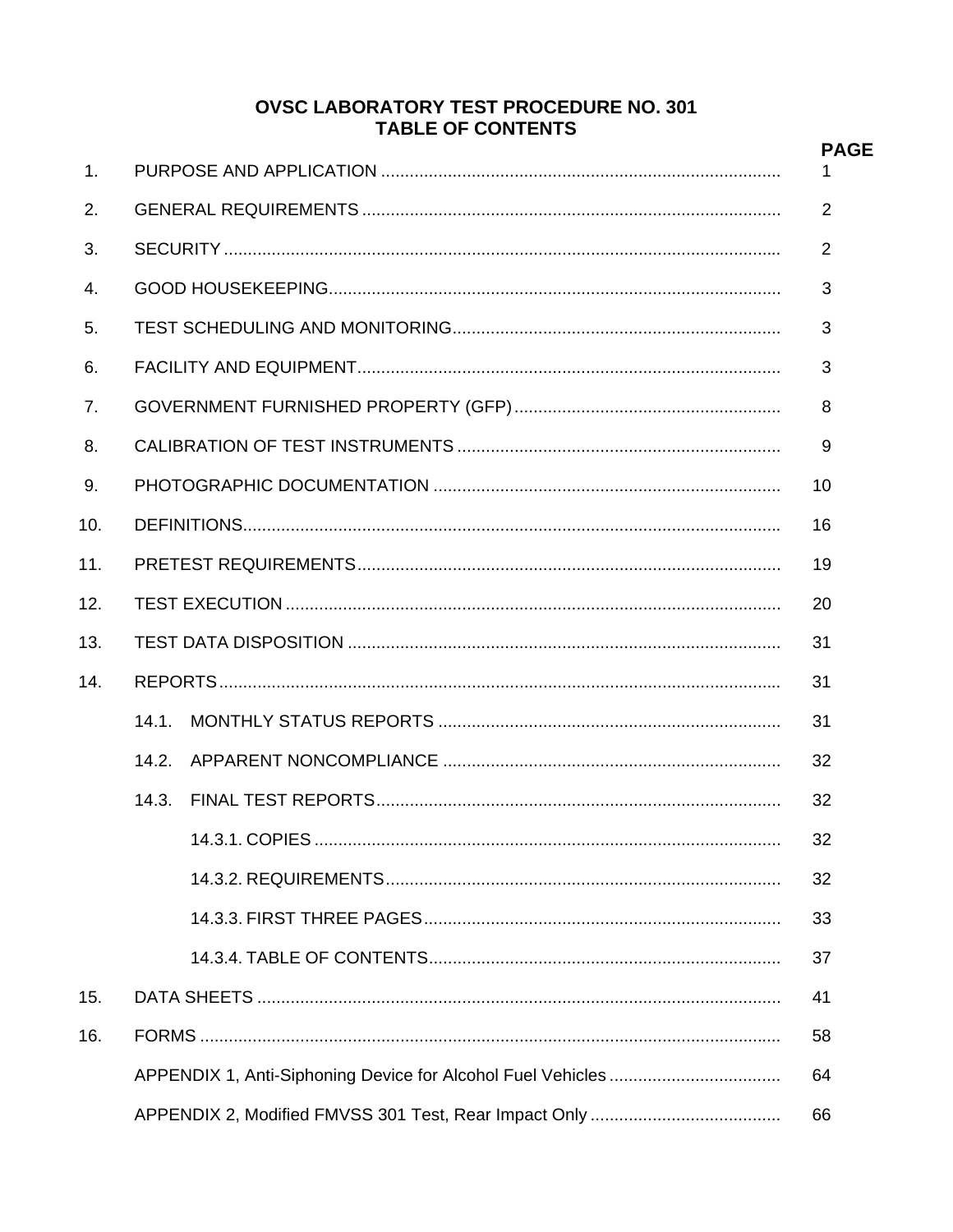#### **REVISION CONTROL LOG** FOR OVSC LABORATORY TEST PROCEDURES

### TP-301 (Fuel System Integrity)

| <b>TEST PROCEDURE</b> |             | <b>FMVSS 301</b> |                                 |                                          |
|-----------------------|-------------|------------------|---------------------------------|------------------------------------------|
| REV.<br>No.           | <b>DATE</b> | <b>AMENDMENT</b> | <b>EFFECTIVE</b><br><b>DATE</b> | <b>DESCRIPTION</b>                       |
| $00\,$                | 04/26/89    | No Revision      | 04/26/89                        | Original release signed by O.D.          |
| 01                    | 3/28/94     |                  | 3/28/94                         | Add 2 appendices                         |
| 02                    | 11/8/94     |                  | 11/8/94                         | Add lateral camera requirements          |
| 03                    | 2/28/03     | 63FR28922        | 5/27/99                         | Conversion to metric and minor revisions |
| 04                    | 1/17/07     |                  | 1/17/07                         | Reference 214 for lateral impact         |
| 05                    |             |                  |                                 |                                          |
| 06                    |             |                  |                                 |                                          |
| 07                    |             |                  |                                 |                                          |
| 08                    |             |                  |                                 |                                          |
| 09                    |             |                  |                                 |                                          |
| 10                    |             |                  |                                 |                                          |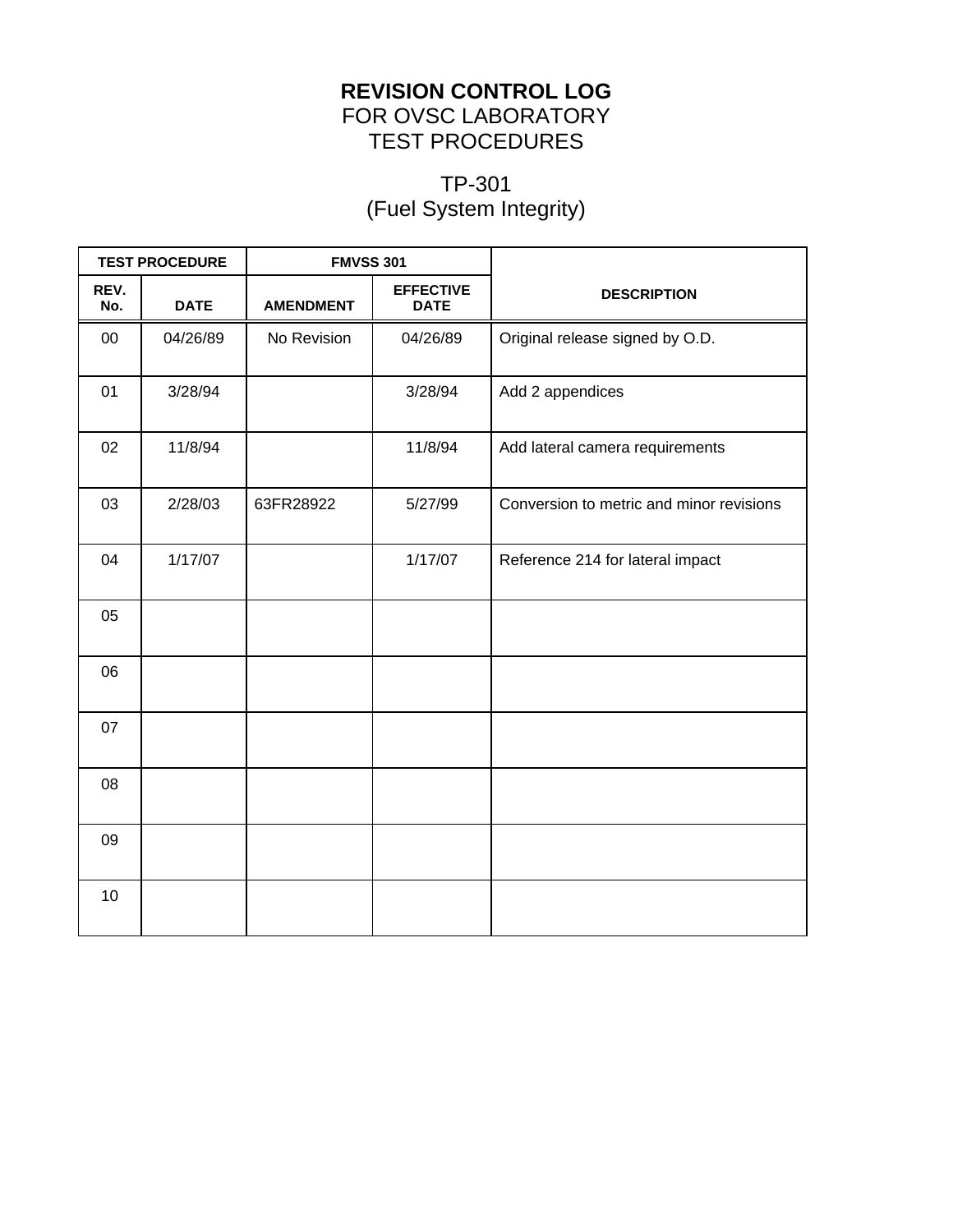#### **1. PURPOSE AND APPLICATION**

The purpose of the standard is to reduce deaths and injuries occurring from fires that result from fuel spillage during and after motor vehicle crashes. The standard applies to passenger cars, and to MPVs, trucks, and buses that have a GVWR of 4,536 kg or less. It also applies to school buses with a GVWR greater than 4,536 Kg. TP-301-SB covers these school buses.

The Office of Vehicle Safety Compliance (OVSC) provides contracted laboratories with Laboratory Test Procedures as guidelines for obtaining compliance test data. The data are used to determine if a specific vehicle or item of motor vehicle equipment meets the minimum performance requirements of the subject Federal Motor Vehicle Safety Standard (FMVSS). The purpose of the OVSC Laboratory test procedures is to present a uniform testing and data recording format, and provide suggestions for the use of specific equipment and procedures. If any contractor views any part of an OVSC Laboratory test procedure to be in conflict with a Federal Motor Vehicle Safety Standard or observes deficiencies in a Laboratory test procedure, the contractor is required to advise the Contracting Officer's Technical Representative (COTR) and resolve the discrepancy prior to the start of compliance testing.

Every Contractor shall submit a detailed test procedure to the COTR before initiating the compliance test program. The procedure shall include a step-by-step description of the methodology to be used. The contractor's test procedure shall contain a complete listing of test equipment with make and model number and a detailed check-off sheet. The list of test equipment shall include instrument accuracy and calibration dates. All equipment shall be calibrated in accordance with the manufacturer's instructions. There shall be no contradictions between the Laboratory Test Procedure and the contractor's in-house test procedure. Written approval of the in- house test procedures shall be obtained from the COTR before initiating the compliance test program.

The OVSC Laboratory TPs are not intended to limit or restrain a contractor from developing or utilizing any testing techniques or equipment, which will assist in procuring the required compliance test data. These Laboratory Test Procedures do not constitute an endorsement or recommendation for use of any product or method. However, the application of any such testing technique or equipment is subject to prior approval of the COTR.

**NOTE:** The OVSC Laboratory Test Procedures, prepared for the limited purpose of use by independent laboratories under contract to conduct compliance tests for the OVSC, are not rules, regulations or NHTSA interpretations regarding the meaning of a FMVSS. The Laboratory Test Procedures are not intended to limit the requirements of the applicable FMVSS(s). In some cases, the OVSC Laboratory Test Procedures do not include all of the various FMVSS minimum performance requirements. Recognizing applicable test tolerances, the Laboratory Test Procedures shall specify test conditions that are less severe than the minimum requirements of the standard. In addition, the Laboratory Test Procedures may be modified by the OVSC at any time without notice, and the COTR may direct or authorize contractors to deviate from these procedures, as long as the tests are performed in a manner consistent with the standard itself and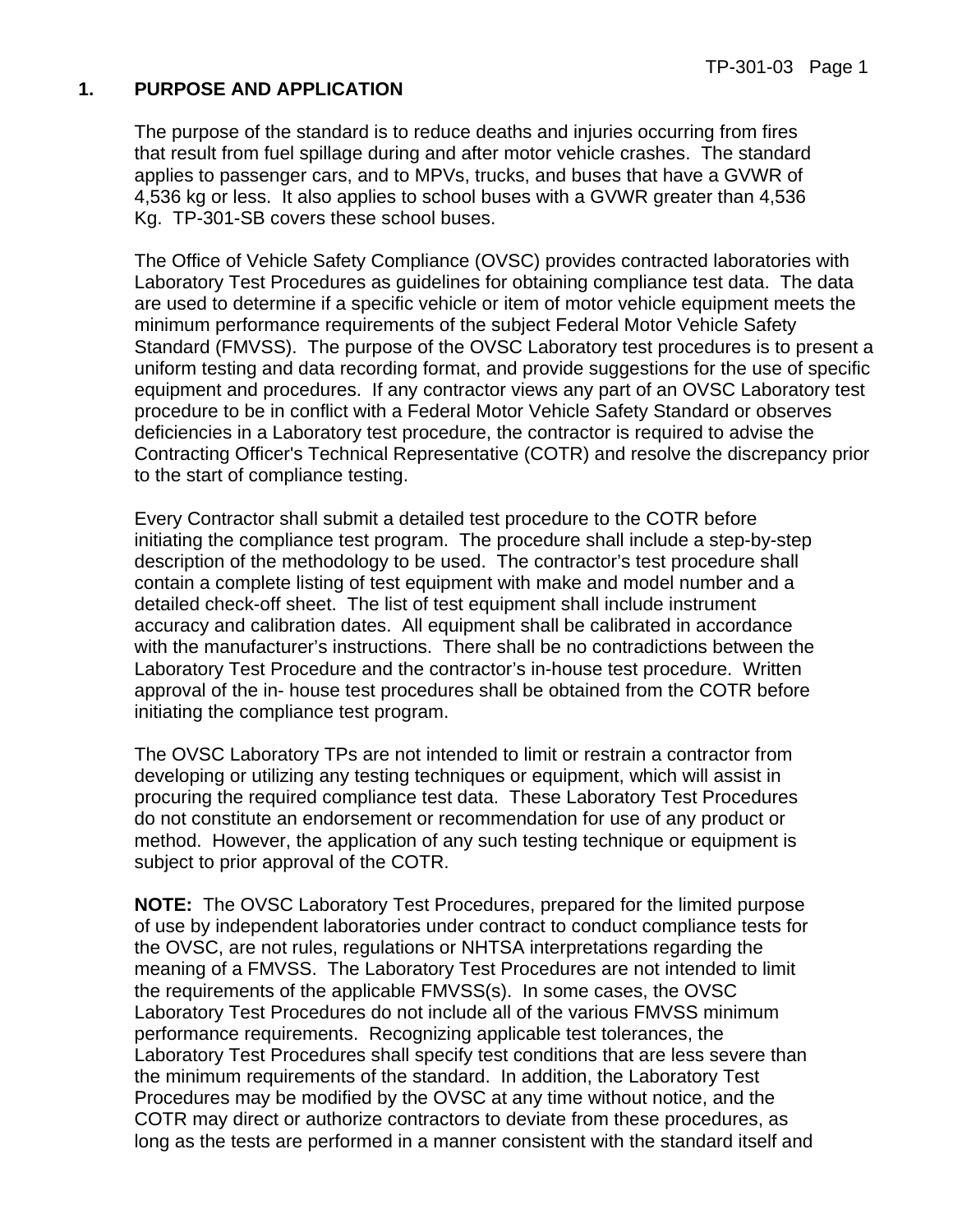within the scope of the contract. Laboratory Test Procedures may not be relied upon to create any right or benefit in any person. Therefore, compliance of a vehicle or item of motor vehicle equipment is not necessarily guaranteed if the manufacturer limits its certification tests to those described in the OVSC Laboratory Test Procedures.

#### **2. GENERAL REQUIREMENTS**

#### **FMVSS 212**

When the vehicle traveling longitudinally forward at any speed up to and including 48.3 KM/H impacts a fixed collision barrier that is perpendicular to the line of travel of the vehicle, the windshield mounting of the vehicle shall retain not less than 50 percent of the portion of the windshield periphery on each side of the vehicle longitudinal centerline for vehicles equipped with front occupant automatic restraints, and 75 percent of the windshield periphery for vehicles not equipped with automatic restraints.

#### **FMVSS 219**

When the vehicle traveling longitudinally forward at any speed up to and including 48.3 KM/H impacts a fixed collision barrier that is perpendicular to the line of travel of the vehicle, no part of the vehicle outside the occupant compartment, except windshield molding and other components designed to be normally in contact with the windshield, shall penetrate the protected zone template to a depth of more than 6.4 mm, and no such part of a vehicle shall penetrate the inner surface of that portion of the windshield, within the daylight opening (DLO), below the protected zone.

#### **FMVSS 301 — FUEL SPILLAGE — BARRIER CRASH**

This standard applies to passenger cars, and to MPVs, trucks and buses that use fuel with a boiling point above 0°C. Fuel spillage in any fixed or moving barrier crash test shall not exceed 28 g from impact until motion of the vehicle has ceased, and shall not exceed a total of 142 g in the 5- minute period following cessation of motion. For the subsequent 25-minute period, fuel spillage during any 1 minute interval shall not exceed 28 g.

#### **FMVSS 301 — FUEL SPILLAGE — ROLLOVER**

This standard applies to passenger cars, and to MPVs, trucks and buses that use fuel with a boiling point above 0°C. Fuel spillage in any rollover test, from the onset of rotational motion, shall not exceed a total of 142 g for the first 5 minutes of testing at each successive 90° increment. For the remaining testing period, at each successive 90° increment, fuel spillage during any 1-minute interval shall not exceed 28 g.

#### **3. SECURITY**

The contractor shall provide appropriate security measures to protect the OVSC test vehicles and Government Furnished Property (GFP) such as test dummies from unauthorized personnel during the entire compliance testing program. The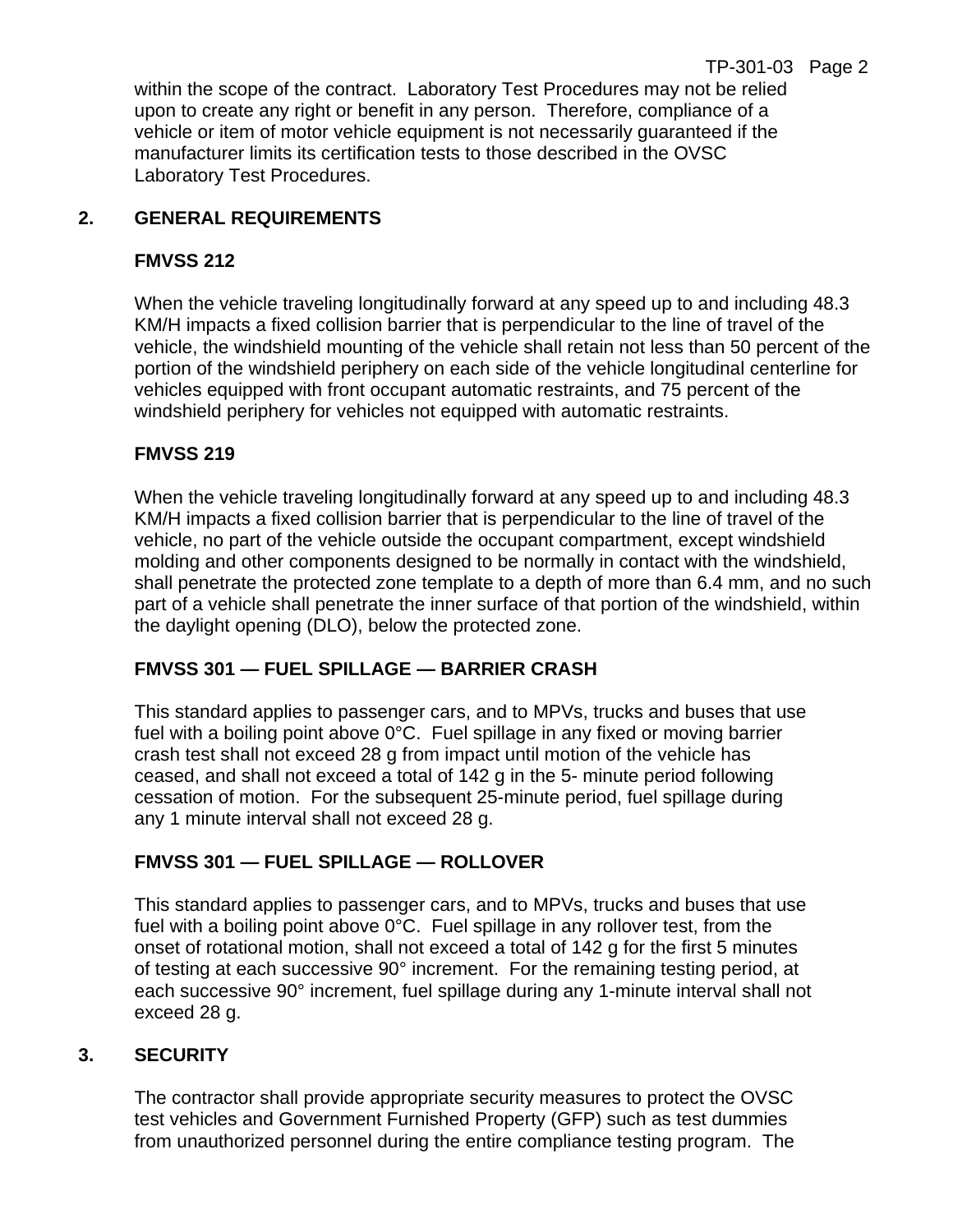#### **3. SECURITY….continued**

contractor is financially responsible for any acts of theft and/or vandalism, which occur during the storage of test vehicles and GFP. Any security problems, which arise, shall be reported by telephone to the Industrial Property Manager (IPM), Office of Contracts and Procurement, within two working days after the incident. A letter containing specific details of the security problem shall be sent to the IPM (with copy to the COTR) within 48 hours.

The contractor shall protect and segregate the data that evolves from compliance testing before and after each vehicle test. No information concerning the vehicle safety compliance-testing program shall be released to anyone except the COTR, unless specifically authorized by the COTR or the COTR's Branch Chief or Division Chief.

**NOTE:** NO INDIVIDUALS, OTHER THAN CONTRACTOR PERSONNEL DIRECTLY INVOLVED IN THE COMPLIANCE TESTING PROGRAM OR OVSC PERSONNEL, SHALL BE ALLOWED TO WITNESS ANY VEHICLE COMPLIANCE TEST UNLESS SPECIFICALLY AUTHORIZED BY THE COTR.

#### **4. GOOD HOUSEKEEPING**

Contractors shall maintain the entire vehicle compliance testing area, test dummy storage area, test fixtures and instrumentation in a neat, clean and painted condition with test instruments arranged in an orderly manner consistent with good test laboratory housekeeping practices.

#### **5. TEST SCHEDULING AND MONITORING**

The contractor shall submit a vehicle test schedule to the COTR prior to conducting the first compliance test. Tests shall be completed as required in the contract.

Scheduling of vehicle tests shall be adjusted to permit vehicles to be tested to other FMVSSs as may be required by the OVSC. All vehicle compliance testing shall be coordinated with the COTR in order to allow monitoring by the COTR and/or other OVSC personnel if desired.

#### **6. FACILITY AND EQUIPMENT**

#### **6.1 IMPACT TEST FACILITY**

At a minimum, the impact test facility shall consist of a tow road, test pad area, fixed collision barrier (for frontal and oblique impact tests) and underground photographic pits. The facility shall be equipped with a tow and guidance system, test abort system, impact speed measurement and speed control systems and a static rollover device.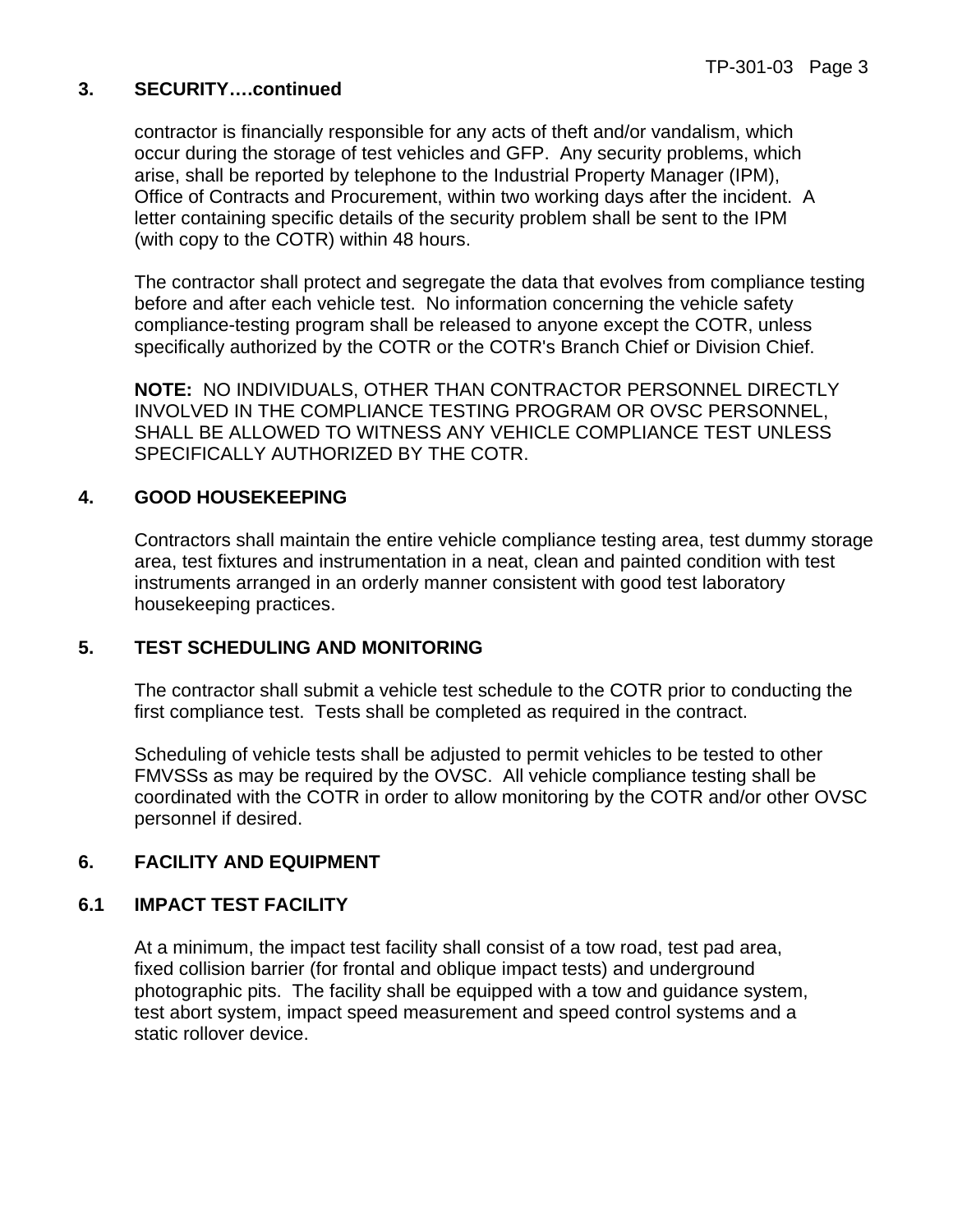TYPICAL BARRIER IMPACT TEST FACILITY



#### **6.2 IMPACT SPEED MEASUREMENT SYSTEM**

Test vehicle or moving barrier impact speed or velocity shall be measured by 2 timing devices (photocells, break wires, laser beams, etc.) located within 1.5 meters of the impact plane. Both timing devices shall be accurate within plus or minus 0.08 km/h and shall be calibrated by an instrument traceable to the National Institute of Standards And Technology. The impact speed shall be permanently recorded (photograph of the digital readout from the timing device will suffice). A third timing device shall be placed at a sufficient distance from the impact plane for monitoring the speed of the test vehicle or moving barrier and permit a test abort if necessary.

#### **6.3 MOVING BARRIER**

The contractor shall have a moving barrier to conduct lateral and rear impact tests. The moving barrier shall consist of:

- 1. A common carriage constructed in accordance with Figure 1 of 571.301, which is symmetrical about a vertical plane containing its longitudinal axis.
- 2. A solid non-steerable front axle and fixed rear axle attached directly to the frame rails with no springs or other type suspension system on any wheel.
- 3. An impact surface that is a vertical, rigid, flat rectangle, 1981 mm (78 inches) wide and 1524 mm (60 inches) high, with its lower edge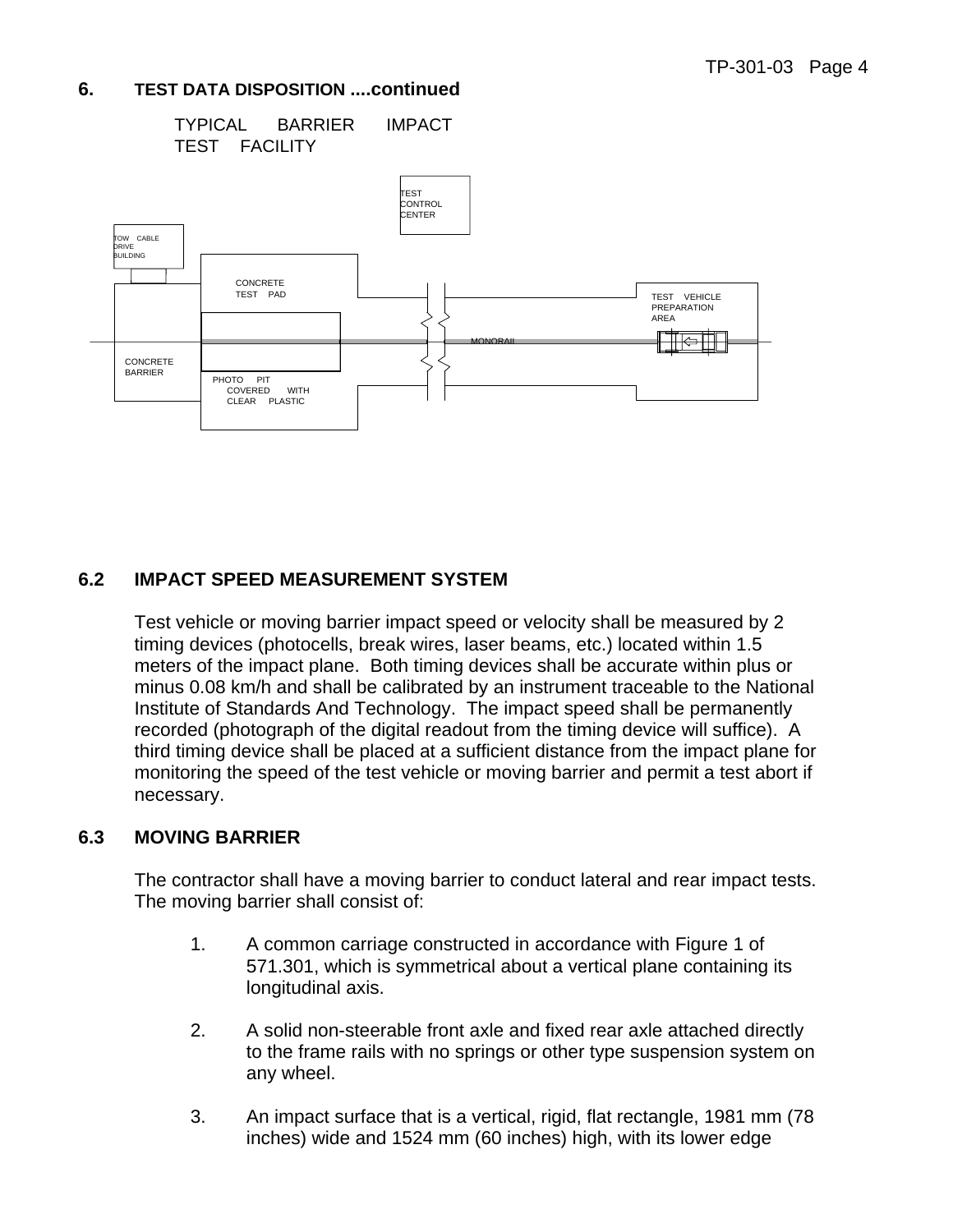horizontal and 127 mm (5 inches) above the ground surface. The impact surface shall be faced with a sheet of 19 mm (0.75 inch) thick exterior plywood, 1981 mm (78 inches) wide and 1524 mm (60 inches) high.

- 4. A braking device capable of stopping it.
- 5. Mounting brackets necessary to accommodate an overhead camera and abort brake system.
- 6. A weight distribution of  $408.2 \pm 11.3$  kg at each rear wheel and  $499 \pm 1.3$ 11.3 kg at each front wheel when equipped with camera and abort system
- 7. Pneumatic tires on all wheels, P205/75R15, inflated to 200 +/- 21 kPa.

NOTE: The plywood shall be replaced as necessary during the compliance testing program.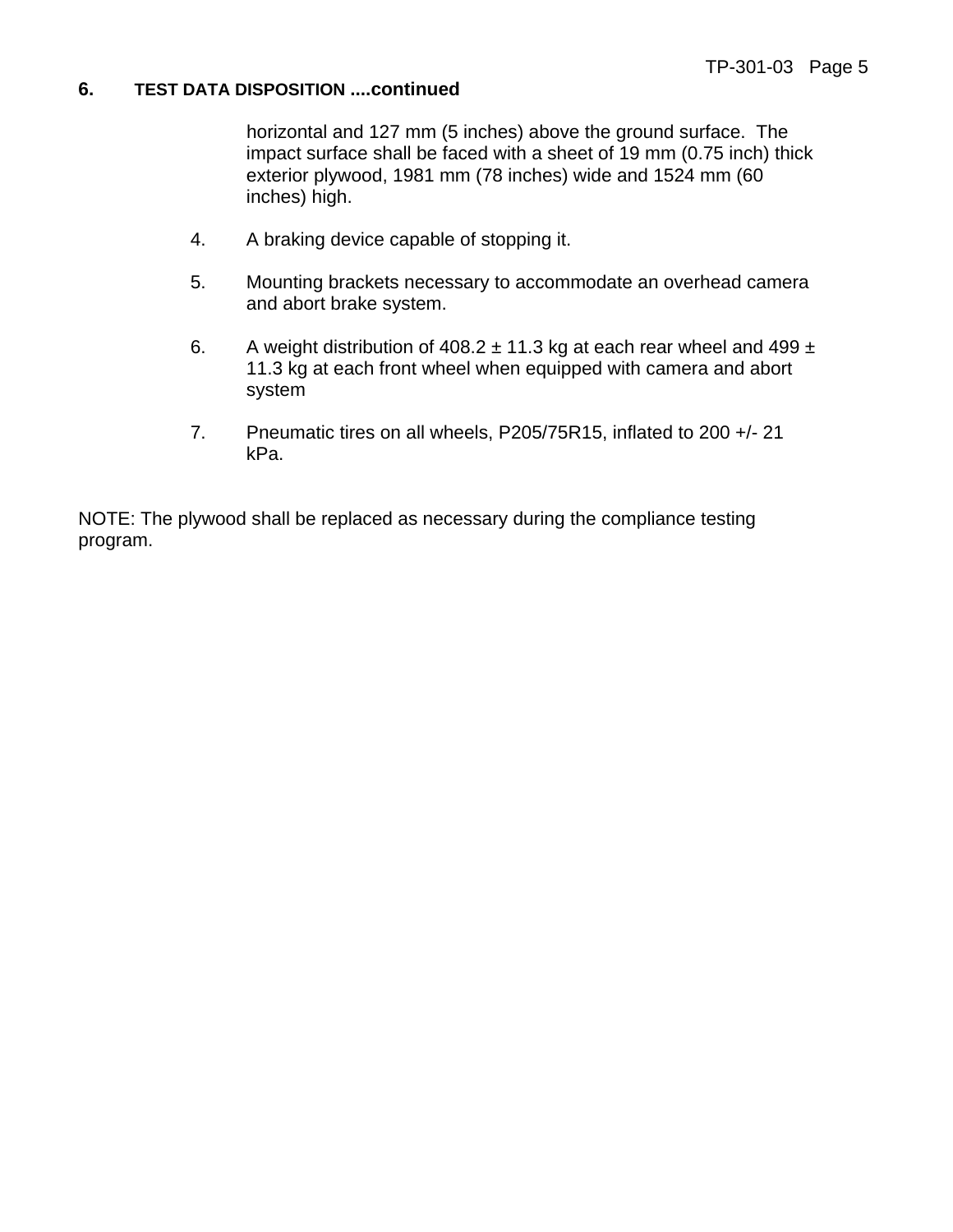

TOP VIEW

#### NOTES: DIMENSIONS SHOWN IN TABLE ON NEXT PAGE

- 1. OUTER FRAME 6.0 x 2.0 x 0.19 in. (152 x 51 x 5 mm) STEEL TUBING, TWO PIECES WELDED TOGETHER FOR A 12.0 in. (305 mm) HEIGHT.
- 2. BALLAST TIE DOWNS.
- 3. ALL INNER REINFORCEMENTS AND FRAME GUSSETS OF 4.0 x 2.0 x 0.19 in. (102 x 51 x 5 mm) STEEL TUBING.
- 4. REINFORCE AREAS FOR BOLTING ON FACE PLATES.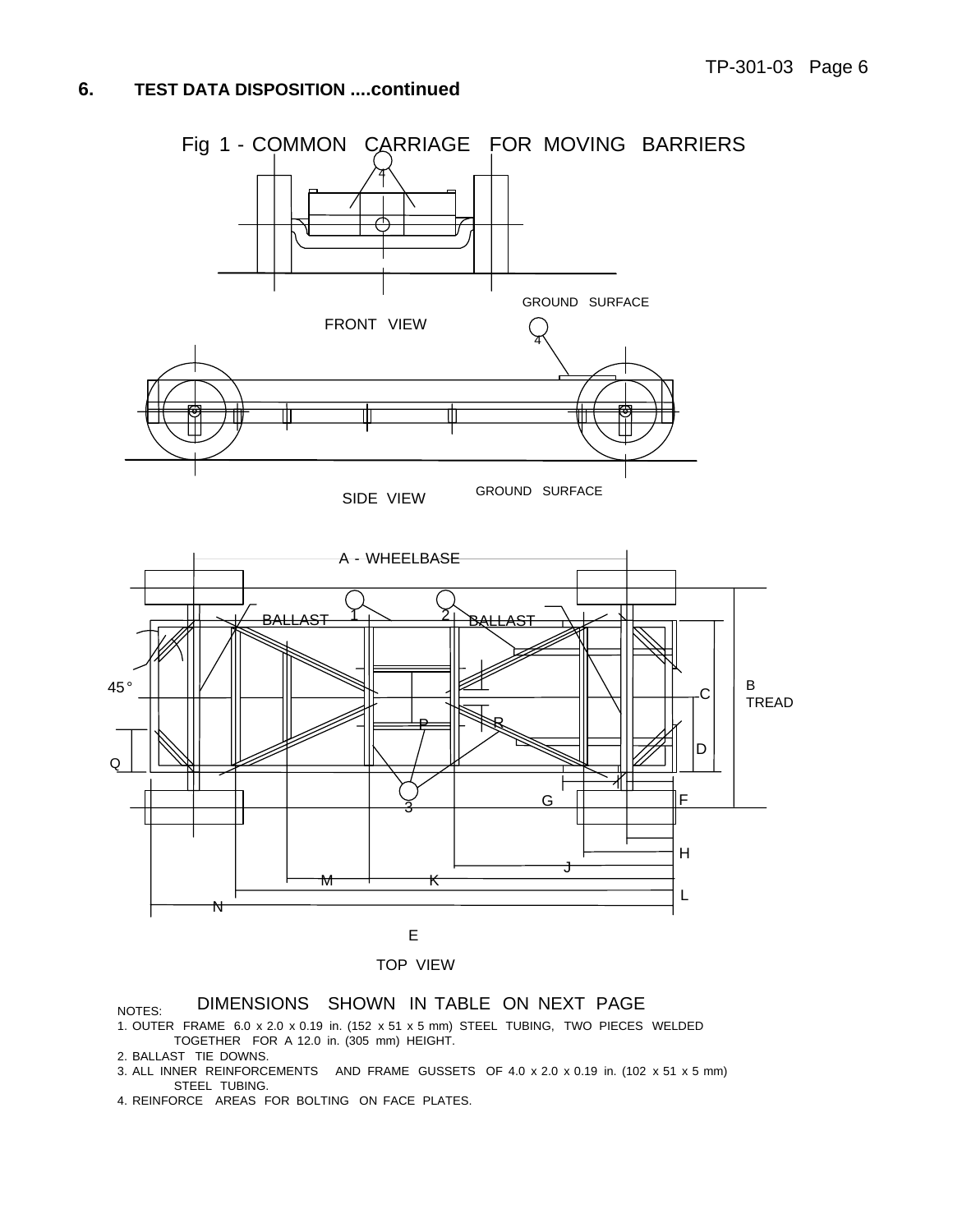|               | DIMENSIONS FOR COMMON CARRIAGE FOR MOVING BARRIERS |                    |
|---------------|----------------------------------------------------|--------------------|
| <b>LETTER</b> | <b>INCHES</b>                                      | <b>MILLIMETERS</b> |
| A             | 120.0                                              | 3048               |
| B             | 60.0                                               | 1524               |
| С             | 42.0                                               | 1067               |
| D             | 21.0                                               | 533                |
| E             | 144.0                                              | 3658               |
| F             | 15.0                                               | 381                |
| G             | 16.0                                               | 406                |
| Н             | 12.0                                               | 305                |
| J             | 24.0                                               | 610                |
| Κ             | 60.0                                               | 1524               |
|               | 84.0                                               | 2134               |
| M             | 22.0                                               | 559                |
| N             | 120.0                                              | 3048               |
| P             | 16.0                                               | 406                |
| Q             | 12.0                                               | 305                |
| R             | 6.0                                                | 152                |
|               |                                                    |                    |

Note - Dimensions shall be within 5% of the specifications listed above

#### **6.4 PHOTOGRAPHIC PIT**

For FRONTAL and REAR impact tests, to permit underbody film coverage, the test pad area shall be equipped with a photographic pit. The pit shall be covered with plastic, Plexiglas, etc. strong enough to preclude any part of the vehicle from collapsing below ground level during the impact.

#### **6.5 STATIC ROLLOVER DEVICE**

The rollover device shall be capable of rotating the impacted test vehicle about its longitudinal axis with the axis kept horizontal, to each successive increment of 90°, 180°, and 270° at a uniform rate, with 90° of rotation taking place in any time interval from 1 to 3 minutes and holding in position up to 5 minutes.

#### **6.6 WEIGHING SCALES**

The scales used to weigh the test vehicle shall be accurate to within 0.1%.

#### **6.7 TEST SURFACE AND TEST PAD AREA**

The concrete surface upon which the vehicle is tested is level, rigid, and of uniform construction with a skid number of 75 when measured in accordance with American Society of Testing and Materials Method E: 274-65T at 64 km/h, omitting water delivery as specified in paragraph 7.1 of that method.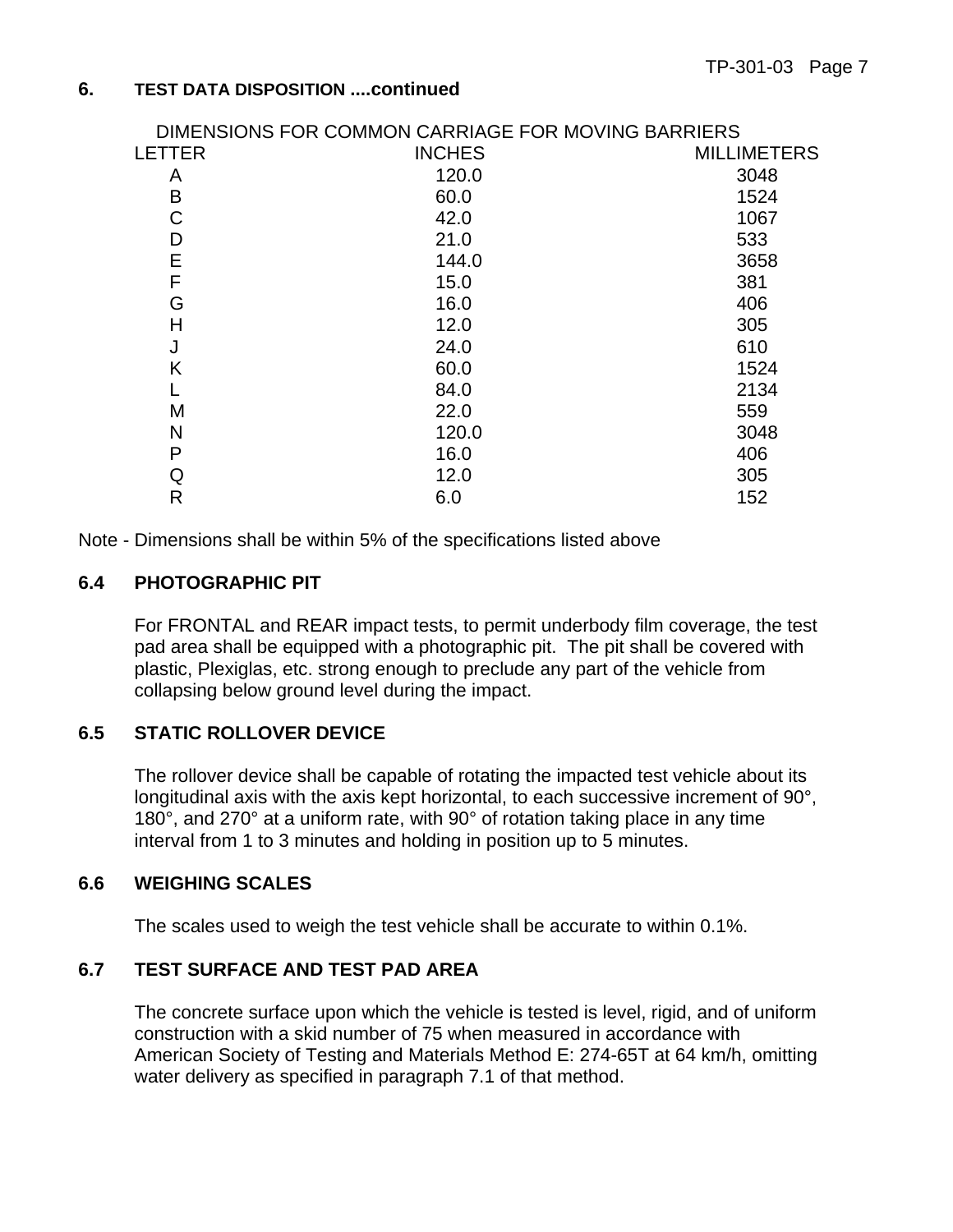#### **6.8 TOW ROAD**

The tow road surface shall be straight, level, smooth and of uniform construction. The tow road shall be of sufficient length to allow stabilization of speed and attitude of the moving barrier (in lateral or rear impact tests) or the test vehicle (in frontal or oblique impact tests).

#### **6.9 TOW AND GUIDANCE SYSTEM**

The tow and guidance system shall be capable of ensuring that the moving barrier (in lateral or rear impact tests) or the test vehicle (in frontal or oblique impact tests) impact at the proper angle and within the speed tolerances specified for each type of test. The moving barrier or test vehicle shall be continuously towed up until it reaches 610 mm to 152 mm from impact. The tow cable attachment device shall release from the tow cable within the tolerance window. The velocity measurement shall be taken after cable release.

#### **6.10 TEST ABORT SYSTEM**

Test vehicles and the moving barrier shall be equipped with onboard brake abort systems. For rear impact compliance tests, the target vehicle and the moving barrier brake systems shall not be activated until after the final vehicle/barrier separation has occurred unless the vehicle rear wheels are jammed by deformed sheet metal and the vehicle remains against the moving barrier's face throughout the braking process. Moving barrier brakes shall be applied in advance of test vehicle brakes in order to preclude secondary impacts. The OVSC recommends the use of redundant brake abort systems.

#### . **7. GOVERNMENT FURNISHED PROPERTY (GFP)**

GFP shall consist of anthropomorphic test devices (test dummies) and test vehicles.

#### **TEST DUMMIES**

NHTSA's Dummy Management will furnish an adequate number of Part 572 50thpercentile adult male test dummies to the contract laboratory. These dummies shall be stored in an upright seated position in a secured area which is temperature controlled between 10°C and 30°C. The contractor shall inspect the dummies for component damage after each crash test usage. The contractor shall keep the NHTSA Dummy Management informed of the need for dummy replacement components.

#### **TEST VEHICLES**

The Contractor shall be responsible for accepting test vehicles from either new car dealers or vehicle transporters. In both instances, the contractor acts in the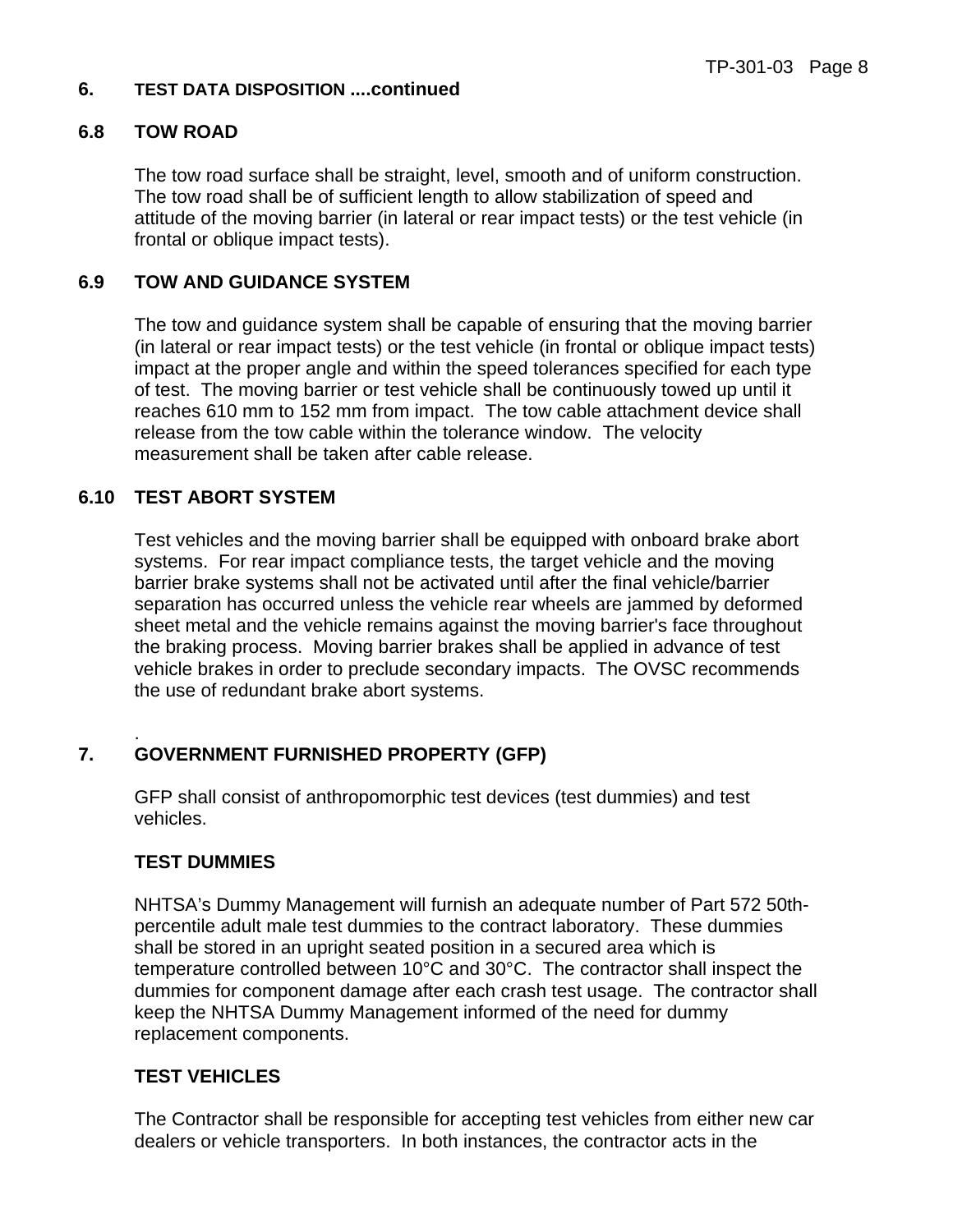#### **7. GOVERNMENT FURNISHED PROPERTY (GFP) ....continued**

OVSC's behalf when signing an acceptance of test vehicles. The contractor shall complete a thorough visual inspection of test vehicle prior to acceptance. The contractor shall complete a Vehicle Condition Report form and fax to the COTR within 24 hours after a vehicle has been delivered (see section 16, FORMS).

In addition to the above, the Contractor shall check for any damage, which may have occurred during transit. The Contractor shall document the inspection and report any problems to the COTR. This notification shall occur prior to preparation of the vehicle for testing.

#### **8. CALIBRATION OF TEST INSTRUMENTS**

Before the contractor initiates the safety compliance test program, the contractor shall implement and maintain a test instrumentation calibration system in accordance with ISO-10012-1, Calibration System Requirements. The calibration system shall be set up and maintained by the contractor as follows:

- A. Standards for calibrating the measuring and test equipment shall be stored and used under appropriate environmental conditions to assure their accuracy and stability.
- B. All measuring instruments and standards shall be calibrated by the contractor, or a commercial facility, against a higher order standard at periodic intervals NOT TO EXCEED 12 MONTHS! Records, showing the calibration traceability to the National Institute of Standards and Technology (NIST), shall be maintained for all measuring and test equipment.
- C. All measuring and test equipment and measuring standards shall be labeled with the following information:
	- (1) Date of calibration
	- (2) Date of next scheduled calibration
	- (3) Name of the technician who calibrated the equipment
- D. A written calibration procedure shall be provided by the contractor which includes as a minimum the following information for all measurement and test equipment:
	- (1) Type of equipment, manufacturer, model number, etc.
	- (2) Measurement range
	- (3) Accuracy
	- (4) Calibration interval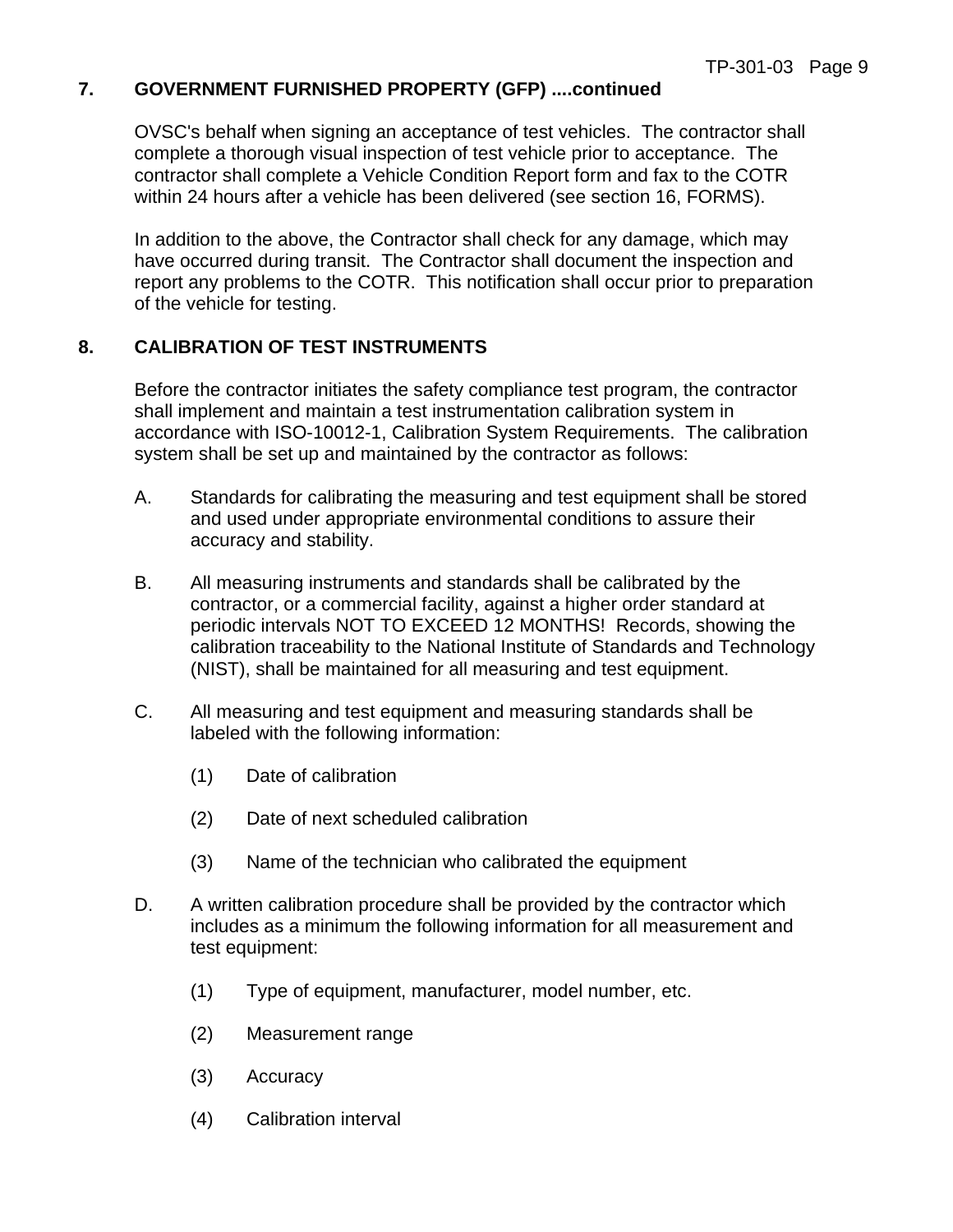#### **8. CALIBRATION OF TEST INSTRUMENTS....continued**

- (5) Type of standard used to calibrate the equipment (calibration traceability of the standard shall be evident)
- E. Records of calibration for all test instrumentation shall be kept by the contractor in a manner, which assures the maintenance of established calibration schedules. All such records shall be readily available for inspection when requested by the COTR. The calibration procedure shall be approved by the COTR before the test program commences.

#### **9 PHOTOGRAPHIC DOCUMENTATION**

#### **9.1 COLOR PHOTOGRAPHS**

The contractor shall take pretest and post test still color photographs. The photographs shall be 8 x 10 inches, and properly focused for clear images. A tag, label or placard identifying the test vehicle year, make and model, NHTSA number and date shall appear in each photograph and shall be legible. Each still photograph shall be labeled as to the subject matter.

As a minimum the following pretest and post test still photographs shall be included in each vehicle final test report, submitted by the contractor:

- A. Front view of vehicle
- B. Left side view of vehicle
- C. Right side view of vehicle
- D. Rear view of vehicle
- E. 3/4 frontal view from left side of vehicle
- F. 3/4 rear view from right side of vehicle
- G. Underbody view of fuel tank area and fuel system components
- H. Underbody view of engine area and fuel system components
- I. Vehicle's certification label (pretest only)
- J. Vehicle's tire information label (pretest only)
- K. Full view of windshield with and without zone template (frontal test only)
- L. Other photographs requested by COTR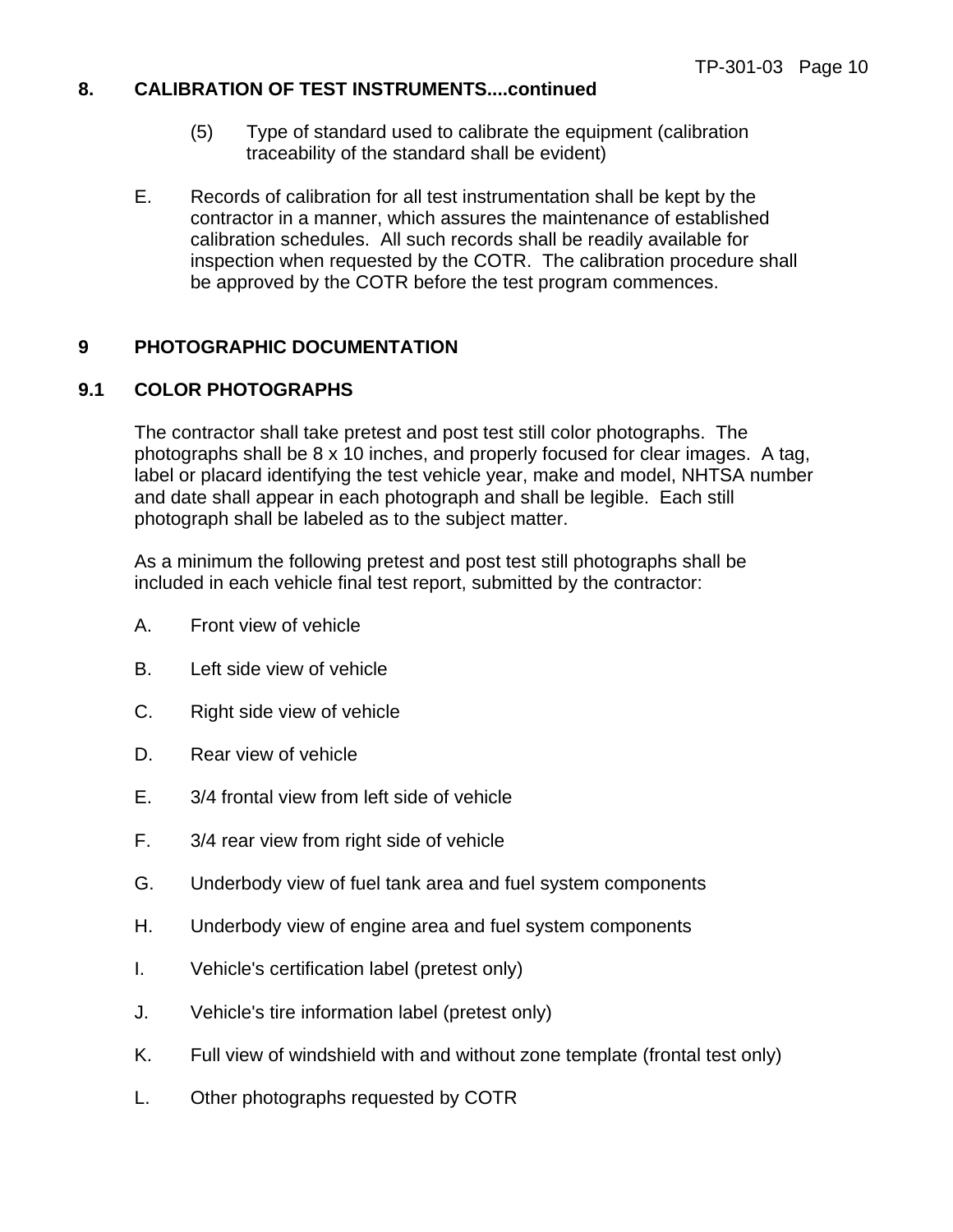#### **9.2 CAMERA COVERAGE**

#### High-speed photographic coverage:

The contractor shall document the crash event by a combination of high-speed color digital cameras and/or high-speed color 16 mm motion picture cameras or, if possible, all high-speed digital cameras. The specification for "high-speed digital cameras" and "high-speed motion picture cameras" are listed below.

Film and digital files shall be on a compact disc as AVI or MPEG files with standard or genrally available "codec." Other types of files can be used if approved by the COTR. The film shall be scanned in at a resolution of 1920 x 1035 pixels. Other scanned film resolutions can be used if approved by the COTR.

Specifications:

1. High-speed motion picture cameras shall record on 16 mm color negative film and operate at 1000 frames per second for at least 10 ms before barrier contact and for at least 310 ms after barrier contact.

A timing mark must be registered on the film edge a minimum of every 10 ms and a time zero impact mark must be registered on the film to indicate when contact with the barrier is made in the crash test. The contractor shall report all camera locations along with camera speeds and lens focal lengths on the appropriate final report data sheets. Camera locations will be referenced to the barrier face and monorail centerline with the X, Y, and Z coordinates of the film recorded for each camera.

2. High-speed digital cameras shall record at 1000 frames per second for at least 10 ms before barrier contact and for at least 310 ms after barrier. The minimum resolution for these cameras shall be 1536 CMOS sensors per every two rows of pixels, with 80% of the horizontal distance of the two rows covered by effective light sensors. There shall be a minimum of 1024 rows of sensors. Some cameras views may not need to meet these specifications. Cameras that do not meet these specifications may be used if approved by the COTR**.** Digital files shall be on a compact disc saved as an AVI or MPEG file with standard or generally available "codec." Other types of files can be used if approved by the COTR

A time zero light must be registered in a frame to indicate when contact with the barrier is made in a crash test or when the air bag is fired in a low risk deployment test in order to permit vehicle and dummy kinematics analysis on a film analyzer. The contractor shall report all camera locations along with camera speeds and lens focal lengths on the appropriate final repot data sheets. Camera locations will be referenced to the barrier face and monorail centerline with the X, Y, and Z coordinates of the film recorded for each camera.

When a combination of film and digital cameras is used, the COTR will advise the contractor as to where the digital cameras will be utilized.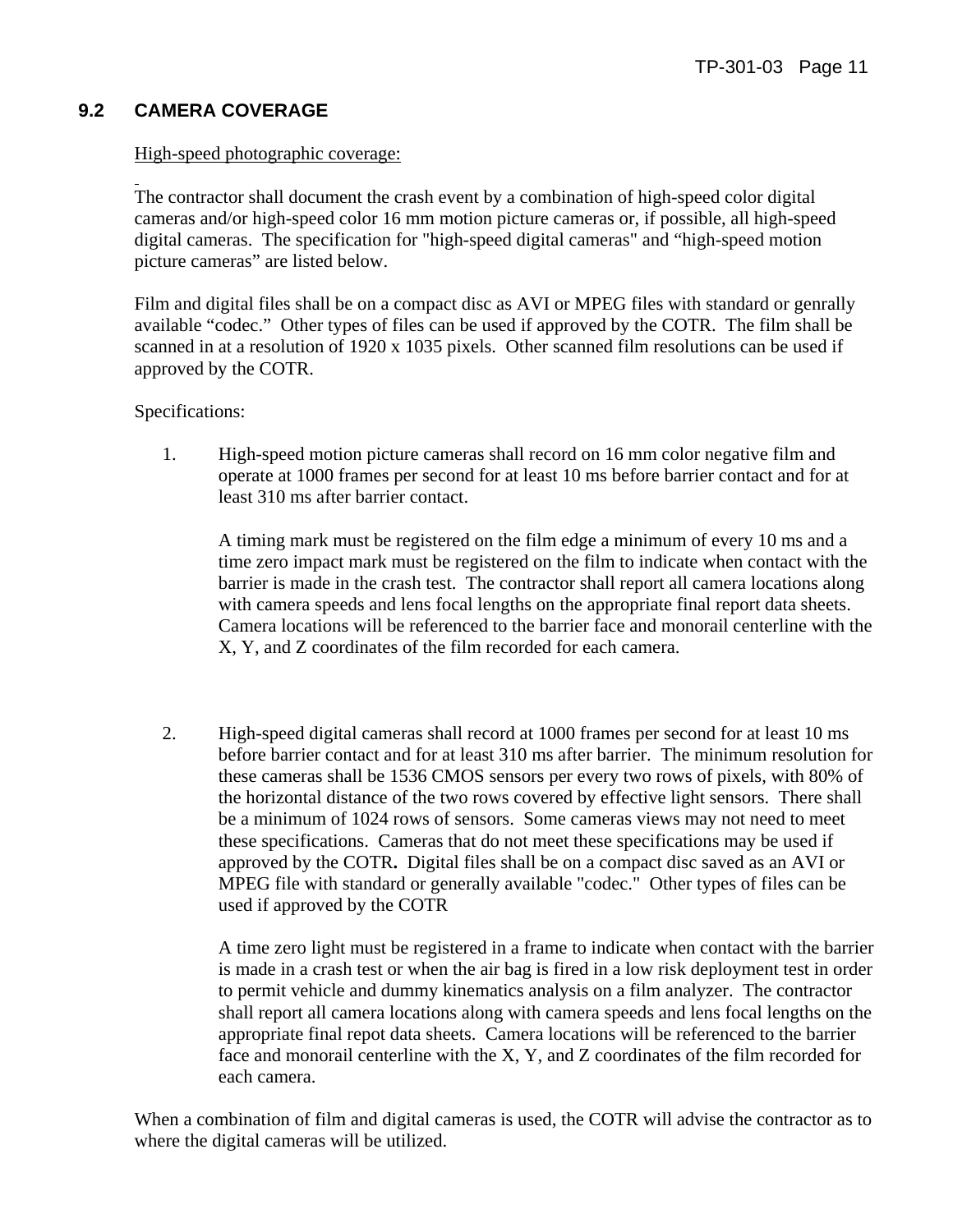Real time photographic coverage

The contractor shall use a "real time" color digital and/or color motion picture camera with at least 24 fps to record the installation of the fuel filler cap onto the filler neck and the rotation of the cap to the installed position. The installation of the filler cap shall appear in the final version of the 16 mm motion picture or as a single motion picture file. The contractor shall also use this camera to record the right side of the vehicle or moving barrier as it travels down the tow road and through the impact event. The contractor shall use a hand held "real time" color digital or color camera with at least 24 fps to record any fluid spillage and its collection after the impact or during static rollover.

#### **9.3 CAMERA LOCATIONS**

#### **A. Frontal Impact Test**



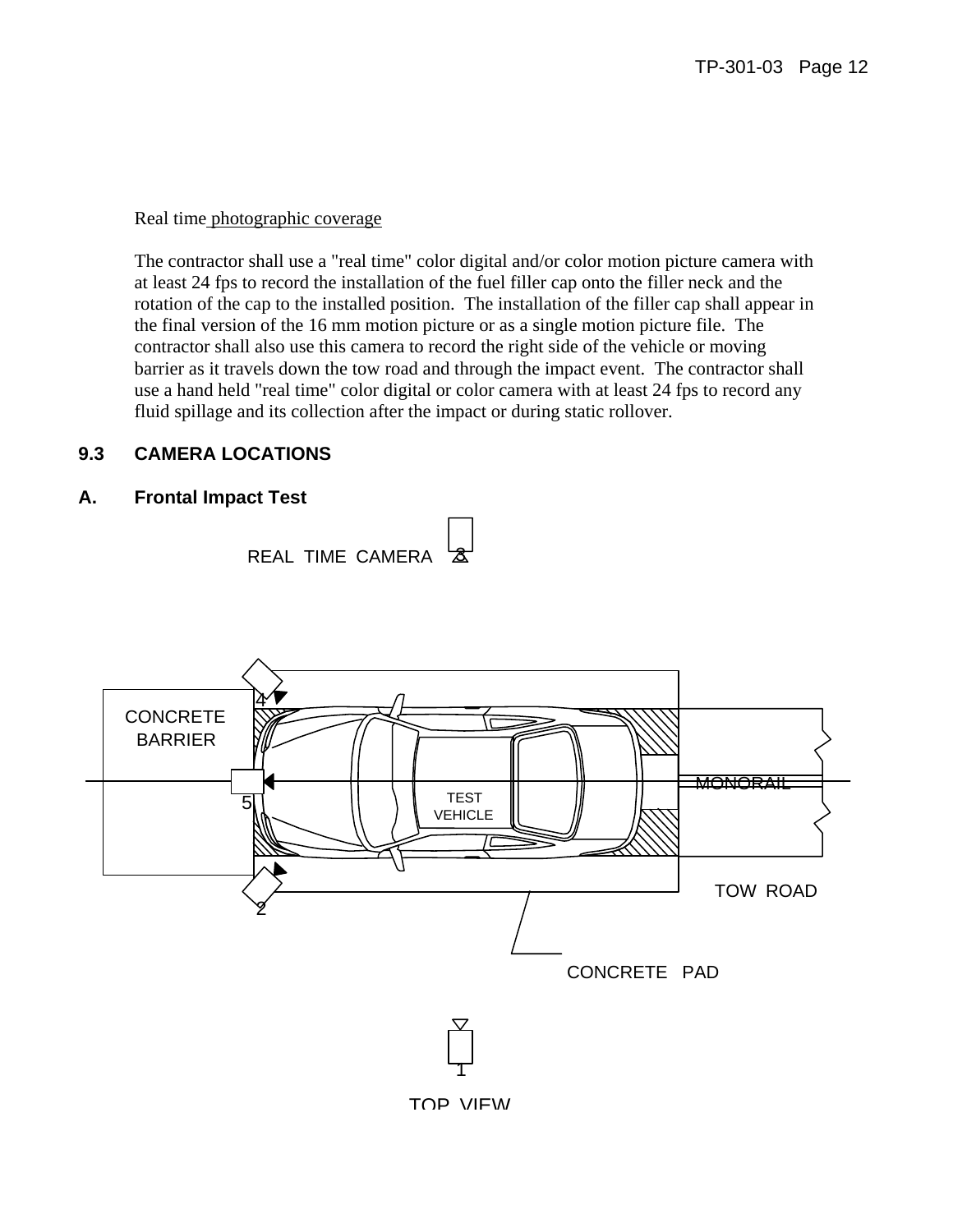

### LEFT SIDE VIEW

| <b>CAMERA1</b>  | A high-speed motion picture camera placed in an area to<br>capture the left-side of the test vehicle during the impact<br>event. The centerline of the camera shall be perpendicular to<br>the longitudinal centerline of the vehicle. |
|-----------------|----------------------------------------------------------------------------------------------------------------------------------------------------------------------------------------------------------------------------------------|
| CAMERA 2        | A high-speed motion picture camera placed in an area to<br>capture a close-up, three-quarter's front and left side view of<br>the test vehicle.                                                                                        |
| CAMERA 3        | A real time motion picture camera placed in an area to<br>capture a right-side pan view of the impact event.                                                                                                                           |
| CAMERA 4        | A high-speed motion picture camera placed in an area to<br>capture a a close-up, three-quarter's front and right side view<br>of the vehicle.                                                                                          |
| <b>CAMERA 5</b> | A high speed motion picture camera placed along the<br>longitudinal centerline of the test vehicle to capture the front<br>view of the test vehicle during impact.                                                                     |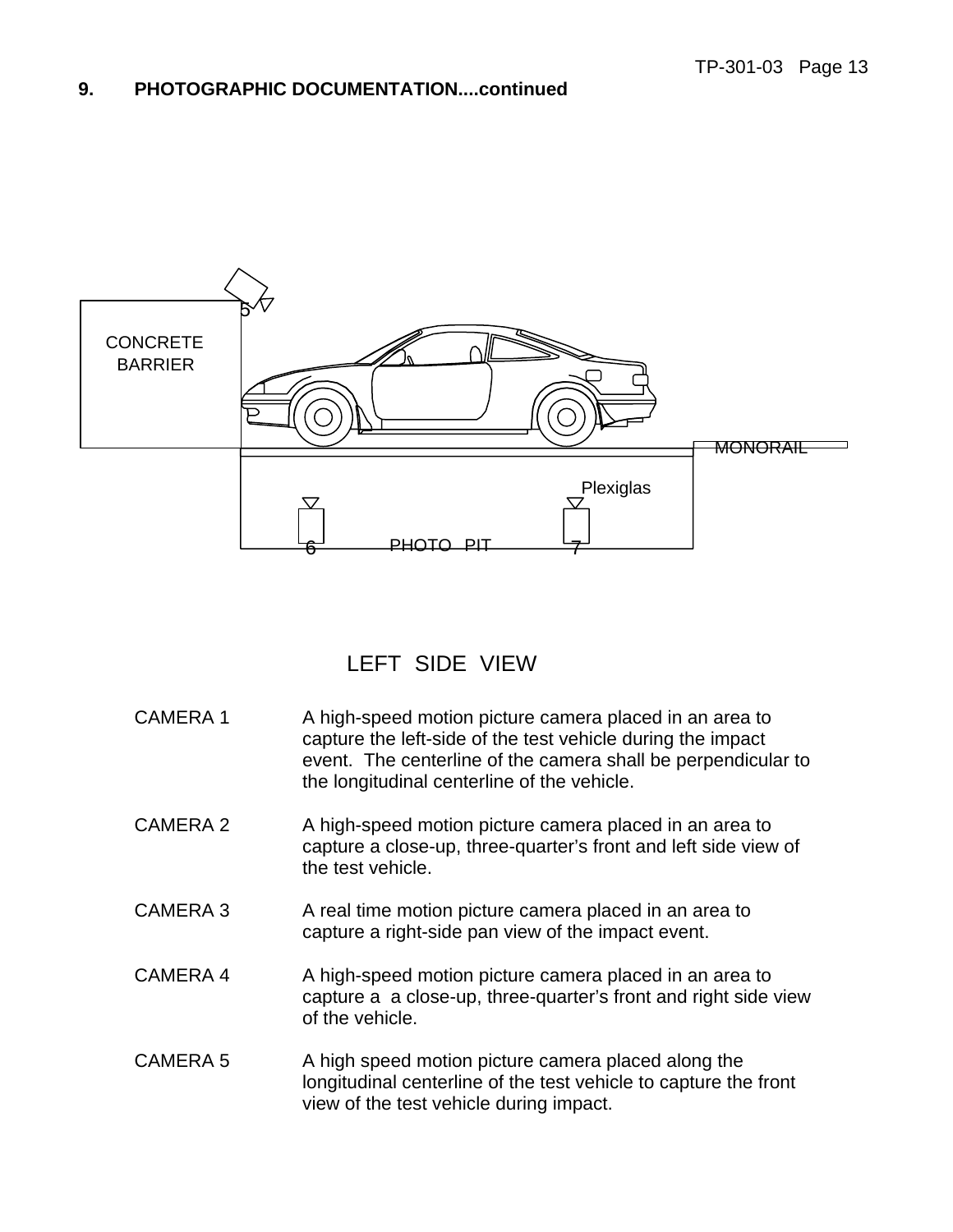- CAMERA 6 A high-speed motion picture camera positioned in the photographic pit beneath the front half of the vehicle's underbody to document any Stoddard solvent spillage.
- CAMERA 7 A high-speed motion picture camera positioned in the photographic pit beneath the rear half of the vehicle's underbody to document any Stoddard solvent spillage.

#### **B. Rear Impact Tests**

This test describes the 30 mph rear impact test. The new 50 mph rear impact test is currently being phased-in (complete phase-in by September 1, 2008). See TP-301R for the 50 mph rear impact test.

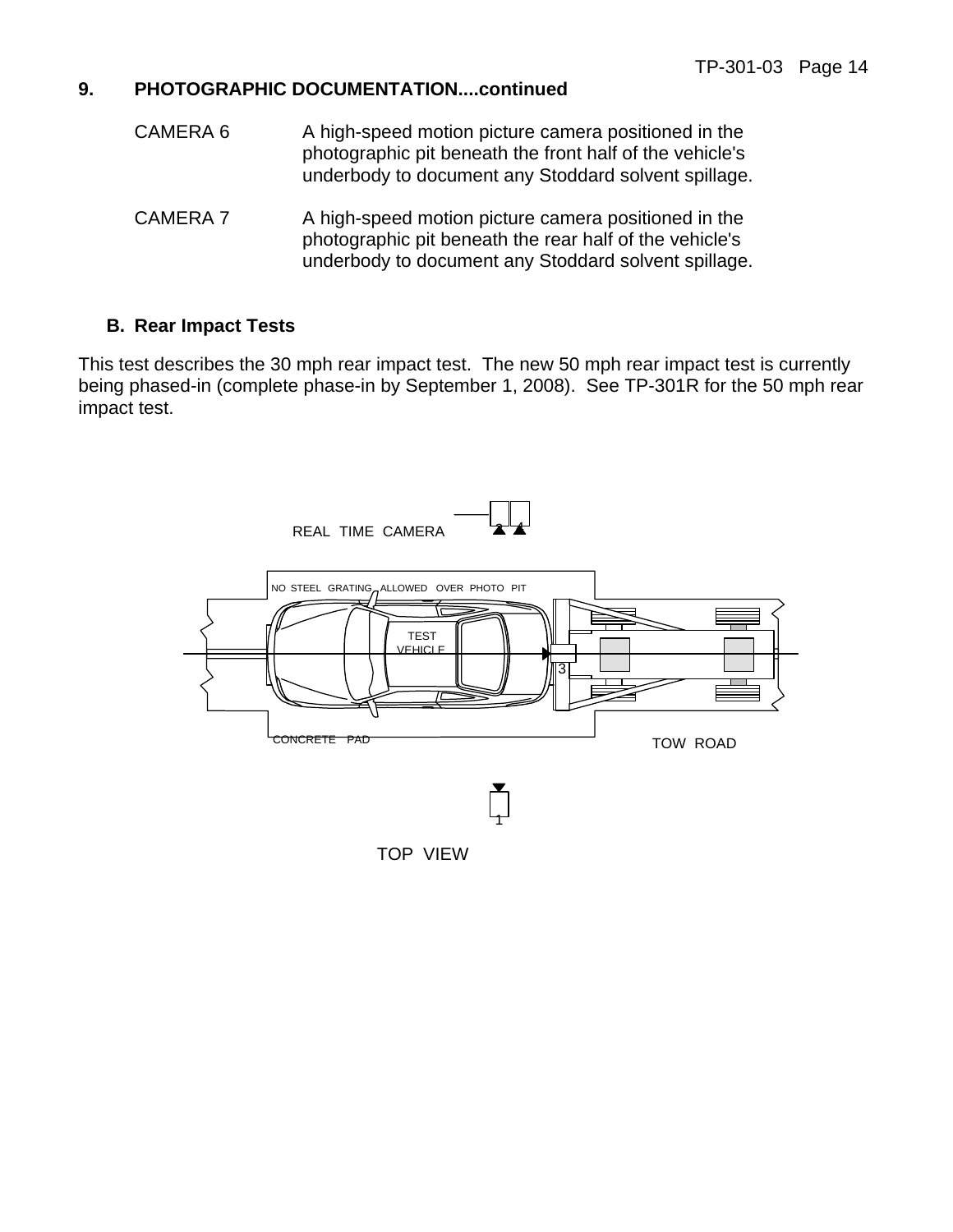

#### LEFT SIDE VIEW

| <b>CAMERA1</b>  | A high-speed motion picture camera placed in an area to<br>capture the left rear-side of the test vehicle during the impact<br>event. The centerline of the camera shall be perpendicular to<br>the longitudinal centerline of the vehicle.  |
|-----------------|----------------------------------------------------------------------------------------------------------------------------------------------------------------------------------------------------------------------------------------------|
| <b>CAMERA 2</b> | A real time motion picture camera placed in an area to<br>capture a right-side pan view of the impact event.                                                                                                                                 |
| <b>CAMERA 3</b> | A high-speed motion picture camera placed on the moving<br>barrier along its longitudinal centerline to capture a close-up<br>view of the impact event.                                                                                      |
| <b>CAMERA 4</b> | A high-speed motion picture camera placed in an area to<br>capture the right rear-side of the test vehicle during the impact<br>event. The centerline of the camera shall be perpendicular to<br>the longitudinal centerline of the vehicle. |
| <b>CAMERA 5</b> | A high-speed motion picture camera positioned in the<br>photographic pit beneath the rear half of the vehicle's<br>underbody to document any Stoddard solvent spillage.                                                                      |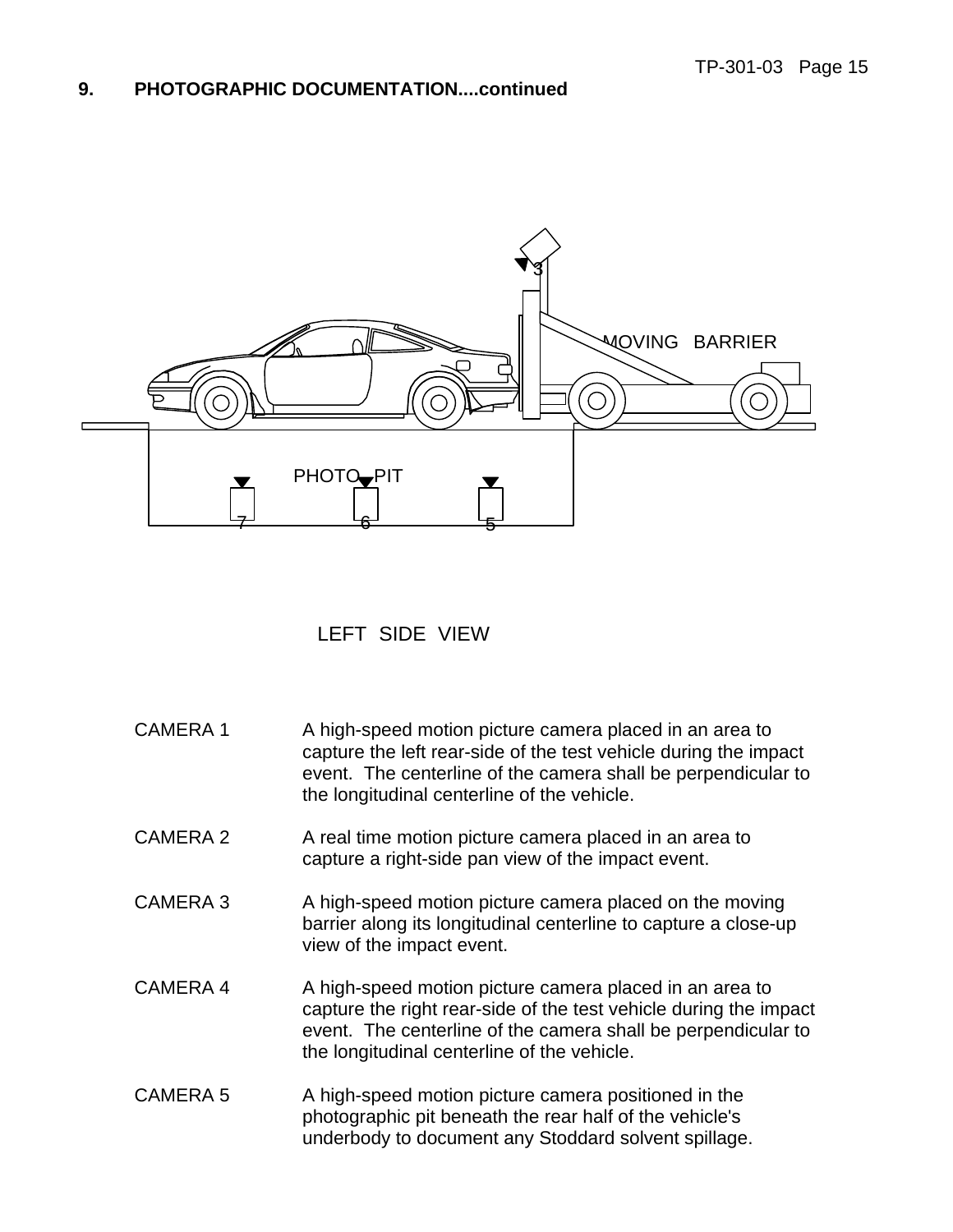| CAMERA 6        | A high-speed motion picture camera positioned in the<br>photographic pit beneath the middle of the vehicle's<br>underbody to document any Stoddard solvent spillage. |
|-----------------|----------------------------------------------------------------------------------------------------------------------------------------------------------------------|
| <b>CAMERA 7</b> | A high-speed motion picture camera positioned in the<br>photographic pit beneath the front of the vehicle's underbody<br>to document any Stoddard solvent spillage.  |
| CAMERA 8        | A high-speed motion picture camera suspended above the<br>impact area to capture the entire impact event (not shown in<br>Figure)                                    |

#### **C. Lateral Impact Tests**

 The Lateral Impact Test is identical to the FMVSS No. 214 Test Procedure. See this test procedure for conducting this impact test.

#### **D. UNDERBODY PAINT**

 The underbody of the test vehicle shall be painted flat white and the various fuel system components such as the fuel tank, filler pipe, supply line, return line, etc., painted in contrasting colors such as red, green, orange, etc., to aid photography and identification placards used as previously noted.

#### **10. DEFINITIONS**

#### **DAYLIGHT OPENING (DLO)**

Maximum unobstructed opening through the glazing surface (windshield), including reveal or garnish moldings adjoining the surface, as measured parallel to the outer surface of the glazing material.

#### **DESIGNATED SEATING CAPACITY (DSC)**

Number of designated seating positions (DSPs) provided.

#### **DESIGNATED SEATING POSITION (DSP)**

Any plan view location capable of accommodating a person at least as large as a 5th- percentile adult female, if the overall seat configuration and design and vehicle design is such that the position is likely to be used as a seating position while the vehicle is in motion, except for auxiliary seating accommodations such as temporary or folding jump seats. Any bench or split-bench seat in a passenger car, truck or multipurpose passenger vehicle (MPV) with a GVWR less than 4,536 kg, having greater than 1270 mm of hip room (measured in accordance with SAE J1100a) shall have not less than 3 designated seating positions, unless the seat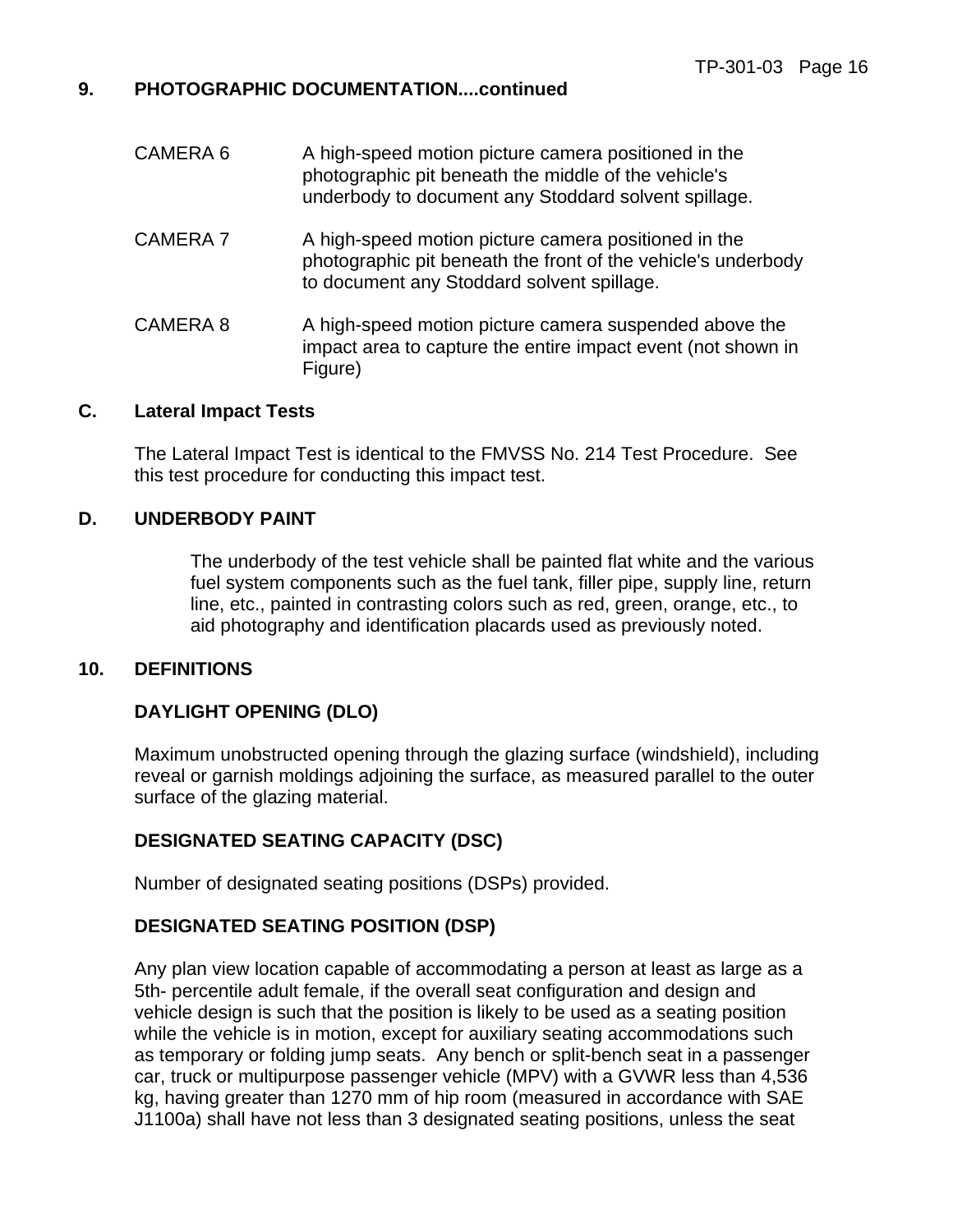#### **10. DEFINITIONS....continued**

design or vehicle design is such that the center position cannot be used for seating.

#### **FIXED COLLISION BARRIER**

(used for perpendicular Frontal and 1° to 30° Oblique impacts)

A flat, vertical, unyielding surface with the following characteristics:

- A. At a minimum, the barrier shall consist of a reinforced concrete structure 1.8 meters high, 1.8 meters thick and 3.6 meters wide, weighing at least 45,360 kg. The barrier face shall be adjustable for conducting 30° oblique impact tests. The barrier face shall be faced with a sheet of 19 mm inch thick exterior plywood which is 1.2 meters high by 2.4 meter wide. The plywood shall be replaced as necessary during the compliance testing program.
- B. The surface is sufficiently large that when struck by a test vehicle, no portion of the vehicle projects or passes beyond the surface.
- C. When struck by a vehicle, the surface and its supporting structure absorb no significant portion of the vehicle's kinetic energy.

#### **FORWARD CONTROL VEHICLE (FCV)**

Configuration in which more than half of the engine length is rearward of the foremost point of the windshield base and the steering wheel hub is in the forward quarter of the vehicle length.

#### **FUEL SPILLAGE**

The fall, flow, or run of fuel from the vehicle but does not include wetness resulting from capillary action.

#### **GROSS AXLE WEIGHT RATING (GAWR)**

Value specified by the vehicle manufacturer as the load-carrying capacity of a single axle system, as measured at the tire-ground interfaces.

#### **GROSS VEHICLE WEIGHT RATING (GVWR)**

Value specified by the manufacturer as the loaded weight of a single vehicle.

#### **LONGITUDINAL OR LONGITUDINALLY**

Parallel to the longitudinal centerline of the vehicle.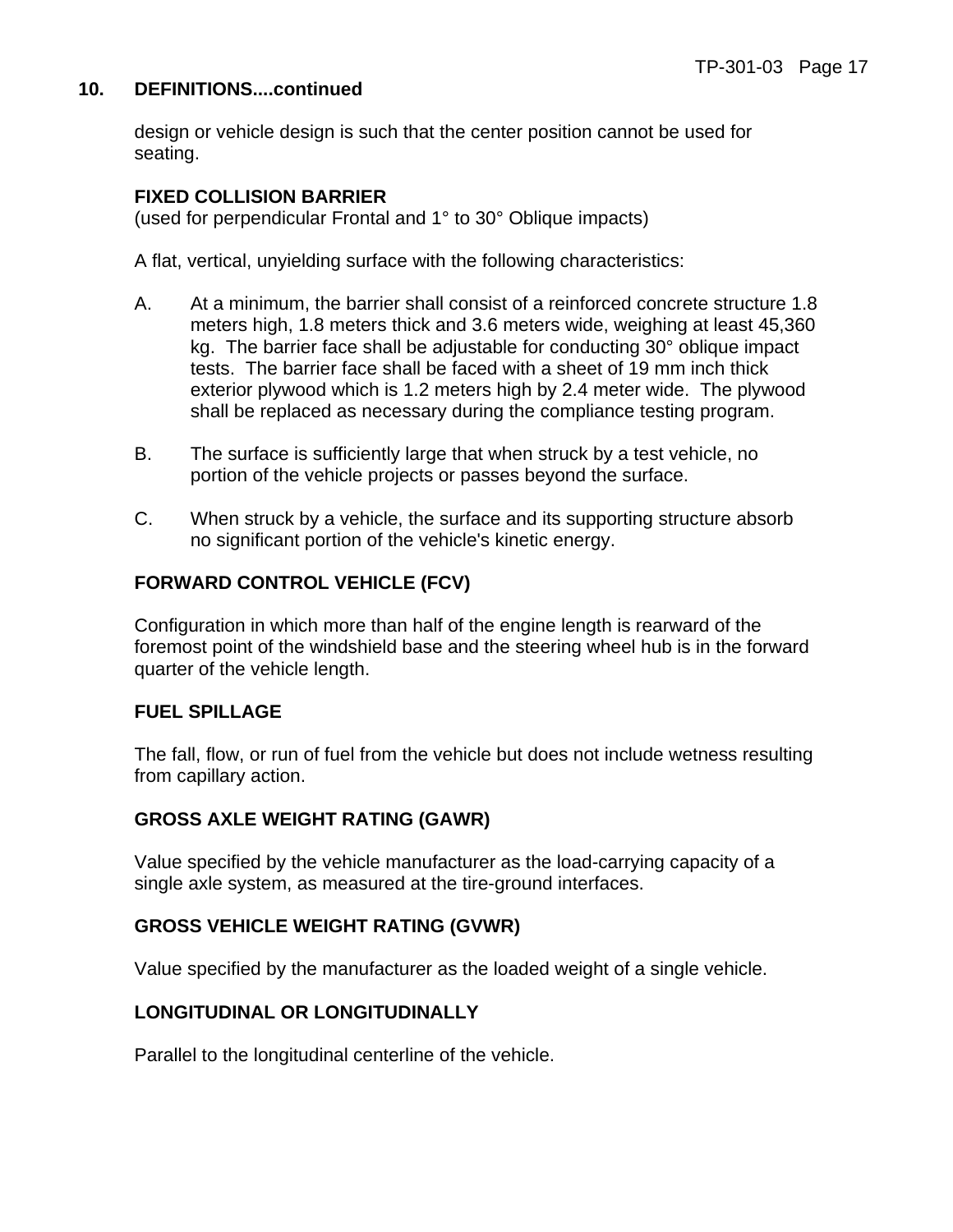#### **10. DEFINITIONS....continued**

#### **MULTIPURPOSE PASSENGER VEHICLE (MPV)**

Motor vehicle with motive power, except a trailer, designed to carry 10 persons or less which is constructed either on a truck chassis or with special features for occasional off- road operation.

#### **UNLOADED VEHICLE WEIGHT (UVW)**

Weight of a vehicle with maximum capacity of all fluids necessary for operation of the vehicle, but without cargo, occupants, or accessories that are ordinarily removed from the vehicle when they are not is use.



VEHICLE FUEL TANK ASSEMBLY

#### **VEHICLE FUEL TANK CAPACITY**

Fuel tank's unusable capacity (i.e., the volume of fuel left at the bottom of the tank when the vehicle's fuel pump can no longer draw fuel from the tank) plus its usable capacity (i.e., the volume of fuel that can be pumped into the tank through the filler pipe with the vehicle on a level surface and with the unusable capacity already in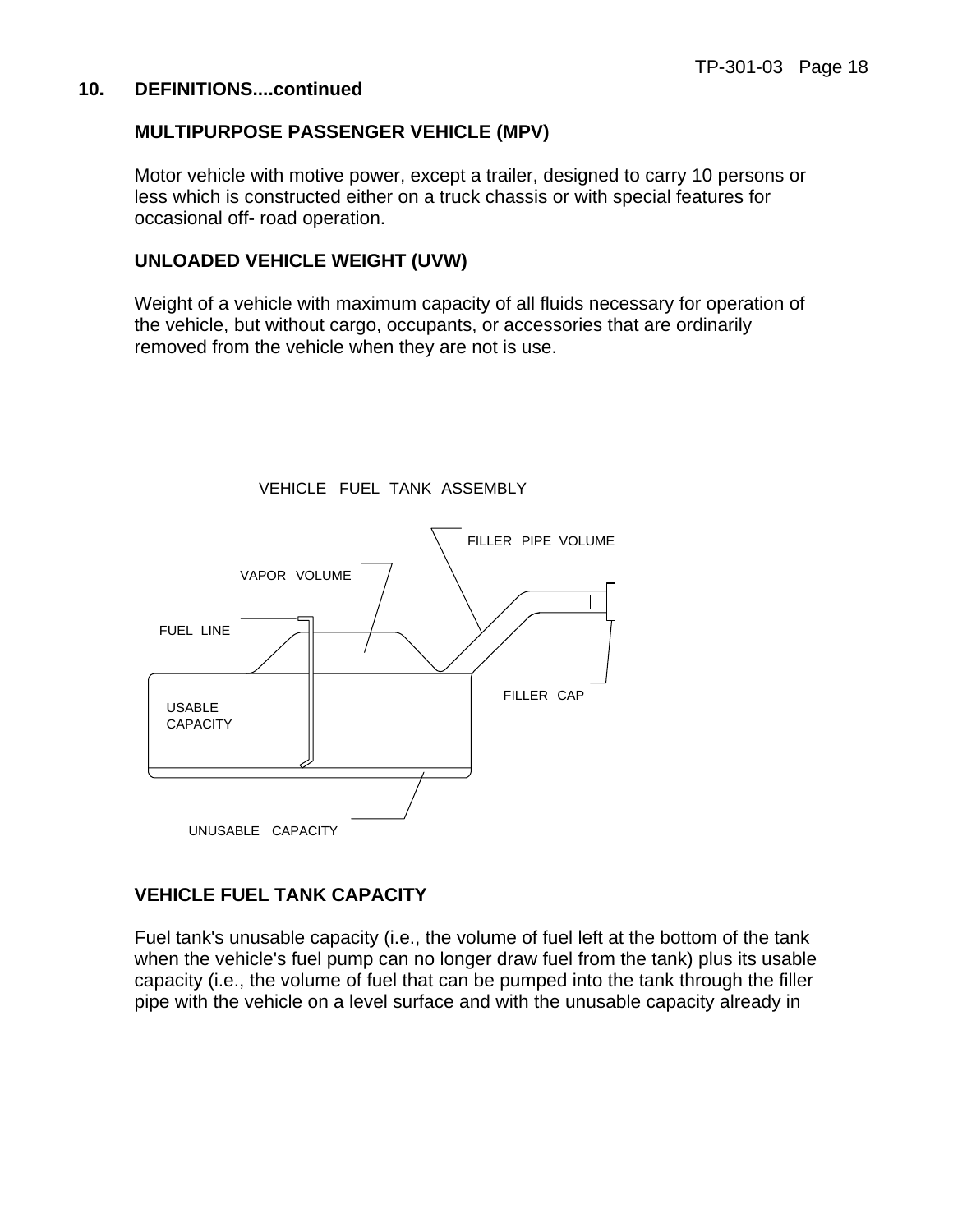#### **10. DEFINITIONS....continued**

the tank). The term does not include the vapor volume of the tank (i.e., the space above the fuel tank filler neck) nor the volume of the fuel tank filler neck.

**NOTE:** The "usable capacity" and "unusable capacity" figures will be furnished by the COTR. This information is obtained from the vehicle manufacturers.

#### **11. PRETEST REQUIREMENTS**

Prior to conducting any compliance tests, contractors shall submit a detailed in-house compliance test procedure to the COTR, which includes a step-by-step description of the methodology to be used. The contractor shall obtain written approval from the COTR before initiating the compliance test program so that all parties are in agreement.

The contractor's test procedure shall contain a complete listing of test equipment and a detailed check-off list. There shall be no contradiction between the OVSC Laboratory Test Procedure (TP) and the contractor's in-house test procedure. The list of test equipment shall include instrument accuracy and calibration dates.

#### **TEST DATA LOSS**

A compliance test shall not to be conducted unless all of the various test conditions specified in the applicable OVSC Laboratory Test Procedure are met. Failure of a contractor to obtain the required test data and to maintain acceptable limits on test parameters (such as impact velocity) in the manner outlined in the applicable OVSC Laboratory Test Procedure shall require a retest at the expense of the contractor. The retest costs shall include the cost of the replacement vehicle or item of motor vehicle equipment and the service costs for conducting the retest.

#### **PHOTOGRAPHIC PITS**

Photographic pits shall be located in the tow road both at the fixed collision barrier face and at mid-range so that any possible Stoddard solvent spillage can be photographed during a frontal, oblique, rear or lateral impact event. Pit obstructions such as cross supports, excessive grating (applies to frontal and oblique impacts only), monorail, etc. shall be removed from the field of view of the 2 or 3 pit high speed motion picture cameras.

#### **TEST VEHICLE AND MOVING BARRIER GUIDANCE**

A guidance system is required to assure that the test vehicle or the moving barrier impacts the target at the proper angle. Normally the monorail, which extends along the center of the tow road, is used for lateral guidance with a small dolly or guide shoe "riding" on the monorail and engaging the drive cable through a set of jaws, which grip the cable. SOLID CONNECTIONS between the guide shoe and the test vehicle or moving barrier ARE **NOT** ALLOWED — cables with tensioning turnbuckles extending from the test vehicle's left and right side lower control arms to the guide shoe shall be used. The guide shoe is normally released from the monorail at the entrance to the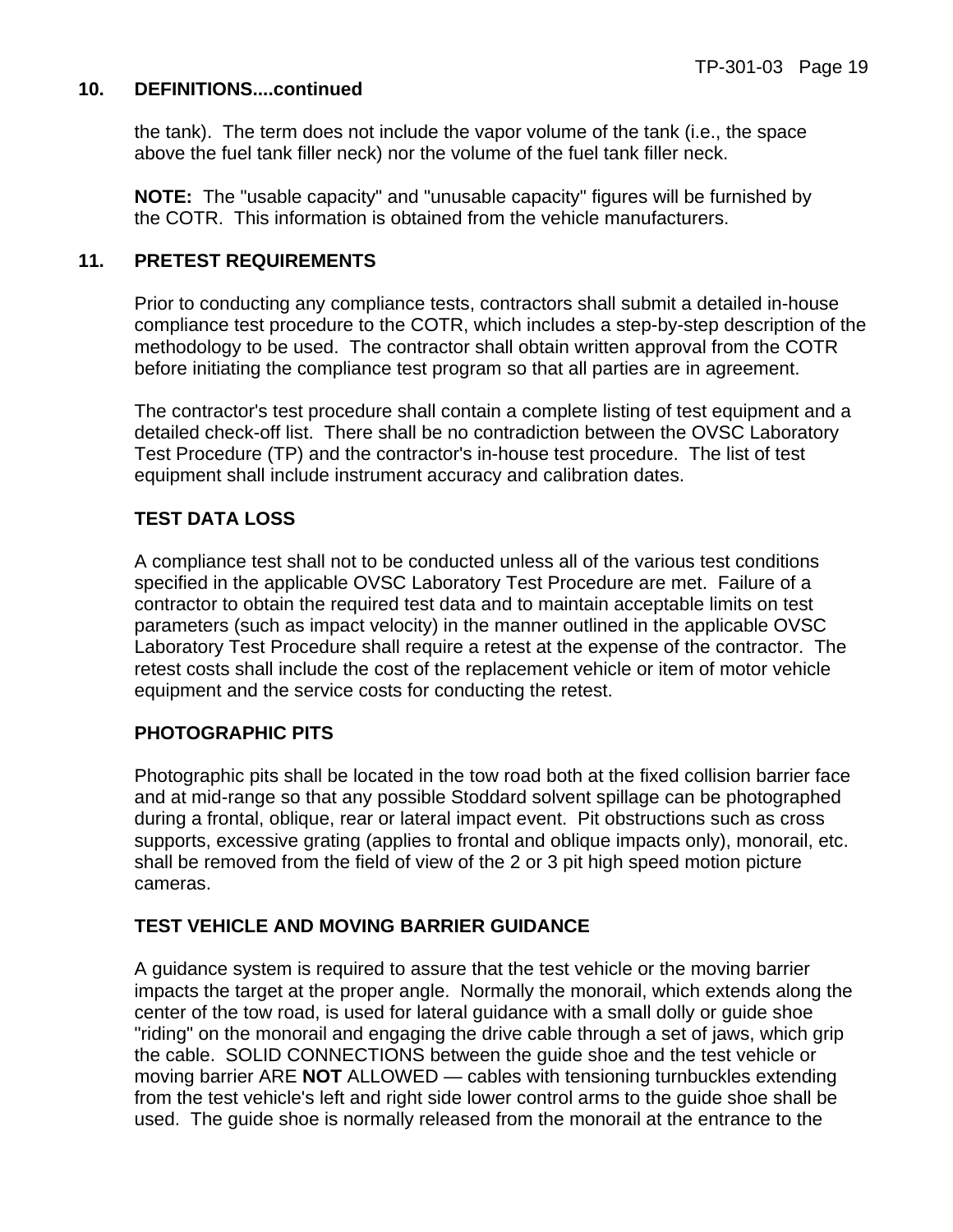#### **11. PRETEST REQUIREMENTS.....continued**

photographic pit and the test vehicle or moving barrier free wheels into the barrier face or target vehicle. The monorail shall not extend over the photographic pit. The release of the barrier shall take place between 152 and 610 mm from the impacted side of the test vehicle. There shall be a minimum amount of steel grating over the fixed collision barrier photographic pit in order to allow for maximum photographic coverage of the test vehicle's underbody area.

**NOTE:** Per the requirements of FMVSS 301, steel grating is NOT allowed for rear impact tests. The test vehicle shall be placed on a concrete test surface.

#### **12. TEST EXECUTION**

#### **12.1 TEST VEHICLE PREPARATION**

#### **A. VEHICLE TEST WEIGHT AS DELIVERED (UVW)**

After the test vehicle is received, add fluids to levels specified in the owner's manual and then weigh the vehicle. Record on data sheet as "Unloaded Vehicle Weight" (UVW).

#### **TARGET TEST WEIGHT (TTW)**

 Calculate the vehicle's Rated Cargo and Luggage Weight (RCLW). RCLW is determined by using the information contained on the vehicle's tire placard required by FMVSS 110, "Tire Selection and Rims," and usually affixed to the vehicle's left B post. Standard 110 requires that the Vehicle Capacity Weight (VCW) and Designated Seating Capacity (DSC) or number of occupants be recorded on the tire placard. Calculate and record RCLW as follows:

RCLW = VCW - (DSC X 68 kg. per occupant)

If Standard 110 information is not available for a MPV, light truck or bus, use the following calculation:

RCLW = GVWR - UVW - (68 kg x DSC), where DSC is obtained by counting the total number of seat belt locations throughout the vehicle

Calculate and record the Target Test Weight (TTW) as follows:

 $TTW = UVW + RCLW + (2$  dummies x 74 kg. /dummy)

MPV's, light trucks and buses with a **MAXIMUM** GVWR 4,536 kg are loaded to UVW , plus 136 kg or its RCLW (furnished by the COTR), whichever is **LESS,** secured to the vehicle, plus a Part 572 dummy at each front outboard seating position.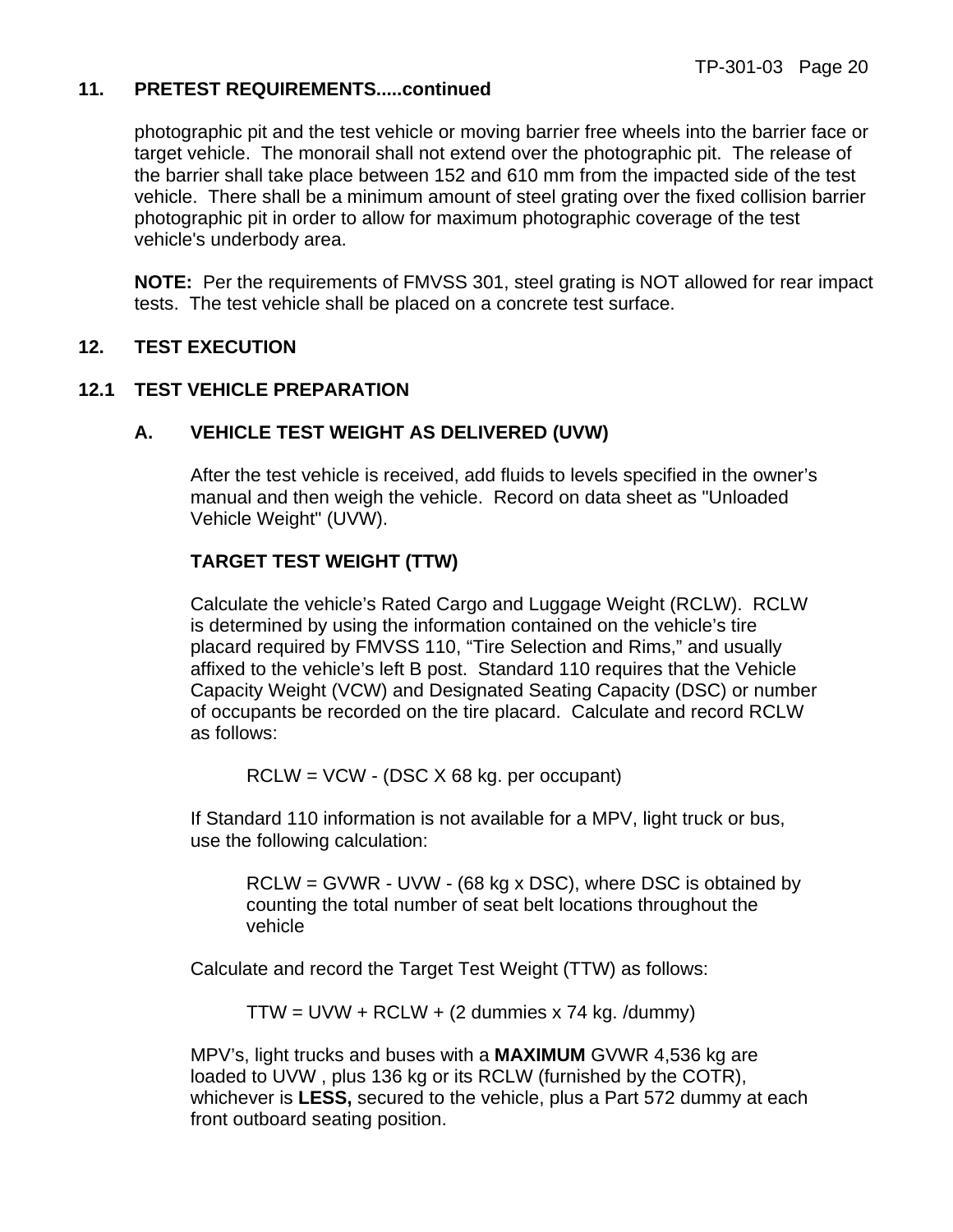#### AS TESTED (ACTUAL TEST WEIGHT)

Drain the fuel system and operate the engine until the fuel system is dry. Slowly refill the entire fuel system (rotate engine) with Stoddard solvent which has been dyed purple, having the physical and chemical properties of Type 1 solvent or cleaning fluid, Table 1, ASTM Standard D484-71, "Standard Specifications for Hydrocarbon Dry-cleaning Solvents" until, not less than 92 percent and not more than 94 percent, of the vehicle manufacturer's stated "usable capacity" is reached (use the useable capacity supplied by manufacturer, do not use values in the owners manual). This volume will be furnished by the COTR.

 Stoddard solvent shall be filtered while being introduced into the fuel system. Drain all other fluids from the test vehicle with the exception of brake fluid if required for abort system, so that Stoddard solvent leakage from the fuel system shall be evident. Just prior to the test, operate the engine to assure that Stoddard solvent is present throughout the entire fuel system.

Load the vehicle with the required test dummies and necessary on-board test equipment (including all instrumentation, cameras, lighting, etc.) and then add ballast, if necessary, to achieve the Target Test Weight. The load is distributed so that the weight on each axle as measured at the tireground interfaces is in proportion to its GAWR.

The Actual Test Weight (ATW) shall have the following boundaries;

 $(TTW - 9 kg.) \leq ATW \leq TTW$ 

If the ATW exceeds TTW, the contractor shall notify the COTR to discuss the possible removal of vehicle components or instrumentation, which would decrease the weight.

#### **UNDER NO CIRCUMSTANCES SHALL THE ACTUAL TEST WEIGHT (ATW) BE GREATER THAN THE TARGET TEST WEIGHT (TTW).**

#### **B. VEHICLE ATTITUDE MEASUREMENTS**

 If the test vehicle has an AUTO-LEVELING SYSTEM the system shall be powered (ignition "on") when attitude measurements are made.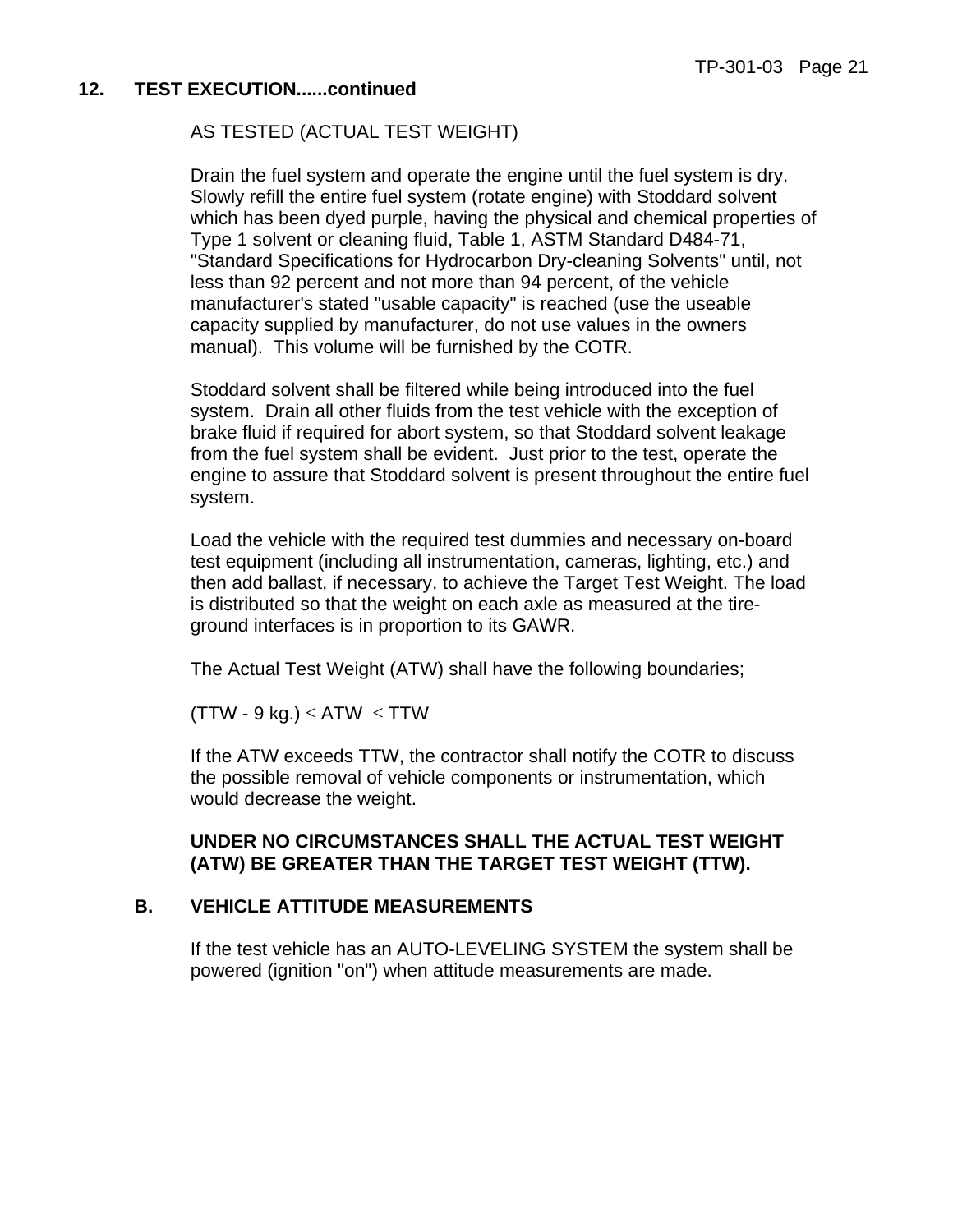#### **AS DELIVERED ATTITUDE**

With the test vehicle in the "As Delivered" (full fluids) condition, position the vehicle on a level surface and inflate all tires to the manufacturer's specifications as listed on the vehicle's tire information label or placard. Measure the distance between each of the four tire-to-ground interfaces and a pre-selected reference point on the test vehicle's body, directly above each wheel opening. Record on data sheet as the "As Delivered" attitude.

#### **AS TESTED ATTITUDE**

With the test vehicle in the "As Tested" condition, position the vehicle on a level surface and inflate all tires to the manufacturer's specifications as listed on the vehicle's tire information label or placard. Measure the distance between each of the four tire-ground interfaces and the preselected reference point (same points used for "As Delivered") on the test vehicle's body directly above each wheel opening. Record on data sheet as the "As Tested" attitude.

#### **C. FRONT SEAT CUSHION ADJUSTMENT**

 Adjustable front seats are in the adjustment position MIDWAY between the forwardmost and rearmost positions, and if separately adjustable in a vertical direction, are at the LOWEST position. If an adjustment position does not exist midway between the forwardmost and rearmost positions, the closest adjustment position to the REAR of the midpoint is used. Record the extremes of seat cushion adjuster fore and aft travel and the midpoint on the vehicle's rocker panel or side sill cover plate using a black marker after placing a vertical reference line on the outboard side of the front seat(s).

#### **D. FRONT SEAT BACK ADJUSTMENT**

 Place adjustable front seat backs in the vehicle manufacturer's NOMINAL DESIGN RIDING POSITION in the manner specified by the manufacturer (information to be furnished by COTR). Place each adjustable head restraint in its highest adjustment position. Adjustable lumbar supports are positioned so that the lumbar support is in its LOWEST adjustment position.

#### **E. STEERING COLUMN ADJUSTMENT**

 Adjustable steering controls are adjusted so that the steering wheel hub is at the geometric center of the locus it describes when it is moved through its full range of driving positions. If there is no center position, use the next upper or lower position as supplied by the manufacturer.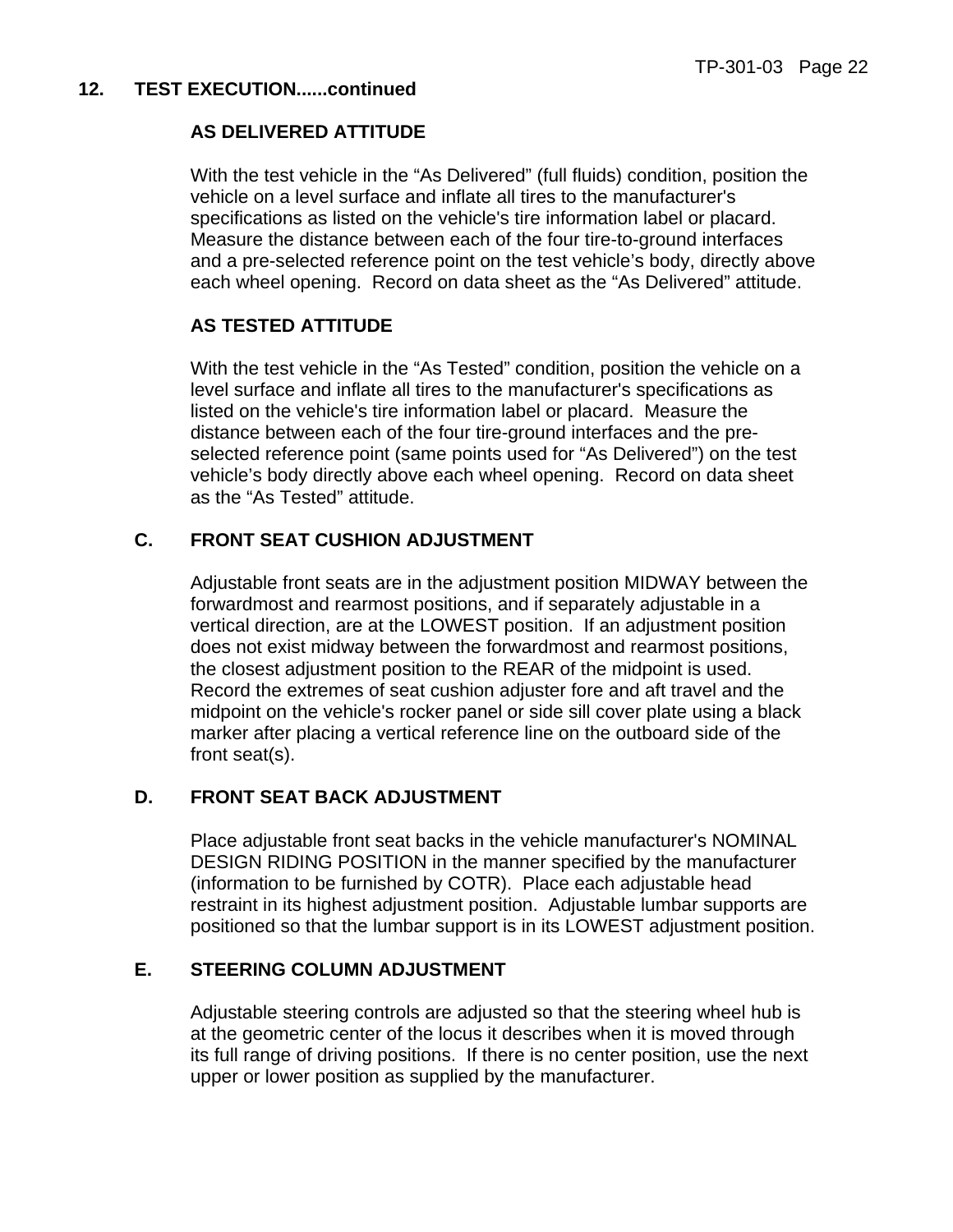#### **F. PART 572B OR 572E TEST DUMMIES**

50th-percentile adult male Part 572 test dummies are placed in each front outboard seating position. The following instructions apply:

- (1). In vehicles equipped with bench seats, the upper torso of driver and passenger test dummies shall rest against the seat back. The midsagittal plane of the driver dummy shall be vertical and parallel to the vehicle's longitudinal centerline, and pass through the center of the steering wheel rim. The midsagittal plane of the passenger dummy shall be vertical and parallel to the vehicle's longitudinal centerline and the same distance from the vehicle's longitudinal centerline as the midsagittal plane of the driver dummy.
- (2). In vehicles equipped with bucket seats, the upper torso of the driver and passenger test dummies shall rest against the seat back. The midsagittal plane of the driver and passenger dummy shall be vertical and shall coincide with the longitudinal centerline of the bucket seat.
- (3). Dummies are restrained only by means that are installed in the test vehicle. Consult vehicle's owners manual for proper usage of occupant restraints.

#### **G. SECURING BALLAST**

 Double canvas bags filled with sand, or lead shot shall be secured in the luggage or cargo area (at the centroid of luggage mass if possible) using seat belt webbing or steel straps attached to the vehicles rear floorpan. Steel plates may be secured to the cargo area as long as securement devices are not in the vicinity of any fuel system component.

#### **H. MOVABLE WINDOW PLACEMENT**

Movable vehicle windows and vents are placed in the fully open position.

#### **I. CONVERTIBLE TOP PLACEMENT**

 Convertibles and open-body type vehicles have the top, if any, in place in the closed passenger compartment configuration.

#### **J. DOOR LATCH PLACEMENT**

Doors are fully closed and latched but not locked.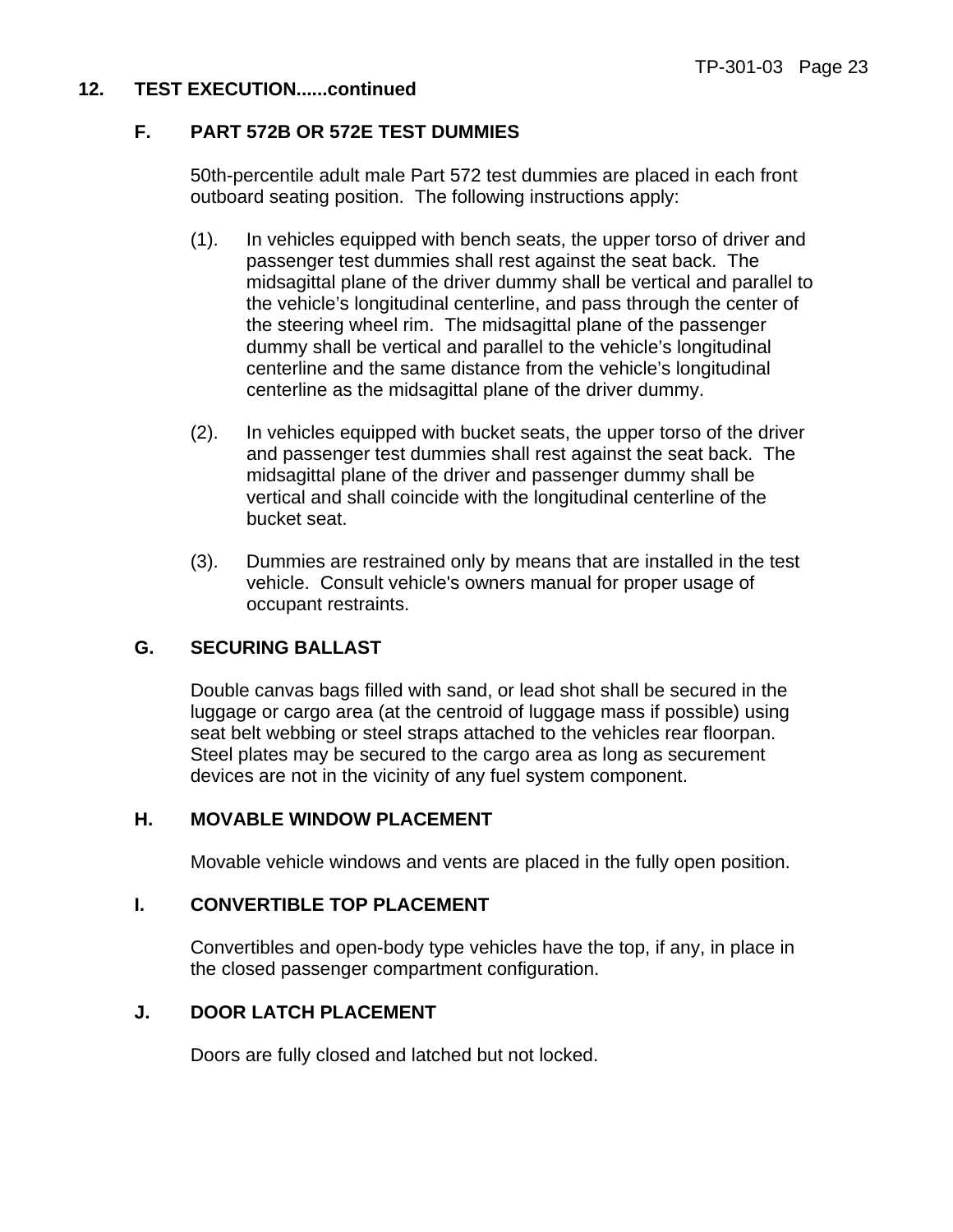#### **K. PARKING BRAKE AND TRANSMISSION PLACEMENT**

The parking brake is disengaged and the transmission is in neutral.

#### **TEST REQUIREMENTS FOR FMVSS 212, WINDSHIELD MOUNTING**

When a passenger car, multipurpose passenger vehicle (MPV), light truck or bus (GVWR of 4,536 Kg or less and **MAXIMUM** unloaded vehicle weight or UVW of 2,495 Kg) traveling longitudinally forward at 47.3 km/h  $\pm$  0.8 km/h impacts a fixed collision barrier that is perpendicular to the line of travel of the vehicle (PERPENDICULAR FRONTAL IMPACT TEST), the windshield mounting of the vehicle shall retain NOT LESS than the minimum portion of the windshield periphery as follows:

- A. Vehicles equipped with automatic occupant restraint systems shall retain not less than 50% of the portion of the windshield periphery on each side of the vehicle longitudinal centerline.
- B. Vehicles NOT equipped with automatic occupant restraint systems shall retain not less than 75% of the windshield periphery.

**NOTE:** The standard does NOT apply to vehicles with a UVW greater than 2,495 Kg or to forward control vehicles, walk-in van-type vehicles, or to open-body-type vehicles with fold-down or removable windshields.

The following test condition shall apply: The windshield mounting material and all vehicle components in direct contact with the mounting material are at any temperature between  $-9.4$  °C and 43.3 °C. Temperature measurement shall be made 15 minutes before the frontal impact test.

#### **TEST REQUIREMENTS FOR FMVSS 219, WINDSHIELD ZONE INTRUSION** - **Compliance Test**

When a passenger car, multipurpose passenger vehicle (MPV), light truck or bus (GVWR of 4,536 kg or less) traveling longitudinally forward at 47.3 km/h plus or minus 0.8 km/h impacts a fixed collision barrier that is perpendicular to the line of travel of the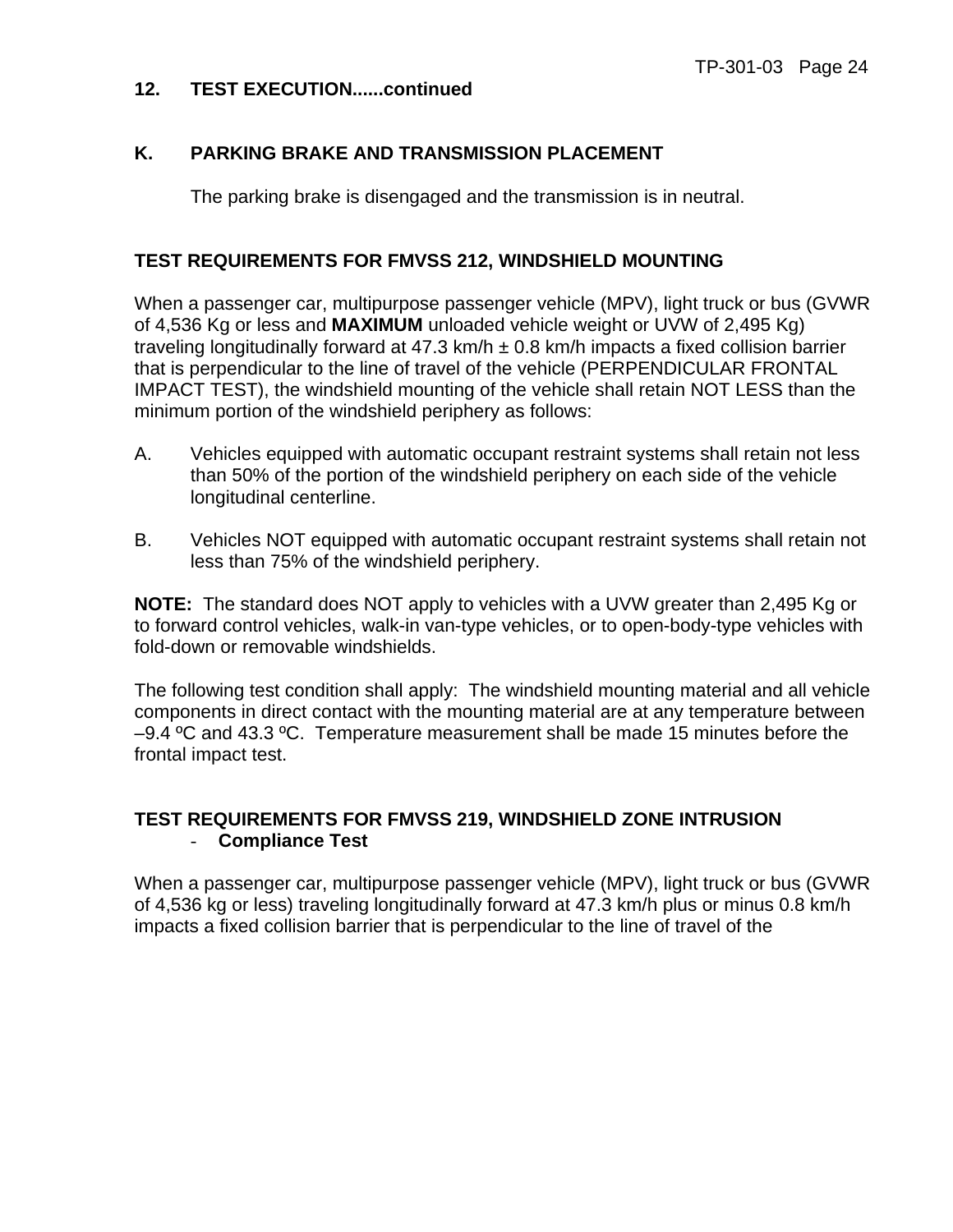vehicle (PERPENDICULAR FRONTAL IMPACT TEST), no part of the vehicle outside the occupant compartment, except windshield molding and other components designed to be normally in contact with the windshield, shall penetrate the protected zone template, affixed to the windshield, to a depth of more than 6.4 mm, and no such part of the vehicle shall penetrate the inner surface of that portion of the windshield, within the daylight opening (DLO) below the protected zone.

**NOTE:** The standard does NOT apply to forward control vehicles, walk-in van-type vehicles, or to open-body-type vehicles with fold-down or removable windshields.

Protected Zone Template — The lower edge of the protected zone is determined by the following:

- A. Place a 16.5 cm diameter rigid sphere weighing 6.8 kg in a position such that it simultaneously contacts the inner surface of the windshield glazing and the surface of the instrument panel, including padding. If any accessories or equipment such as the steering control system obstruct positioning of the sphere, remove them, and then replace them prior to barrier impact testing.
- B. Draw the locus of points on the inner surface of the windshield contactable by the sphere across the width of the instrument panel. From the outermost contactable points, extend the locus line horizontally to the edges of the glazing material. **NOTE**: Do not scratch glazing as a method of marking the contact between sphere and windshield.
- C. Draw a line on the inner surface of the windshield below and 1.3 cm distant from the locus line.
- D. The lower edge of the protected zone is the longitudinal projection onto the outer surface of the windshield on the line determined in item C.

The Protected Zone is the space enclosed by the following surfaces:

- A. The outer surface of windshield in the pre-crash configuration.
- B. The locus of points 7.6 cm outward along perpendiculars drawn to each point on the outer surface of the windshield.
- C. The locus of lines forming a 45º angle with the outer surface of the windshield at each point along the top and side edges of the outer surface of the windshield and the lower edge of the protected zone previously determined, in the plane perpendicular to the edge at that point.

A Windshield Zone Template (WZT) is cut or formed from Styrofoam, type DB, cut cell, to the dimensions of the protected zone previously determined. The WZT is affixed to the windshield so that it delineates the protected zone and remains affixed throughout the frontal barrier impact compliance test. The following test conditions shall apply: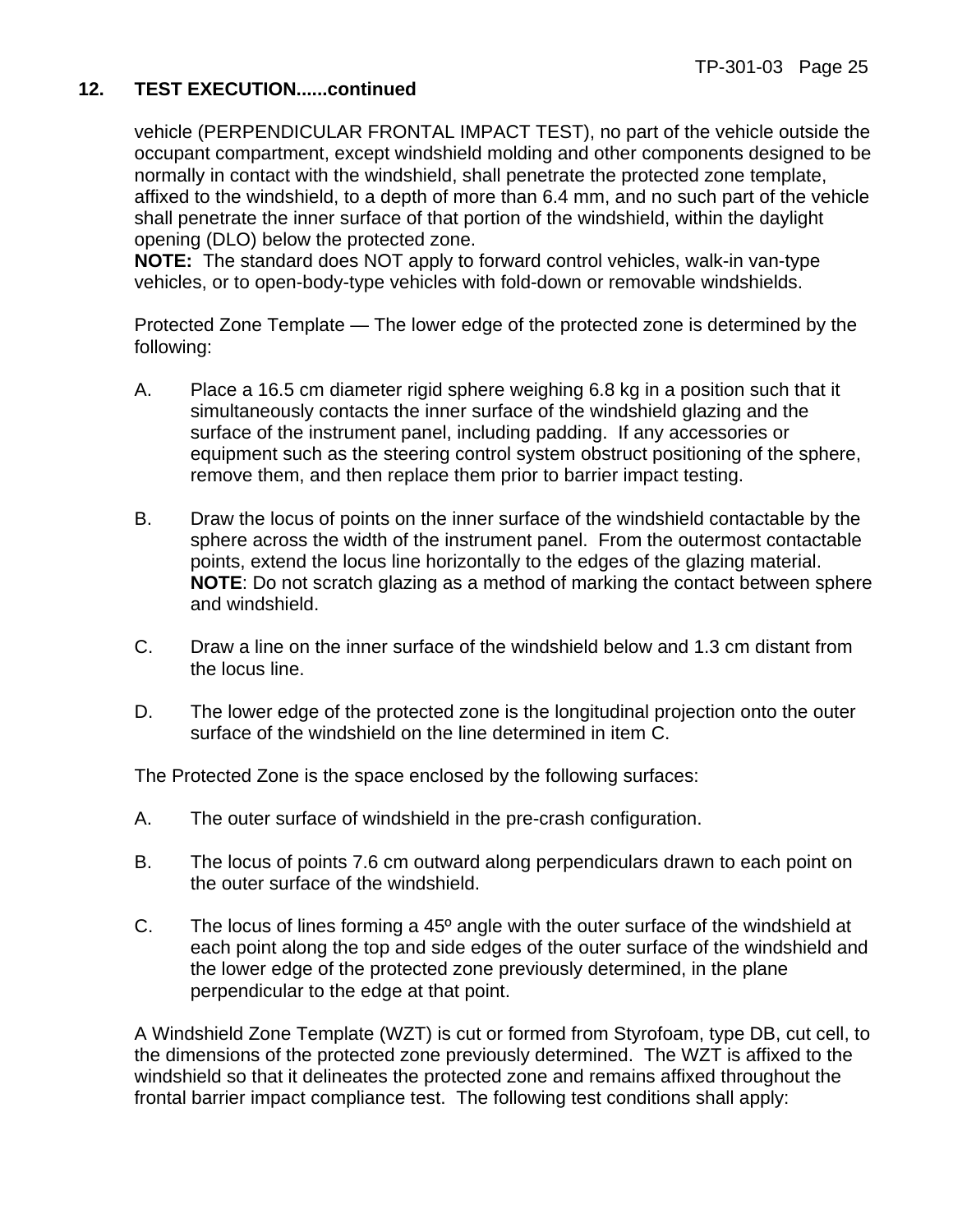- A. The protected zone template is affixed to the windshield in a manner previously described.
- B. The hood, hood latches, and any other hood retention components are engaged prior to the frontal barrier impact test.
- C. Adjustable cowl tops or other adjustable panels in front of the windshield are in the position used under normal operating conditions when windshield-wiping systems are not in use.



#### FRONT VIEW OF WINDSHIELD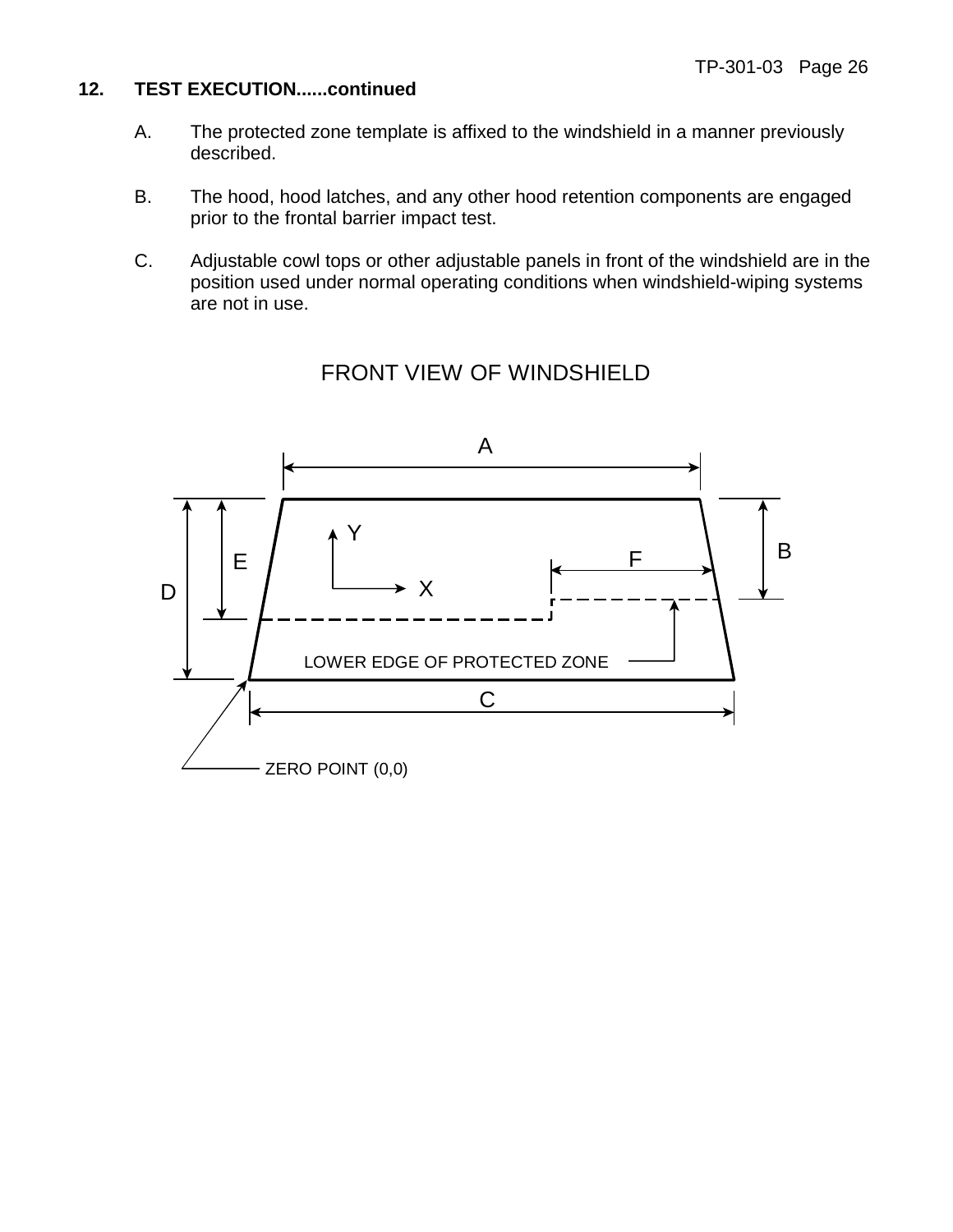

## **TEST REQUIREMENTS FOR FMVSS 219, WINDSHIELD ZONE INTRUSION**

## **- INDICANT TEST**

To perform the FMVSS 219 Indicant Test, determine the Protective Zone as described above in the FMVSS Compliance Test Procedure. Draw a line defining the Protective Zone but **do not** use a Styrofoam Windshield Template. Penetration to the windshield shall be determined solely by any visible intrusion on the windshield after the Perpendicular Frontal Impact Test and review of the high-speed film.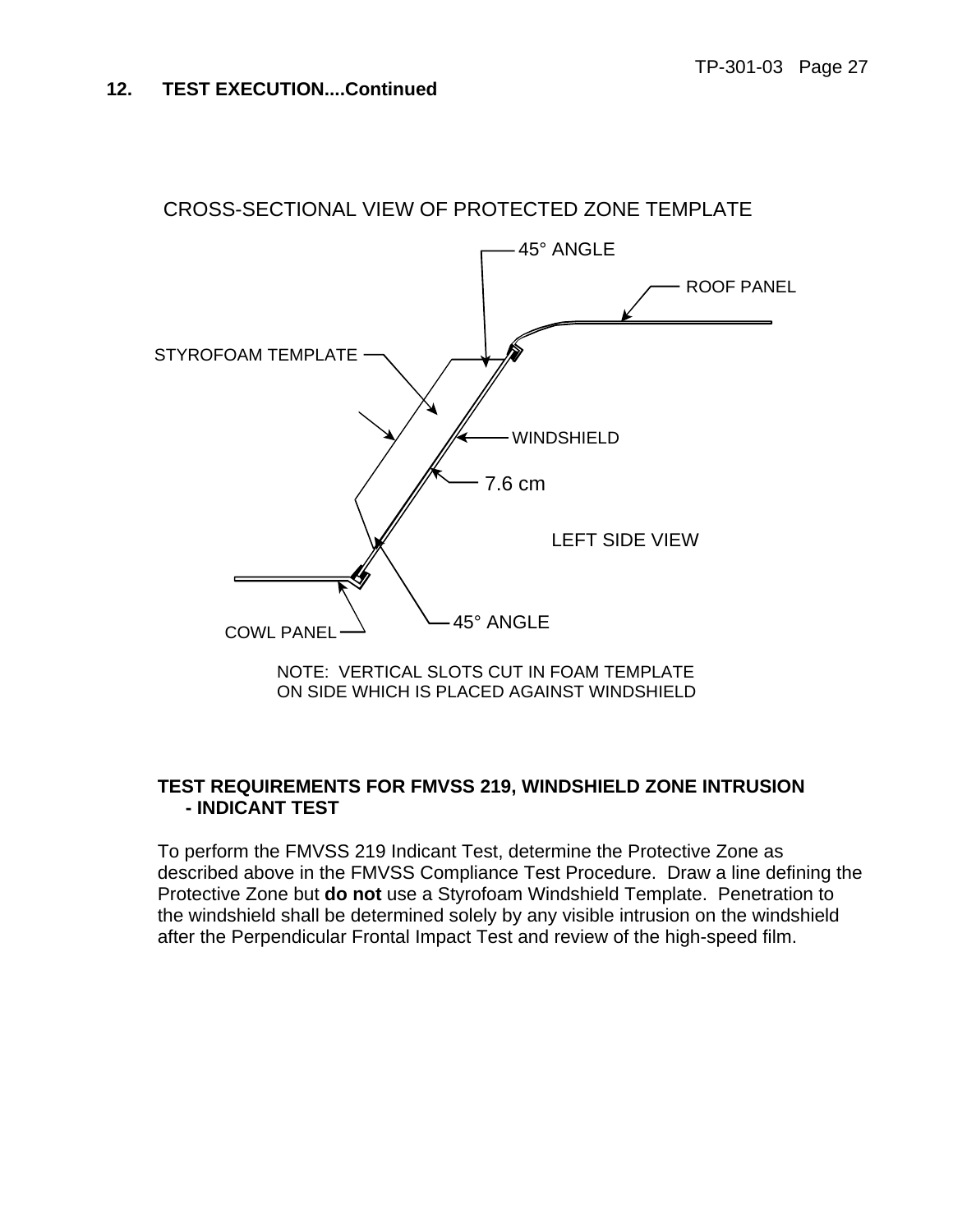#### **12.2 FIXED BARRIER CRASH TEST**

#### **A. Impact Speed**

The test vehicle is towed longitudinally forward at a speed of 47.3 km/h  $\pm$  0.8 km/h when it impacts a fixed collision barrier.

#### **B. Impact Angle**

**Full Frontal** - The line of travel is perpendicular (90°, +/- 5°) to the fixed collision barrier.

**Oblique Angle** - The line of travel is at any angle (5° to 25° +/- 5°) in either direction from the perpendicular (90°,+/- 5°) of the fixed collision barrier.

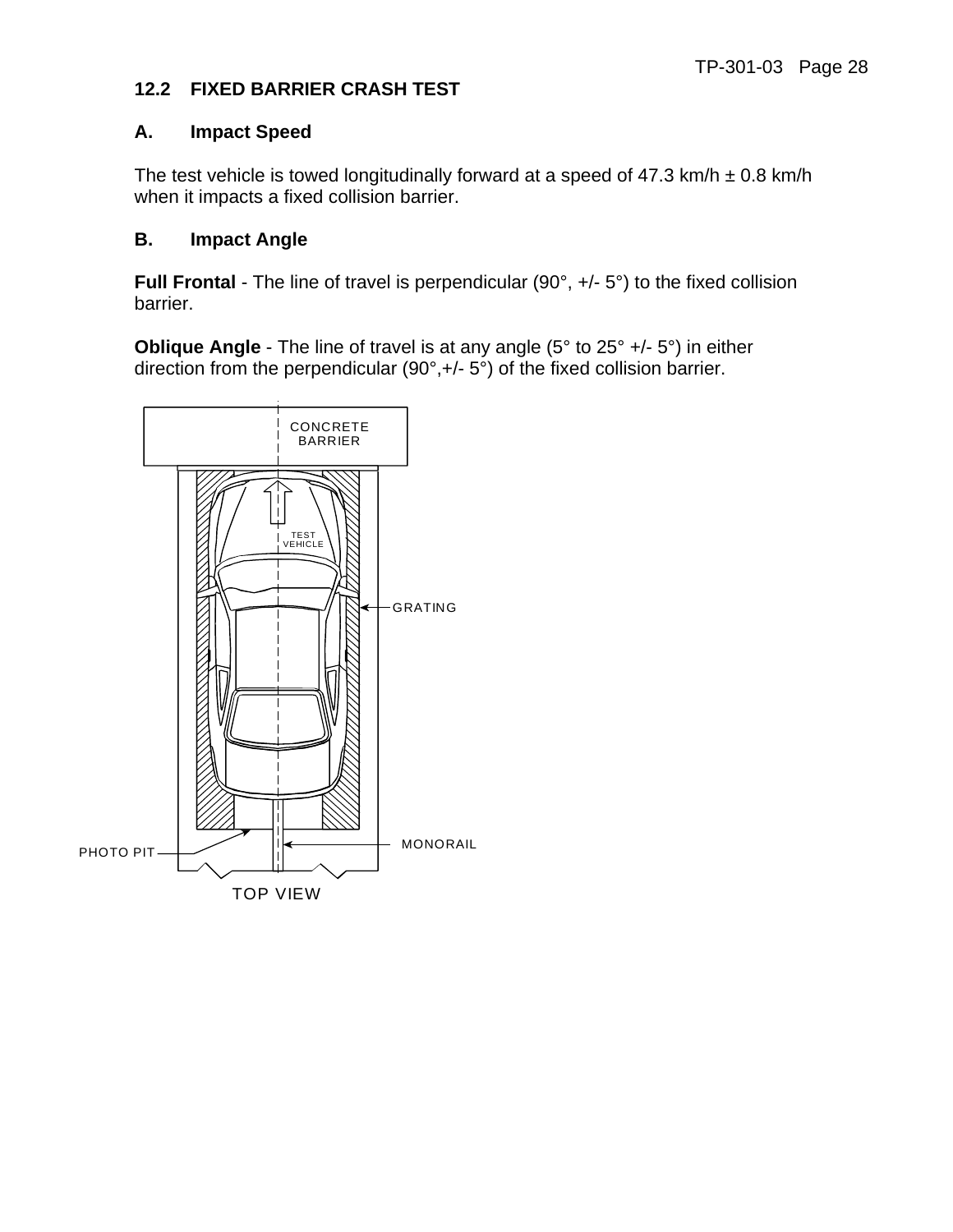#### **12.3 REAR MOVING BARRIER CRASH**

#### **The following test describes the 30 mph rear impact test. The new 50 mph rear impact test is currently being phased-in (complete phase-in by September 1, 2008). See TP-301R for the 50 mph rear impact test.**

The test vehicle is positioned on the level, concrete test pad area as illustrated in the diagram. The test vehicle is aligned on the track to assure the moving barrier impacts at the angle as described below. Also, the test vehicle is placed in a position to assure that the cameras in the photo pit capture the entire impact event from the moment the moving barrier makes initial contact with the test vehicle until separation of the moving barrier and test vehicle.

#### **A. Impact Speed**

The moving barrier is guided so that it travels in a straight line, with no significant lateral, vertical or rotational movement. The moving barrier impacts the rear of the stationary test vehicle at a speed of  $47.3$  km/h  $\pm$  0.8 km/h

#### **B. Impact Angle**

The moving barrier impacts the stationary test vehicle such that a vertical plane through the geometric center of the barrier impact surface and perpendicular, (90°+/- 5°) to that surface coincides with the longitudinal centerline of the test vehicle.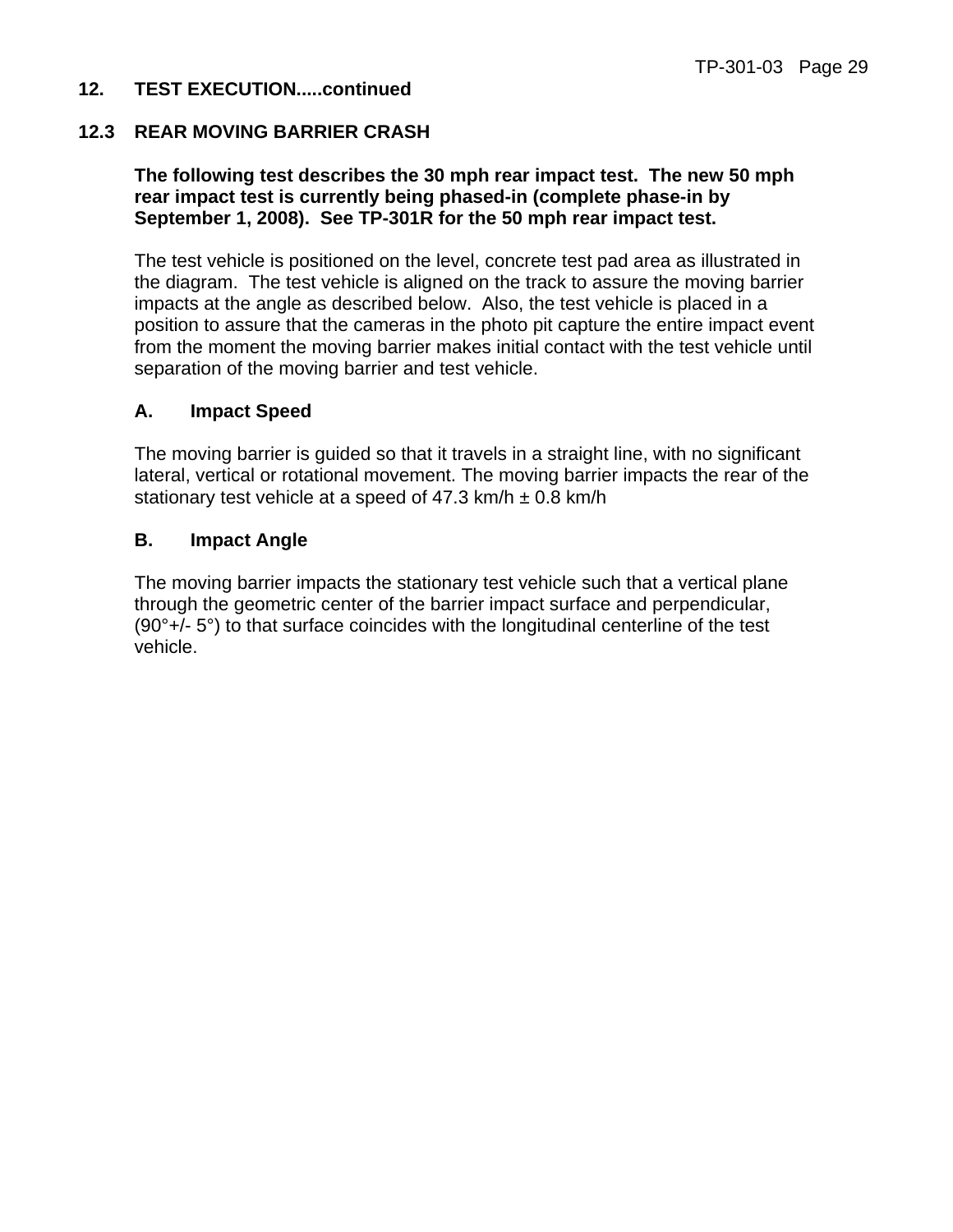#### **12.4 LATERAL MOVING BARRIER CRASH**

The Lateral Impact Test is identical to the FMVSS No. 214 Test Procedure. See this test procedure for conducting this impact test.

#### **12.5 COLLECTION OF STODDARD SPILLAGE**

Collect Stoddard solvent spillage, if any, immediately after impact using the most efficient method available. Weigh the total amount of spillage. Stoddard solvent spillage, from the moment the vehicle ceases motion, shall not exceed a total of 142 g by weight for 5 minutes after the vehicle comes to rest.

#### **12.6 STATIC ROLLOVER**

Within 30 minutes after the impact test, the test vehicle is rotated on the Static Rollover Device to each successive increment of 90° through 360° at a uniform rate, with a full 90° of rotation taking place in any time interval from 1 to 3

minutes. After reaching each 90° increment the vehicle is held in that position for 5 minutes.

**NOTE**: If there is an indication of a test failure during or just after the impact test, DO NOT conduct the static rollover test.

(1) Remove test dummies and de-power systems.

(2) Carefully secure the test vehicle on the Static Rollover Device so as not to cause any damage to fuel system components or fuel lines.

(3) Begin rotating the vehicle for the first 90° increment. Record time rotation begins and ends. The vehicle shall be held in this position for 5 minutes after rotation ends.

(4) Collect Stoddard solvent spillage, if any, from the onset of rotation or the time rotation began up to 5 minutes thereafter.

**Note:** If there is an indication of a test failure during any 90° increment of the rollover test, STOP THE TEST. Do not continue to the next successive 90° increment.

(5) Change collection containers. Record any spillage that occurs during the  $6<sup>th</sup>$ minute after the onset of rotation or when rotation began.

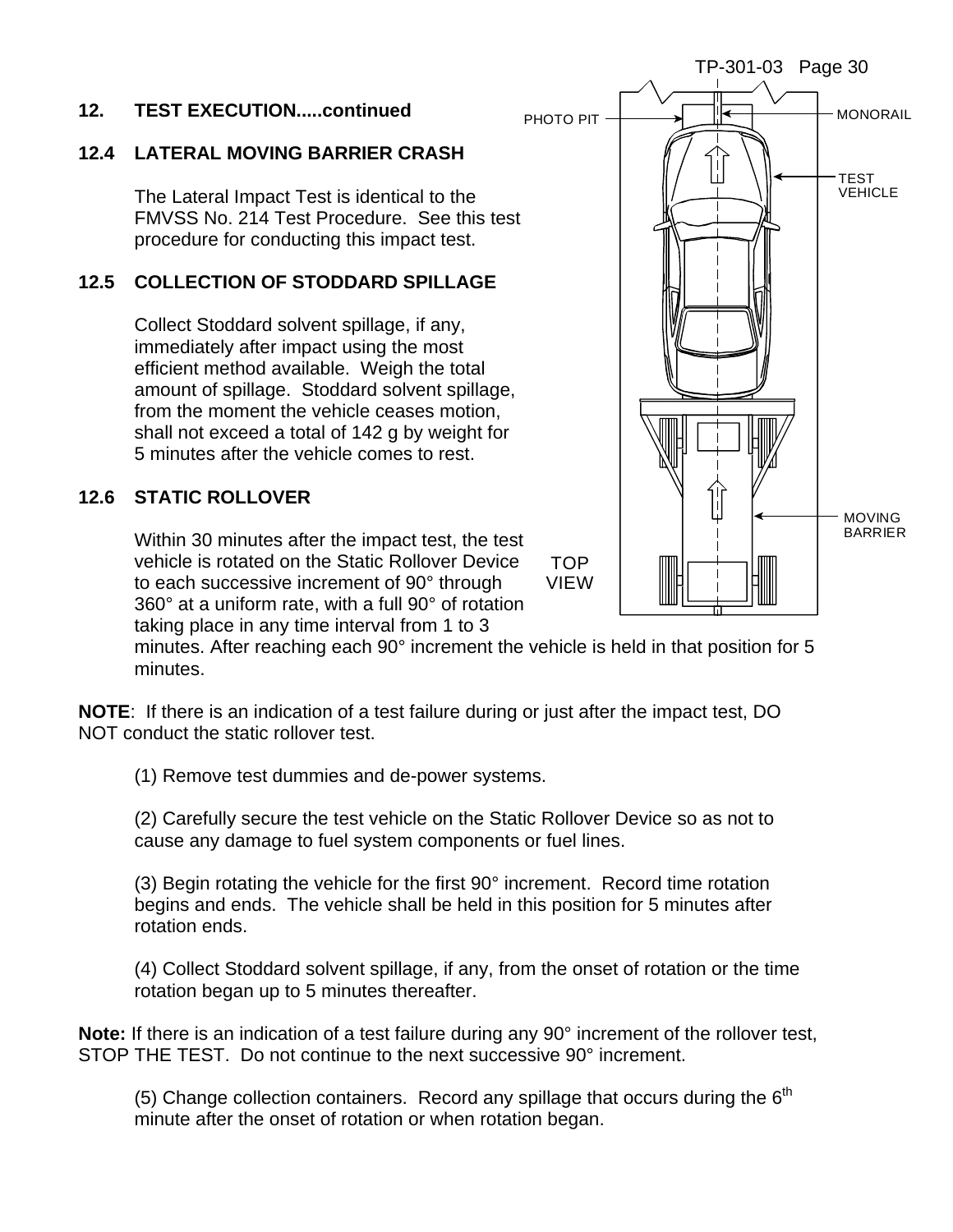(6) If required, change collection containers. Record any spillage that occurs during the  $7<sup>th</sup>$  minute after the onset of rotation or when rotation began.

(7) If required, change collection containers. Record any spillage that occurs during the  $8<sup>th</sup>$  minute after the onset of rotation or when rotation began.

Repeat for 90° to 180°, 180° to 270° and 270° to 360° increments.

**PASS OR FAIL CRITERIA** - Stoddard solvent spillage, from the onset of rotational motion, shall not exceed a total of 142 grams for the first 5 minutes of testing at each successive 90° increment. For the remaining testing period, at each increment of 90°, solvent spillage during any 1-minute interval shall not exceed 28 grams.

#### **13. TEST DATA DISPOSITION**

The contractor shall make all vehicle preliminary compliance test data available to the COTR at the test site within twenty-four hours after the test. Final test data, including digital printouts and computer generated plots (if applicable), shall be furnished to the COTR within 5 working days. Additionally, the contractor shall analyze the preliminary test results as directed by the COTR.

All backup data sheets, strip charts, recordings, plots, technician's notes, etc., shall be either sent to the COTR or destroyed at the conclusion of each delivery order, purchase order, etc...

#### **TEST DATA LOSS**

A compliance test is not to be conducted unless all of the various test conditions specified in the applicable OVSC Laboratory Test Procedure are met. Failure of a contractor to obtain the required test data and to maintain acceptable limits on test parameters (such as impact velocity) in the manner outlined in the applicable OVSC Laboratory Test Procedure shall require a retest at the expense of the contractor. The retest costs shall include the cost of the replacement vehicle or item of motor vehicle equipment and the service costs for conducting the retest. The original GFP will become the property of the contractor after the retest has been successfully conducted.

#### **14. REPORTS**

#### **14.1 MONTHLY STATUS REPORTS**

The contractor shall submit a monthly Test Status Report and a Vehicle Status Report to the COTR. The Vehicle Status Report shall be submitted until all vehicles are disposed. Samples of the required Monthly Status Reports are contained in the report forms section.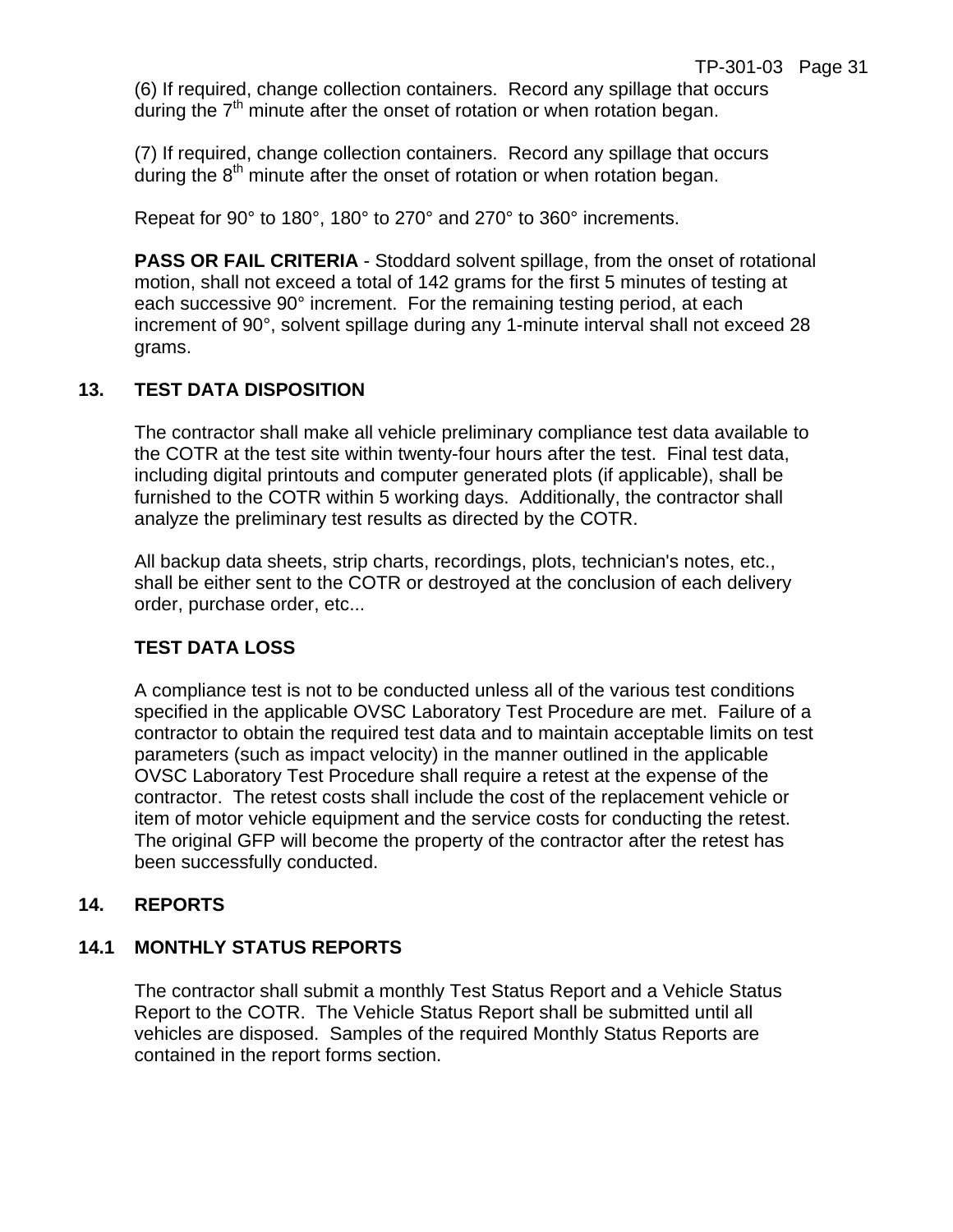#### **14. REPORTS.....continued**

#### **14.2 APPARENT NONCOMPLIANCE**

A test failure shall be communicated by the contractor to the COTR within 24 hours with written notification mailed within 48 hours (Saturdays and Sundays excluded). A Notice of Test Failure (see report forms section) with a copy of the particular compliance test data sheet(s) and preliminary data plot(s) shall be included. In the event of a test failure, a post test calibration check of some critically sensitive test equipment and instrumentation may be required for verification of accuracy. The necessity for the calibration shall be at the COTR's discretion and shall be performed without additional costs to the OVSC.

#### **14.3 FINAL TEST REPORTS**

#### **14.3.1 COPIES**

In the case of a test failure, the contractor shall submit **SEVEN** hard copies and one PDF formatted copy of the Final Test Report to the COTR for acceptance within three weeks of test completion. The Final Test Report format to be used by all contractors can be found in the Report Section.

Where there has been no indication of a test failure, the contractor shall submit **FOUR** hard copies and one PDF formatted copy of each Final Test Report to the COTR within three weeks of test completion. Payment of contractor's invoices for completed compliance tests may be withheld until the Final Test Report is accepted by the COTR. Contractors are requested to NOT submit invoices before the COTR is provided copies of the Final Test Report.

Contractors shall submit the first Final Test Report in draft form within two weeks after the compliance test is conducted. The contractor and the COTR will then be able to discuss the details of both test conduct and report content early in the compliance test program.

Contractors shall PROOF READ all Final Test Reports before submittal to the COTR. The OVSC will not act as a report quality control office for contractors. Reports containing a significant number of errors will be returned to the contractor for correction, and a "hold" will be placed on invoice payment for the particular test.

#### **14.3.2 REQUIREMENTS**

The Final Test Report, associated documentation (including photographs) are relied upon as the chronicle of the compliance test. The Final Test Report will be released to the public domain after review and acceptance by the COTR. For these reasons, each final report shall be a complete document capable of standing by itself. The contractor shall use **detailed** descriptions of all compliance test events. Any events that are not directly associated with the standard but are of technical interest shall also be included. The contractor shall include as much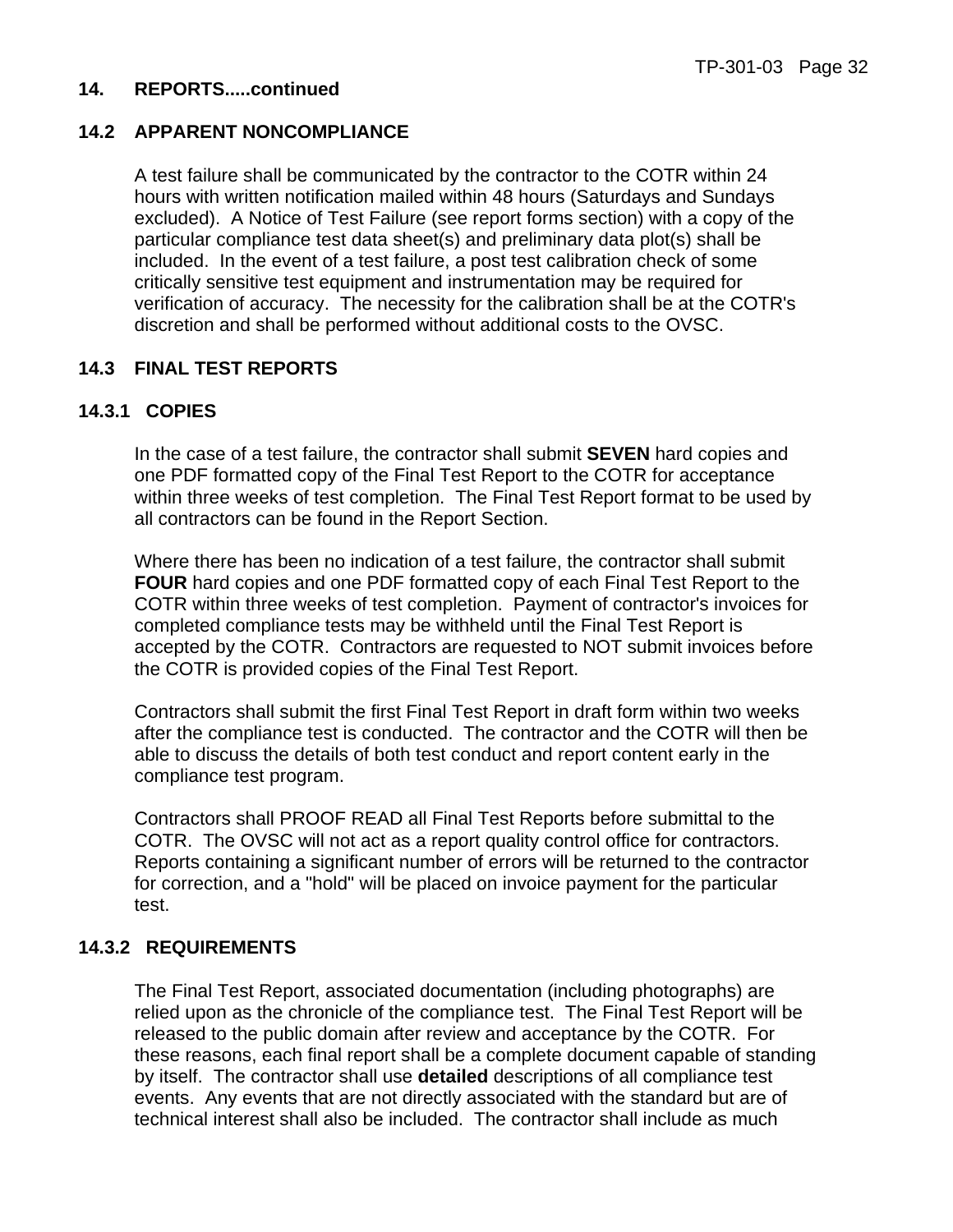#### **14. REPORTS.....continued**

**detail** as possible in the report. Instructions for the preparation of the first three pages of the final test report are provided below for the purpose of standardization.

#### **14.3.3 FIRST THREE PAGES**

#### **A. FRONT COVER —**

 A heavy paperback cover (or transparency) shall be provided for the protection of the final report. The information required on the cover is as follows:

- (1) Final Report Number such as 301-ABC-9X-001 where 301 is the FMVSS tested
	- ABC are the initials for the laboratory
	- 0X is the Fiscal Year of the test program
	- 001 is the Group Number (001 for the 1st test, 002 for the 2nd test, etc.)
- (2) Final Report Title And Subtitle such as

SAFETY COMPLIANCE TESTING FOR FMVSS 301 Fuel System Integrity \* \* \* \* \* \* \* \* \* \* \* \* \* \* \* \*

World Motors Corporation 2000 XYZ 4-door sedan NHTSA No. CX0401

(3) Contractor's Name and Address such as

COMPLIANCE TESTING LABORATORIES, INC. 4335 West Dearborn Street Detroit, Michigan 48090

 **NOTE**: DOT SYMBOL WILL BE PLACED BETWEEN ITEMS (3) AND (4)

- (4) Date of Final Report completion
- (5) The words "FINAL REPORT"
- (6) The sponsoring agency's name and address as follows

U. S. DEPARTMENT OF TRANSPORTATION National Highway Traffic Safety Administration Enforcement Office of Vehicle Safety Compliance 400 Seventh Street, SW Room 6111 (NVS-220) Washington, DC 20590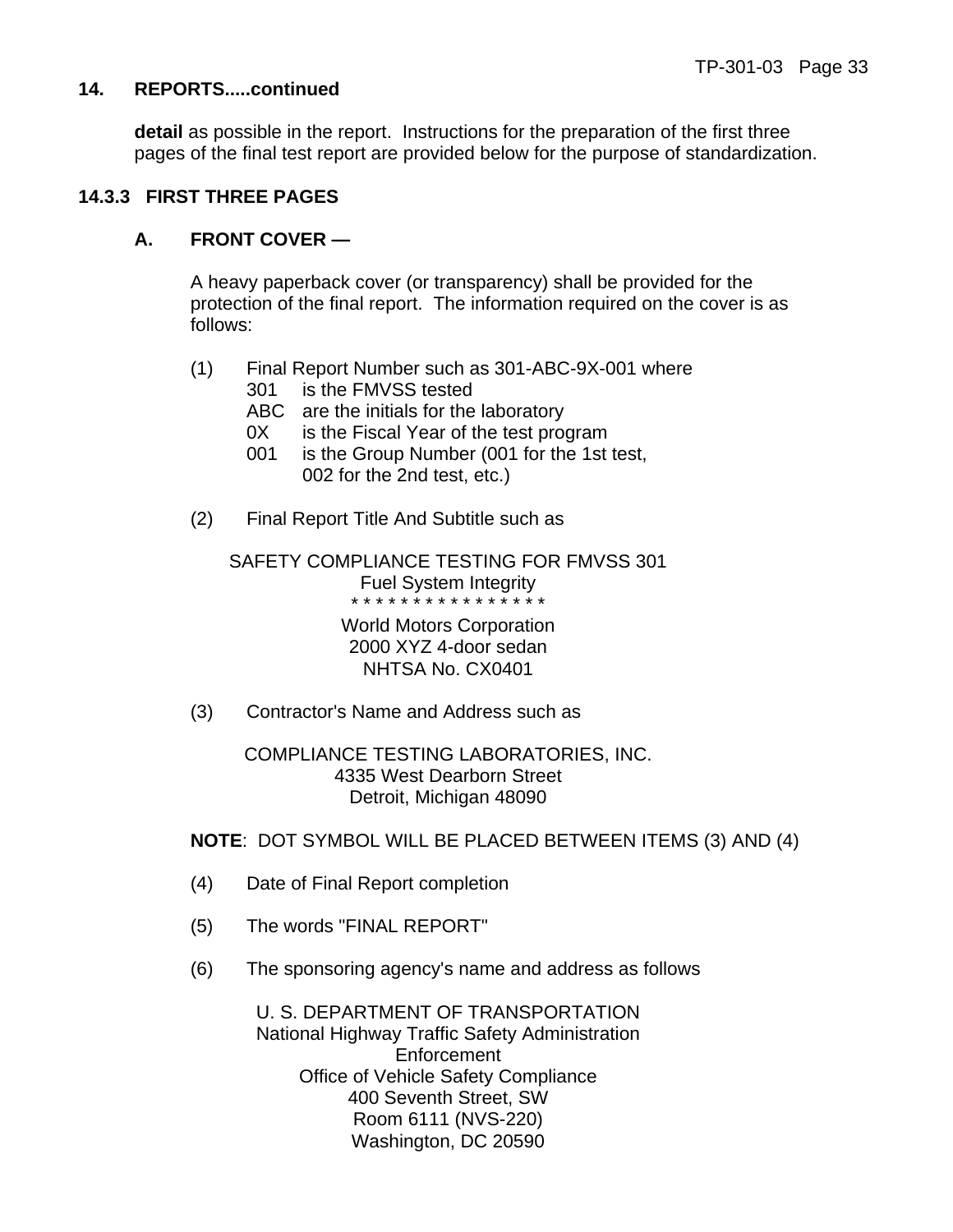### **B. FIRST PAGE AFTER FRONT COVER —**

 A disclaimer statement and an acceptance signature block for the COTR shall be provided as follows;

This publication is distributed by the U. S. Department of Transportation, National Highway Traffic Safety Administration, in the interest of information exchange. The opinions, findings and conclusions expressed in this publication are those of the author(s) and not necessarily those of the Department of Transportation or the National Highway Traffic Safety Administration. The United States Government assumes no liability for its contents or use thereof. If trade or manufacturers' names or products are mentioned, it is only because they are considered essential to the object of the publication and should not be construed as an endorsement. The United States Government does not endorse products or manufacturers.

Prepared By:

Approved By:

Approval Date:

FINAL REPORT ACCEPTANCE BY OVSC:

Accepted By:

Acceptance Date: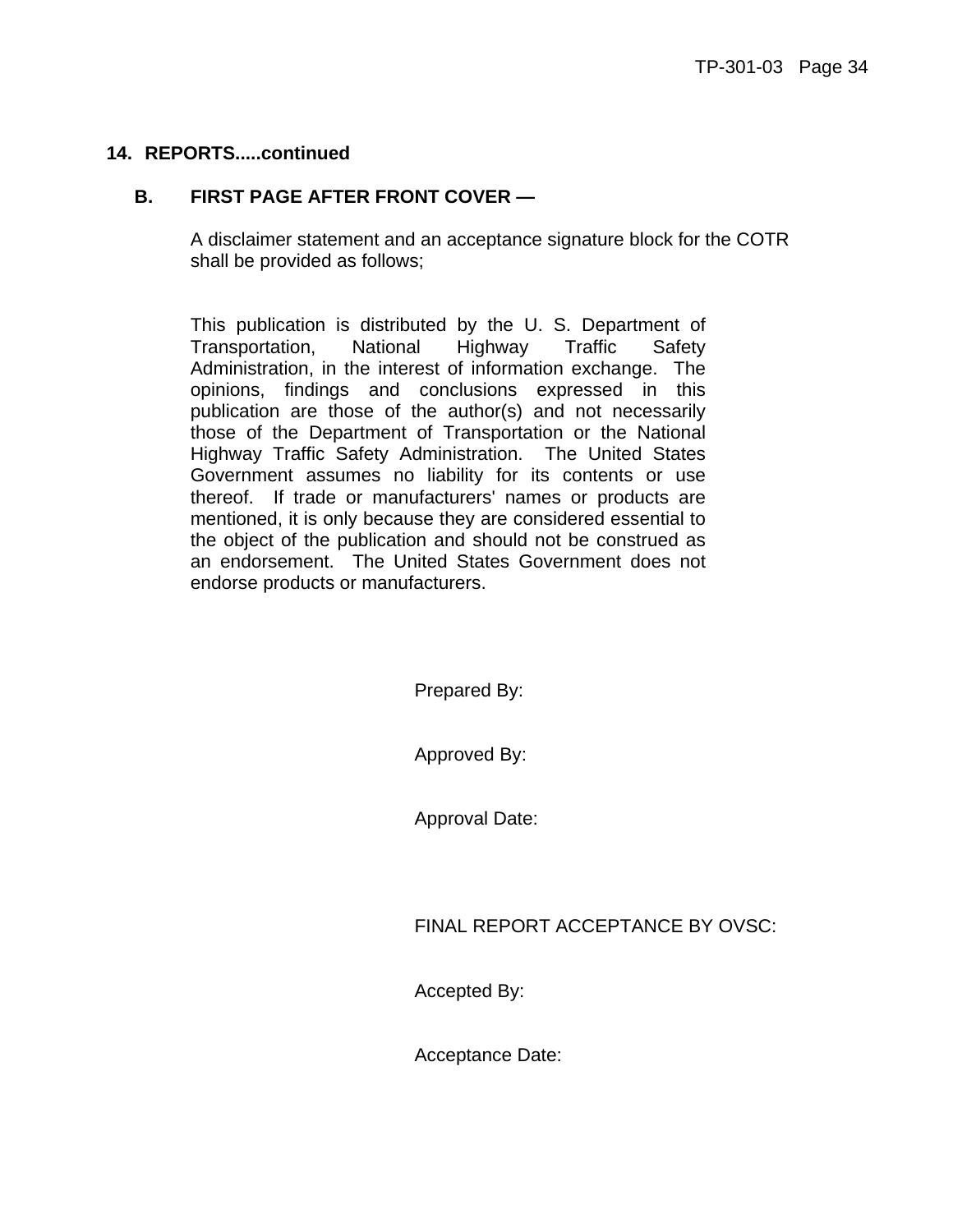### **C. SECOND PAGE AFTER FRONT COVER —**

 A completed Technical Report Documentation Page (Form DOT F1700.7) shall be completed for those items that are applicable with the other spaces left blank. Sample data for the applicable block numbers of the title page follows.

Block 1 — REPORT NUMBER

301-ABC-9X-001

Block 2 — GOVERNMENT ACCESSION NUMBER

Leave blank

Block 3 — RECIPIENT'S CATALOG NUMBER

Leave blank

Block 4 — TITLE AND SUBTITLE

 Final Report of FMVSS 301 Compliance Testing of 2000 World XYZ 4- door sedan, NHTSA No. CY000

Block 5 — REPORT DATE

March 1, 2000

Block 6 — PERFORMING ORGANIZATION CODE

ABC

Block 7 — AUTHOR(S)

John Smith, Project Manager / Bill Doe, Project Engineer

Block 8 — PERFORMING ORGANIZATION REPORT NUMBER

ABC-DOT-XXX-001

Block 9 — PERFORMING ORGANIZATION NAME AND ADDRESS

 ABC Laboratories 405 Main Street Detroit, MI 48070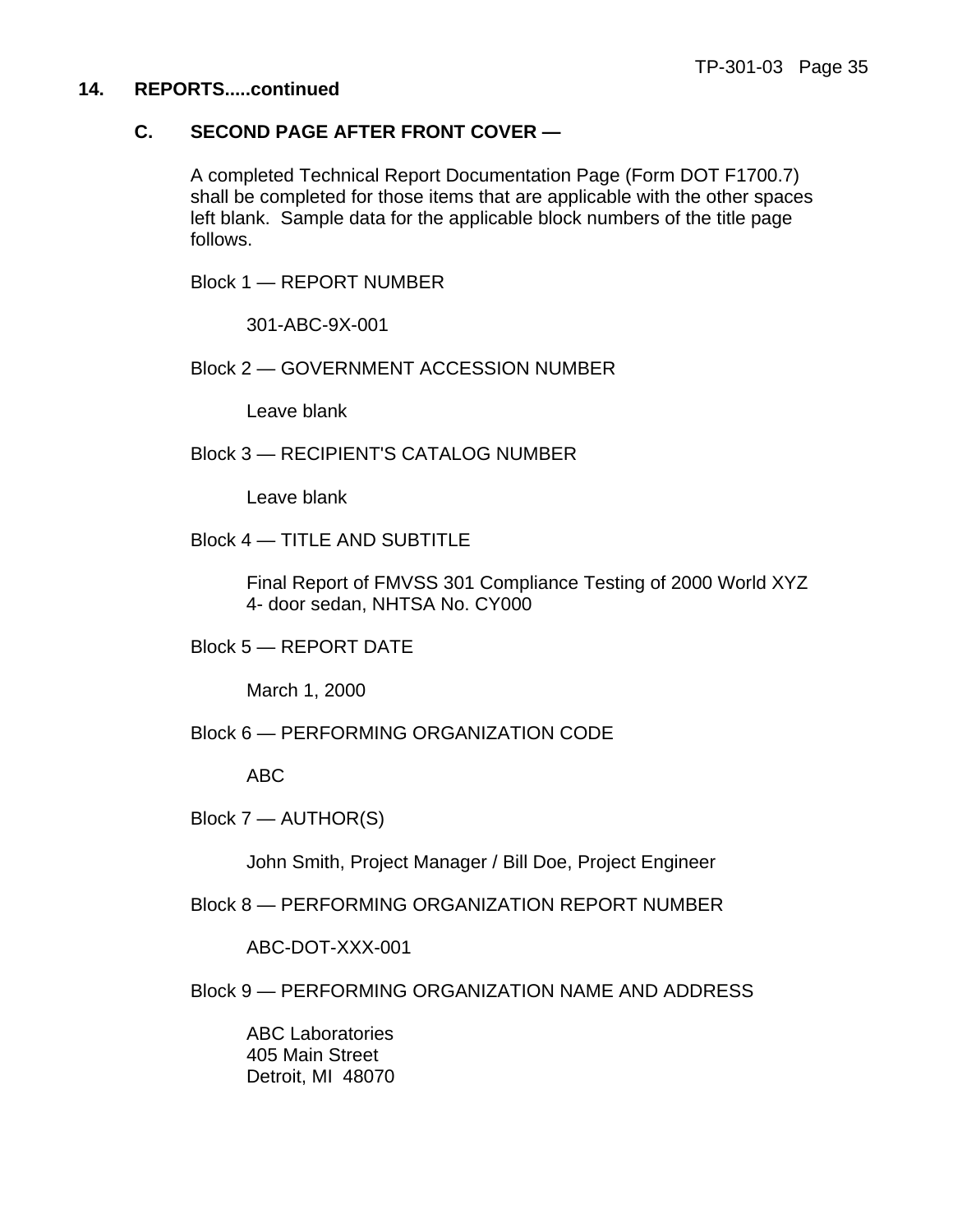Block 10 — WORK UNIT NUMBER

Leave blank

Block 11 — CONTRACT OR GRANT NUMBER

DTNH22-9X-D-12345

Block 12 — SPONSORING AGENCY NAME AND ADDRESS

US Department of Transportation National Highway Traffic Safety Administration Enforcement Office of Vehicle Safety Compliance (NVS-220) 400 Seventh Street, SW, Room 6111 Washington, DC 20590

Block 13 — TYPE OF REPORT AND PERIOD COVERED

 Final Test Report Feb. 15 to Mar. 15, 2000

Block 14 — SPONSORING AGENCY CODE

NVS-220

Block 15 — SUPPLEMENTARY NOTES

Leave blank

Block 16 — ABSTRACT

 Compliance tests were conducted on the subject 2000 World XYZ 4 door sedan in accordance with the specifications of the Office of Vehicle Safety Compliance Test Procedure No. TP-301-0X to assure FMVSS 301 compliance. Test failures identified were as follows:

None

 **NOTE:** Above wording shall be shown with appropriate changes made for a particular compliance test. Any questions should be resolved with the COTR.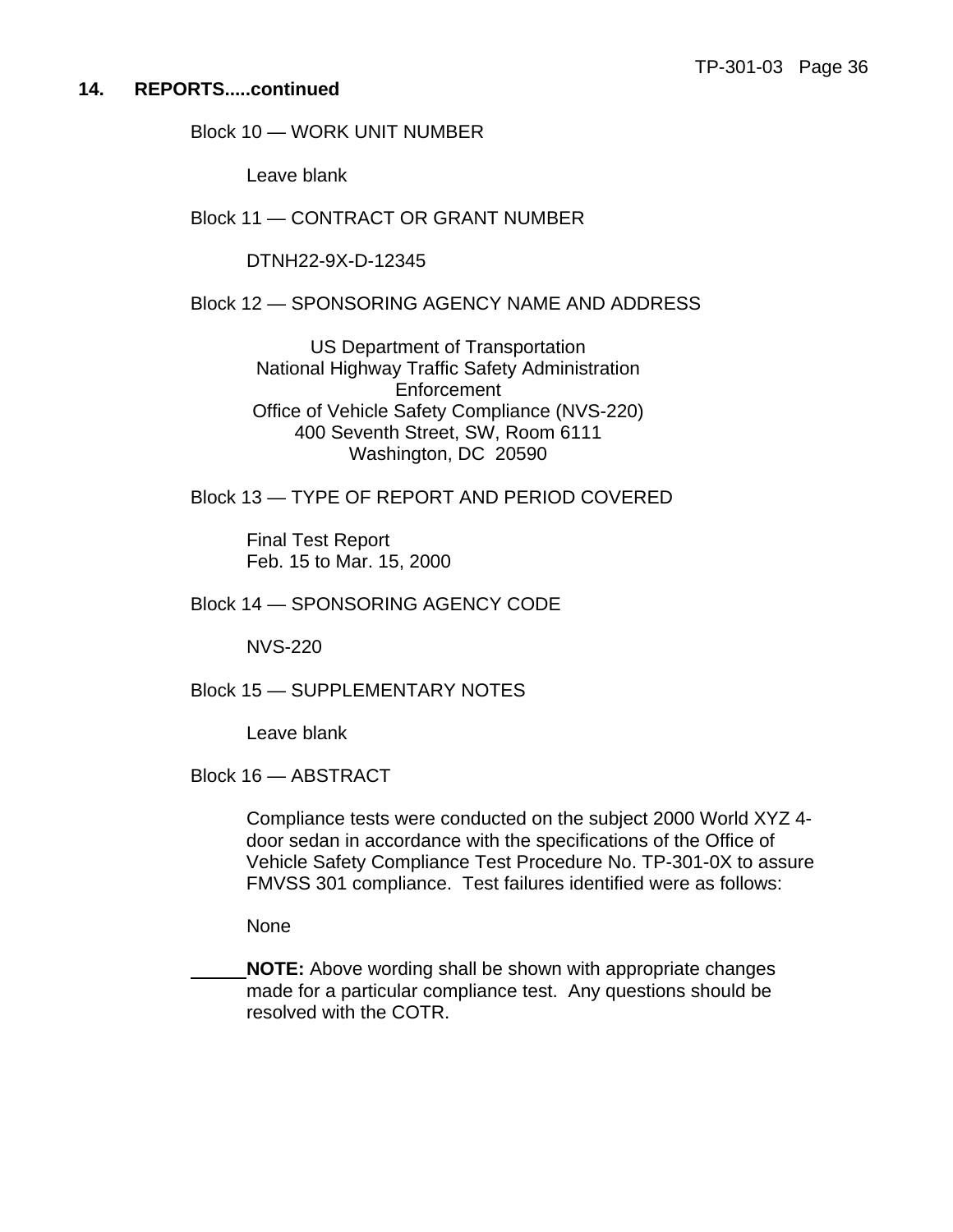Block 17 — KEY WORDS

 Compliance Testing Safety Engineering FMVSS 301

Block 18 — DISTRIBUTION STATEMENT

 Copies of this report are available from — NHTSA Technical Information Services Room 5111 (NPO-230) 400 Seventh St., SW Washington, DC 20590 Telephone No.: 202-366-2588

Block 19 — SECURITY CLASSIFICATION OF REPORT

Unclassified

### Block 20 — SECURITY CLASSIFICATION OF PAGE

**Unclassified** 

### Block 21 — NUMBER OF PAGES

Add appropriate number

Block 22 — PRICE

Leave blank

### **14.3.4 TABLE OF CONTENTS**

Final test report Table of Contents shall include the following:

Section 1 — Purpose of Compliance Test

Section 2 — Compliance Test Results Summary

Section 3 — Compliance Test Data

Appendix A — Photographs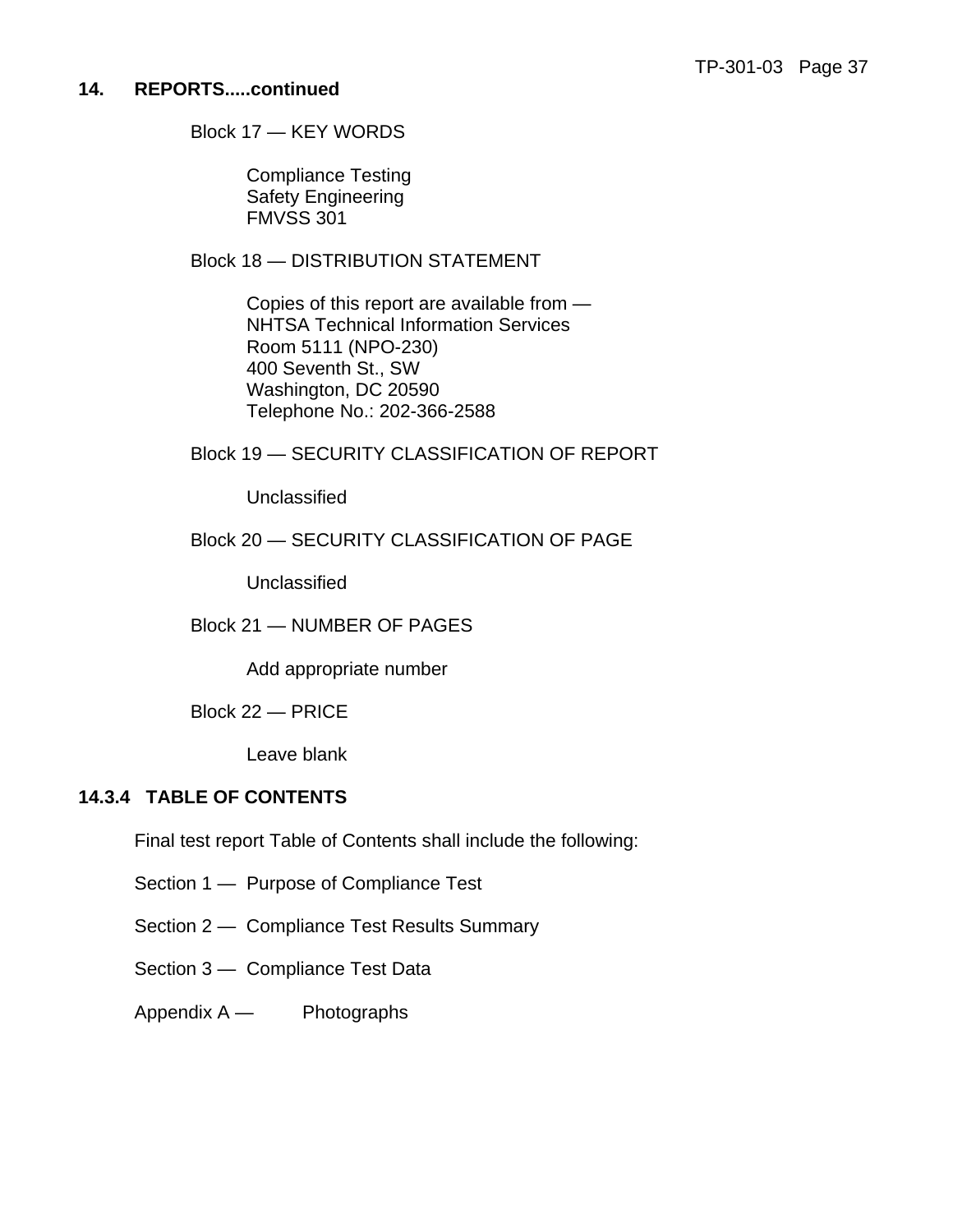### **SECTION 1 - PURPOSE OF COMPLIANCE TEST**

This section briefly outlines the purpose for conducting the compliance test and states the appropriate OVSC test procedure followed during the test. The following is provided as an example;

### **Section 1**

### Purpose of Compliance Test

 This 30 mph rear moving barrier impact test is a part of the Federal Motor Vehicle Safety Standard (FMVSS) 301 Compliance Test Program conducted for the National Highway Traffic Safety Administration (NHTSA) by ABC Laboratories under Contract No. 123-456-789. The purpose of this test was to determine if the subject vehicle, a 200X World XYZ 4-door sedan, meets the performance requirements of FMVSS No. 301, "Fuel System Integrity." The test was conducted in accordance with the Office of Vehicle Safety Compliance Laboratory Test Procedure TP-301-03, dated September 30, 2002.

**Note:** The description shall be double-spaced on an entire separate page.

### **SECTION 2 - COMPLIANCE TEST RESULTS SUMMARY**

This section gives a summary of the impact event. The following is provided as an example.

#### **Section 2**

#### Compliance Test Results Summary

 A 1500 kg 2000 World XYZ 4-door sedan was impacted from the rear by a 1800 kg moving barrier at a velocity of 47.2 km/h. The test was performed by ABC Laboratories in Detroit, Michigan, on November 15, 200X.

 The test vehicle was equipped with a 70 liter fuel tank which was filled to 93 percent capacity with stoddard fluid prior to impact. Part 572 B non-instrumented,  $50<sup>th</sup>$ percentile male Anthropomorphic Test Devices (ATD's) were place in the driver and rightfront outboard designated seating positions respectively.

 There was no fuel system fluid spillage following the impact event or during any portion of the static rollover test. The average longitudinal crush was 300 millimeters. The vehicle appeared to comply with all the requirements of FMVSS No. 301 "Fuel System Integrity."

 The crash event was recorded by one real time camera and eight high-speed cameras. Pre- and post-test photographs of the test vehicle can be found in Appendix A.

**Note:** The summary shall be double-spaced on an entire separate page.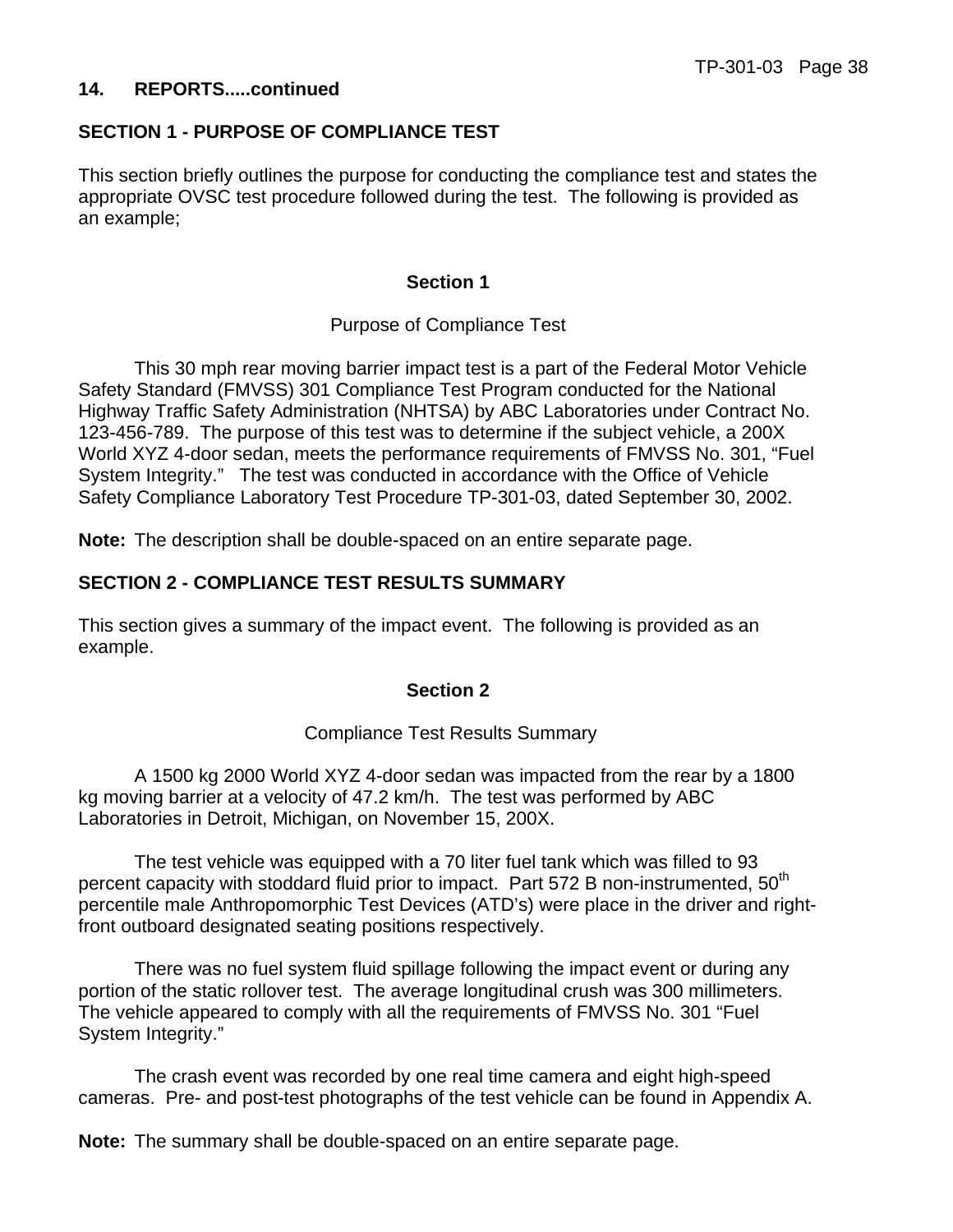### **SECTION 3 - Compliance Test Data**

This section contains all of the data recorded and collected during the test. At a minimum, this section shall include all of the information found in the following Data Sheets;

Data Sheet No. 1 - Test Vehicle Specifications

Data Sheet No. 2 - Pre-Test Data

Data Sheet No. 3 - Moving Barrier Data (For rear Impacts only)

Data Sheet No. 4 - Post Test Data

Data Sheet No. 5 - Static Rollover Test Data

Data Sheet No. 6 - Summary of FMVSS 212 Data (if applicable)

Data Sheet No. 7 – Summary of FMVSS 219 Data (if applicable)

### **APPENDIX A - Photographs**

At a minimum, the following photographs shall be included in this section

- 1. Pre-test Front view of vehicle
- 2. Post-test Front view of vehicle
- 3. Pre-test Left side view of vehicle
- 4. Post-test Left side view of vehicle
- 5. Pre-test Right side view of vehicle
- 6. Post-test Right side view of vehicle
- 7. Pre-test Rear view of vehicle
- 8. Post-test Rear view of vehicle
- 9. Pre-test 3/4 frontal view from left side of vehicle
- 10. Post-test 3/4 frontal view left side of vehicle
- 11. Pre-test 3/4 rear view from right side of vehicle
- 12. Post-test 3/4 rear view from right side of vehicle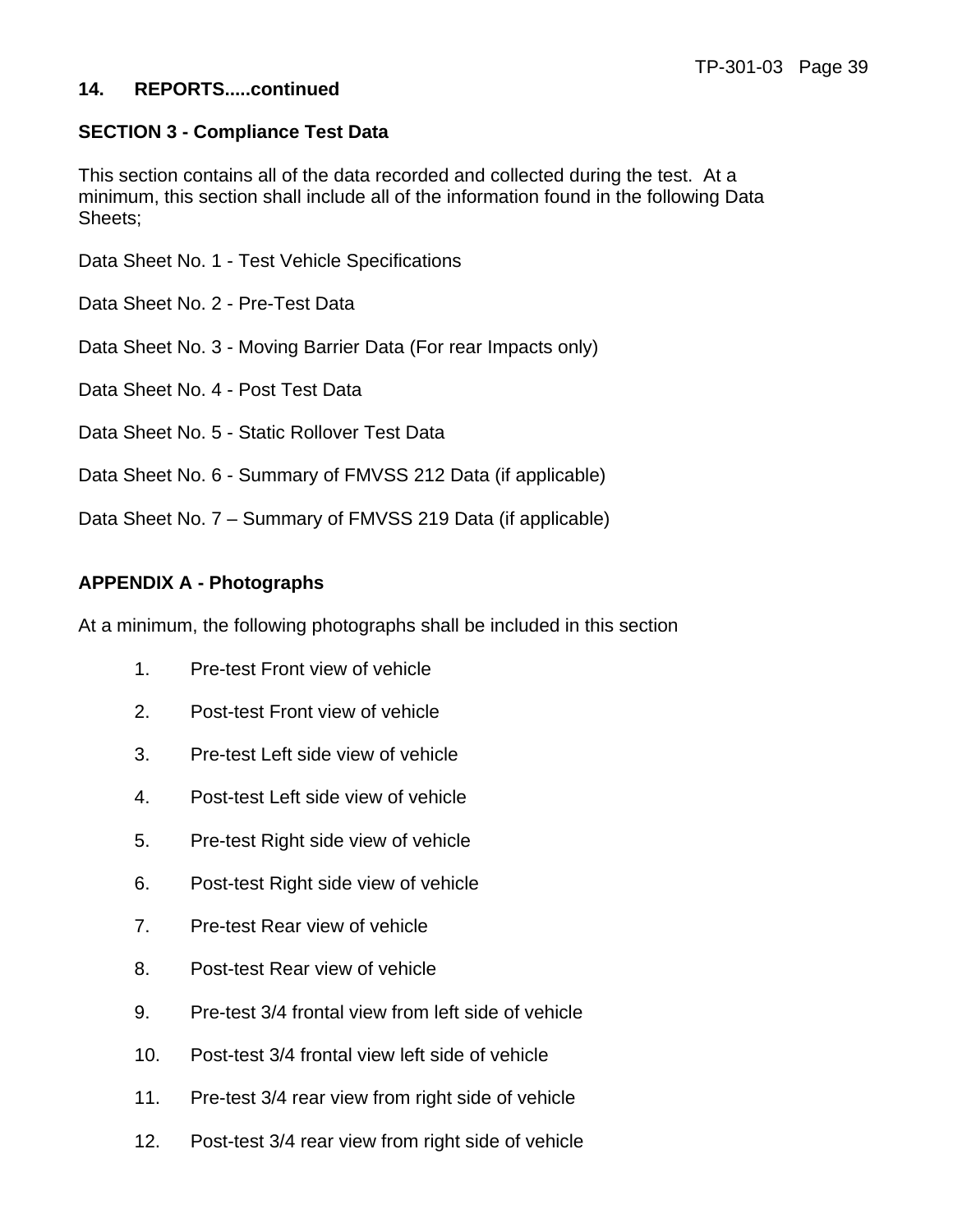- 13. Pre-test underbody view of fuel tank area and fuel system components
- 14. Post-test underbody view of fuel tank area and fuel system components
- 15. Pre-test underbody view of engine area and fuel system components
- 16. Post-test underbody view of engine area and fuel system components
- 17. Vehicle's certification label (pretest only)
- 18. Vehicle's tire information label (pretest only)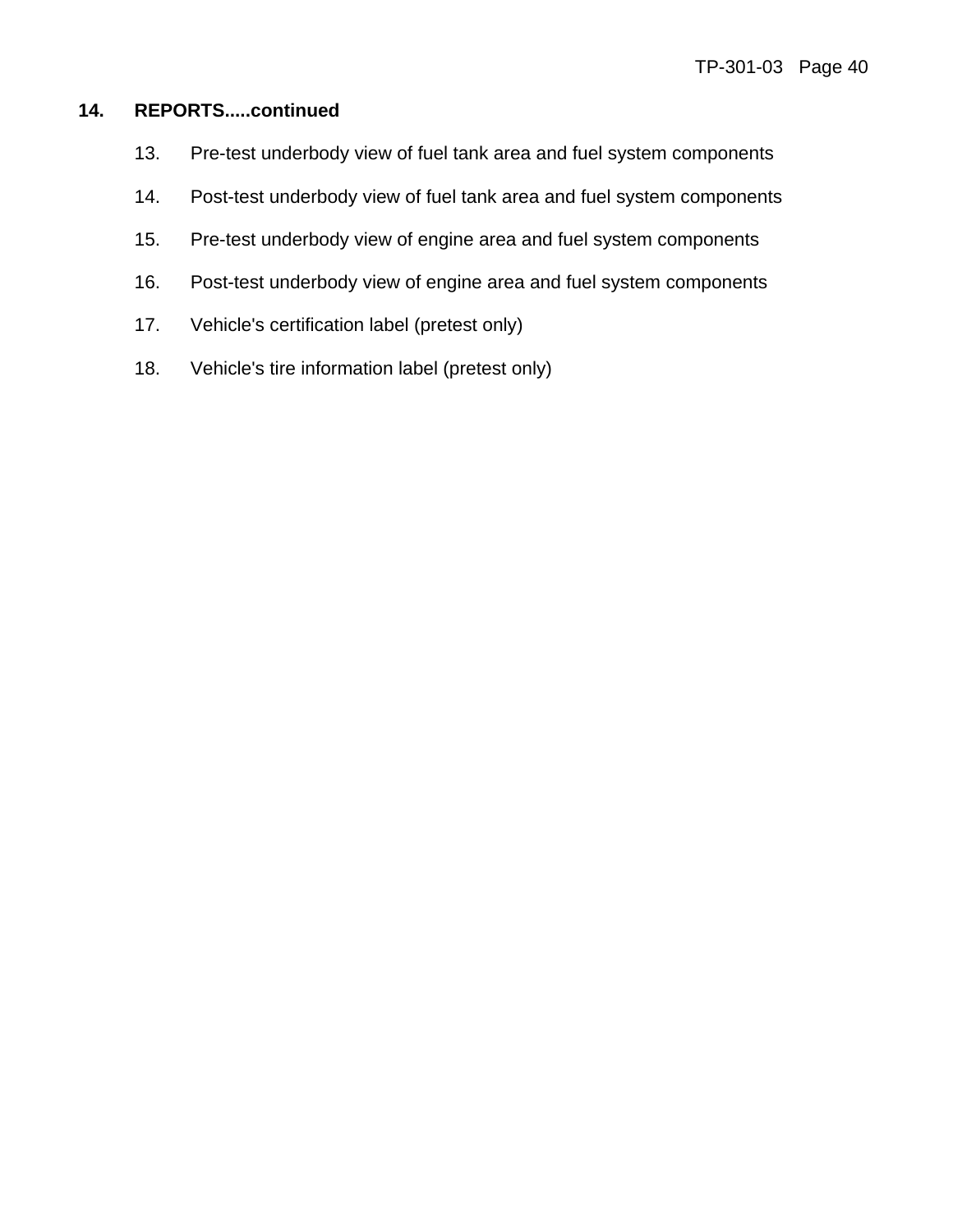# **15. DATA SHEETS**

Data Sheet No. 1 Test Vehicle Specifications

#### **TEST VEHICLE INFORMATION:**

| Year/Make/Model/Body Style:<br>Engine Data:<br><b>Transmission Data:</b><br><b>Final Drive Data:</b><br><b>Major Options:</b>                                                                                                                                                                                         |  |
|-----------------------------------------------------------------------------------------------------------------------------------------------------------------------------------------------------------------------------------------------------------------------------------------------------------------------|--|
| <b>DATA FROM VEHICLE'S CERTIFICATION LABEL:</b>                                                                                                                                                                                                                                                                       |  |
| Vehicle Manufactured By:<br>Date of Manufacture:<br>VIN:<br>GVWR: _____ kg.; GAWR - Front: _____ kg.; GAWR - Rear: _____ kg.                                                                                                                                                                                          |  |
| <b>DATA FROM VEHICLE'S TIRE PLACARD:</b>                                                                                                                                                                                                                                                                              |  |
| Location of Placard on Vehicle:<br>Tire Pressure With Maximum Capacity Vehicle Load: Front: kPa; Rear: kPa<br><b>Recommended Tire Size:</b><br>Recommended Load Range:<br>Recommended Cold Tire Pressure: Front = _____ KPa; Rear = kPa<br>Size of Tires on Test Vehicle:<br>Type of Spare Tire:                      |  |
| <b>Vehicle Capacity Data</b><br>Type of Front Seat(s):<br>Number of Occupants: Front = $\quad$ ; Rear = $\quad$ ; Total =<br>A. VEHICLE CAPACITY WEIGHT (VCW) = __________ kg.<br>B. Number of Occupants $x$ 68 kg. = $\qquad \qquad$ kg.<br>RATED CARGO AND LUGGAGE WEIGHT (RCLW) = $(A - B) =$ ________________ kg. |  |
|                                                                                                                                                                                                                                                                                                                       |  |

RECORDED BY: ; DATE: \_\_\_\_\_\_\_\_\_\_\_\_\_\_\_\_\_\_\_\_\_

APPROVED BY: \_\_\_\_\_\_\_\_\_\_\_\_\_\_\_\_\_\_\_\_\_\_\_\_\_\_\_\_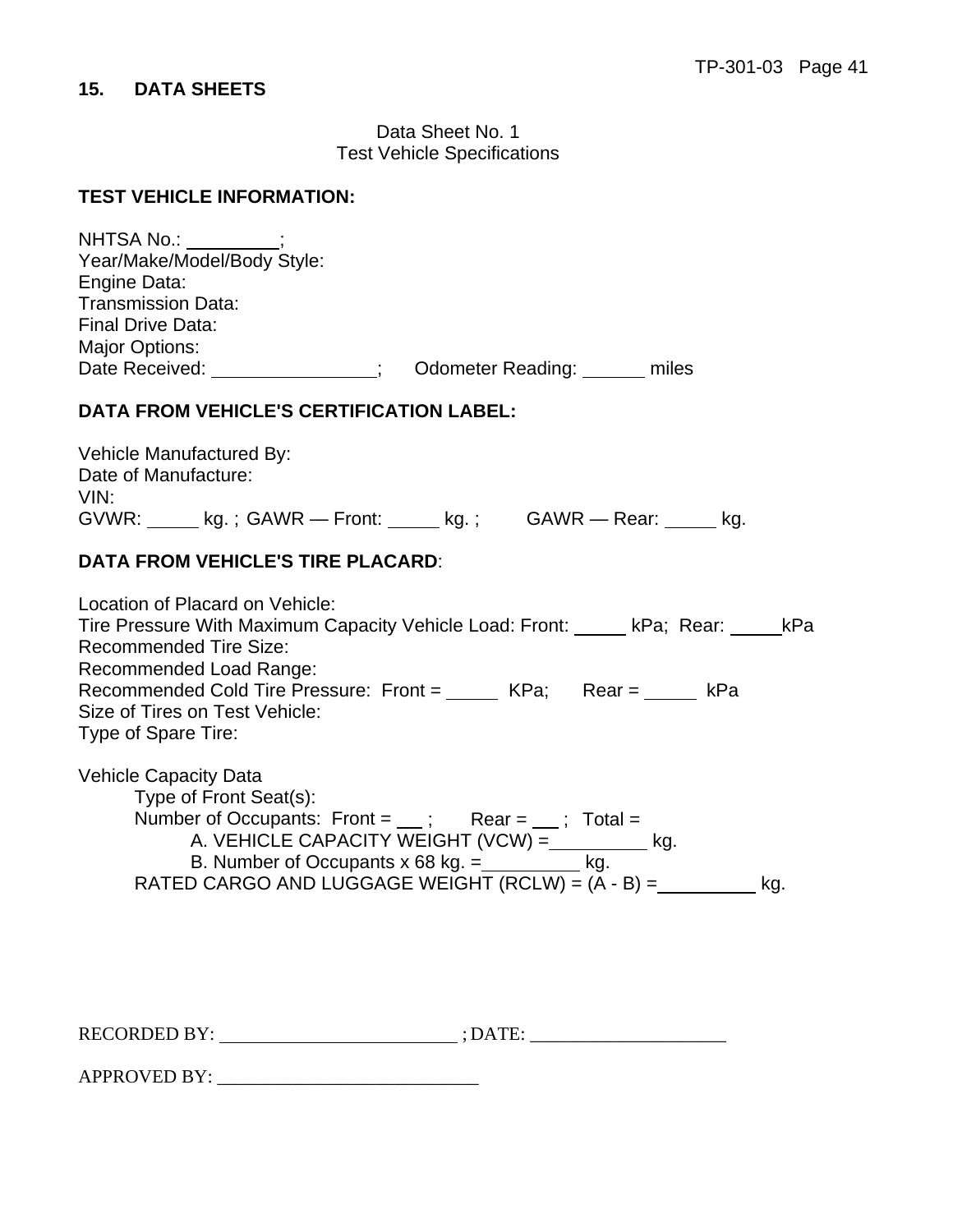Data Sheet No. 2 Pre-Test Data

# **WEIGHT OF TEST VEHICLE**:

| As Delivered At Laboratory (w/ maximum fluids)                                                                                             |                                                       |  |
|--------------------------------------------------------------------------------------------------------------------------------------------|-------------------------------------------------------|--|
| Right Front = $\_\_\_\$ kg. Right Rear = $\_\_\_\_\$ kg.                                                                                   |                                                       |  |
| Left Front = $\qquad \qquad$ kg.                                                                                                           | Left Rear $=$ kg.                                     |  |
| $\text{TOTAL FROMI} = \_\_\_\_\$ kg. $\qquad \text{TOTAL REAR} = \_\_\_\_\_\$ kg.                                                          |                                                       |  |
| % of $\text{TOTAL} =$ %                                                                                                                    | % of $\text{TOTAL} =$ ____________ kg.                |  |
|                                                                                                                                            |                                                       |  |
| <b>Calculation of Target Test Weight (TTW)</b>                                                                                             |                                                       |  |
| 1. Total Delivered Weight =                                                                                                                | __________ kg.                                        |  |
| 2. Rated Cargo & Lugg. Weight (RCLW) =                                                                                                     | $\frac{1}{\sqrt{1-\frac{1}{2}}}\kappa$                |  |
| 3. Weight of 2 Dummies $(74 \text{ kg. each}) =$ kg.                                                                                       |                                                       |  |
| TARGET TEST WEIGHT = $1 + 2 + 3 =$                                                                                                         | $\overline{\phantom{a}}$ kg.                          |  |
| As Tested<br>Test Weight of Vehicle, Dummies and _______ kg of Cargo Weight                                                                |                                                       |  |
| Right Front = $\_\_\_\_$ kg. Right Rear = $\_\_\_\_\_$ kg.                                                                                 |                                                       |  |
| Left Front = $\qquad \qquad$ kg. Left Rear = $\qquad \qquad$ kg.                                                                           |                                                       |  |
| TOTAL FRONT = $\_\_\_\_\_\_\$ kg.                                                                                                          | $\mathsf{TOTAL} \ \mathsf{REAR} = \ \ \_\_\_\_\_\_\\$ |  |
| % of TOTAL = $\frac{1}{2}$ %                                                                                                               | % of TOTAL = $\frac{1}{2}$ %                          |  |
| $\overline{1}$ TOTAL TEST WEIGHT = $\overline{1}$ kg.                                                                                      |                                                       |  |
| Weight of Ballast secured in cargo area $=$ kg.                                                                                            |                                                       |  |
| Type of Ballast:<br><b>Method of Securing Ballast:</b><br>Vehicle Components Removed for Weight Reduction_________________________________ |                                                       |  |
| RECORDED BY: ________________________; DATE: ___________________________________                                                           |                                                       |  |
|                                                                                                                                            |                                                       |  |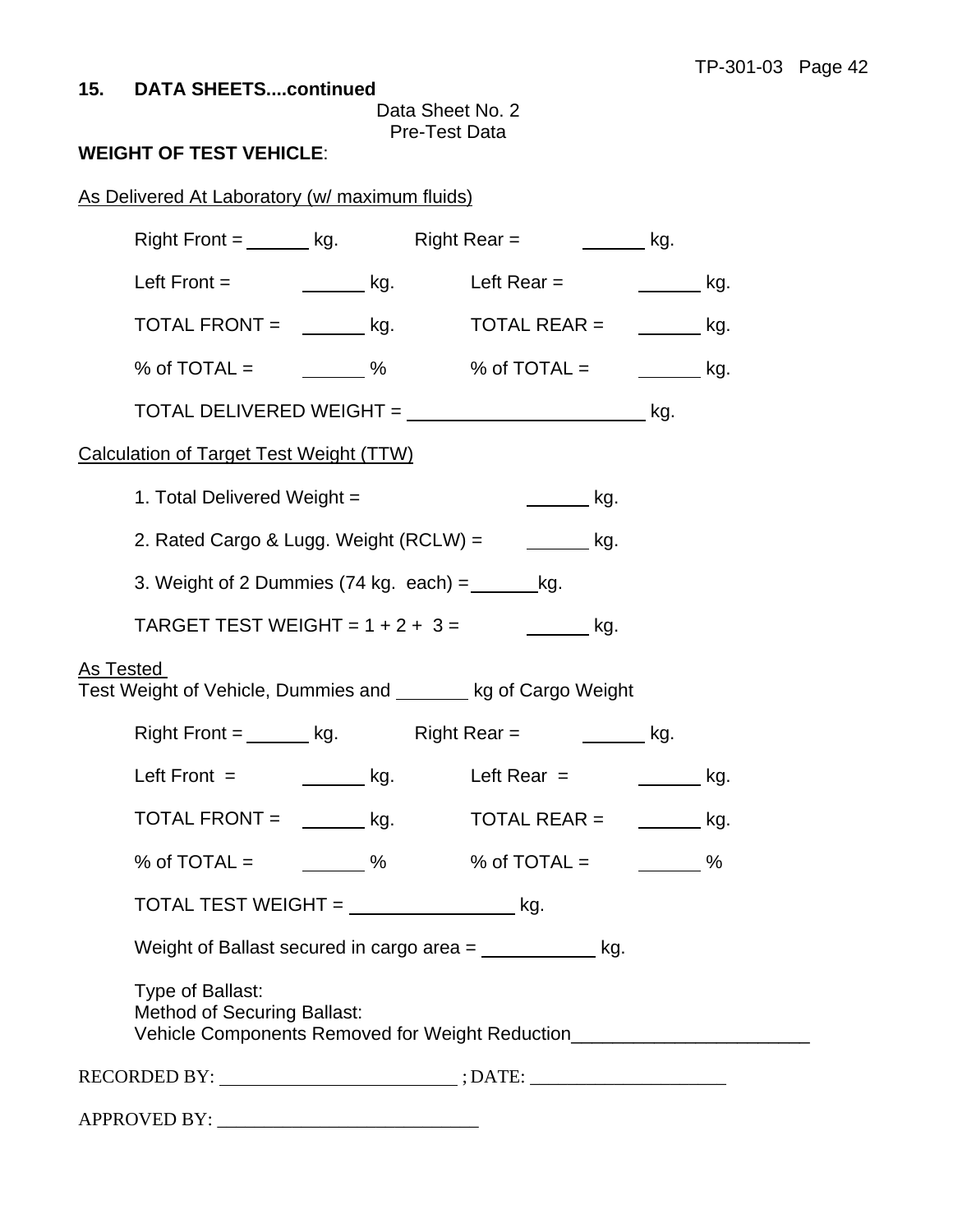Data Sheet No. 2 Pre-Test Data

### **VEHICLE ATTITUDE**

| As Delivered - | <b>Right Front:</b> | mm |
|----------------|---------------------|----|
|                | Left Front:         | mm |
|                | Right Rear:         | mm |
|                | Left Rear:          | mm |

| mm |
|----|
| mm |
| mm |
| mm |
|    |

Vehicle's Wheelbase = mm

#### **FUEL SYSTEM DATA:**

Fuel System Capacity Listed in Owner's Manual = liters Usable Capacity Figure Furnished By COTR  $=$  \_\_\_\_\_\_\_\_\_\_\_\_\_ liters Test Volume Range (91 to 94% of Usable Capacity) — <u>Lasse Liters TO</u> Liters

 $ACTUAL TEST VOLUME =$  liters (with entire fuel system filled) Test Fluid Type: Stoddard solvent Test Fluid Specific Gravity: Test Fluid Kinematic Viscosity: \_\_\_\_\_\_\_\_\_\_\_\_\_\_\_\_\_\_\_\_\_\_\_\_\_\_centistokes Test Fluid Color: ("red" is preferred) Type of Vehicle Fuel Pump: Electric Fuel Pump Operation with Ignition Switch ON and Engine OFF —

Details of Fuel System:

**Comments** 

RECORDED BY: ; DATE: \_\_\_\_\_\_\_\_\_\_\_\_\_\_\_\_\_\_\_\_\_

APPROVED BY: \_\_\_\_\_\_\_\_\_\_\_\_\_\_\_\_\_\_\_\_\_\_\_\_\_\_\_\_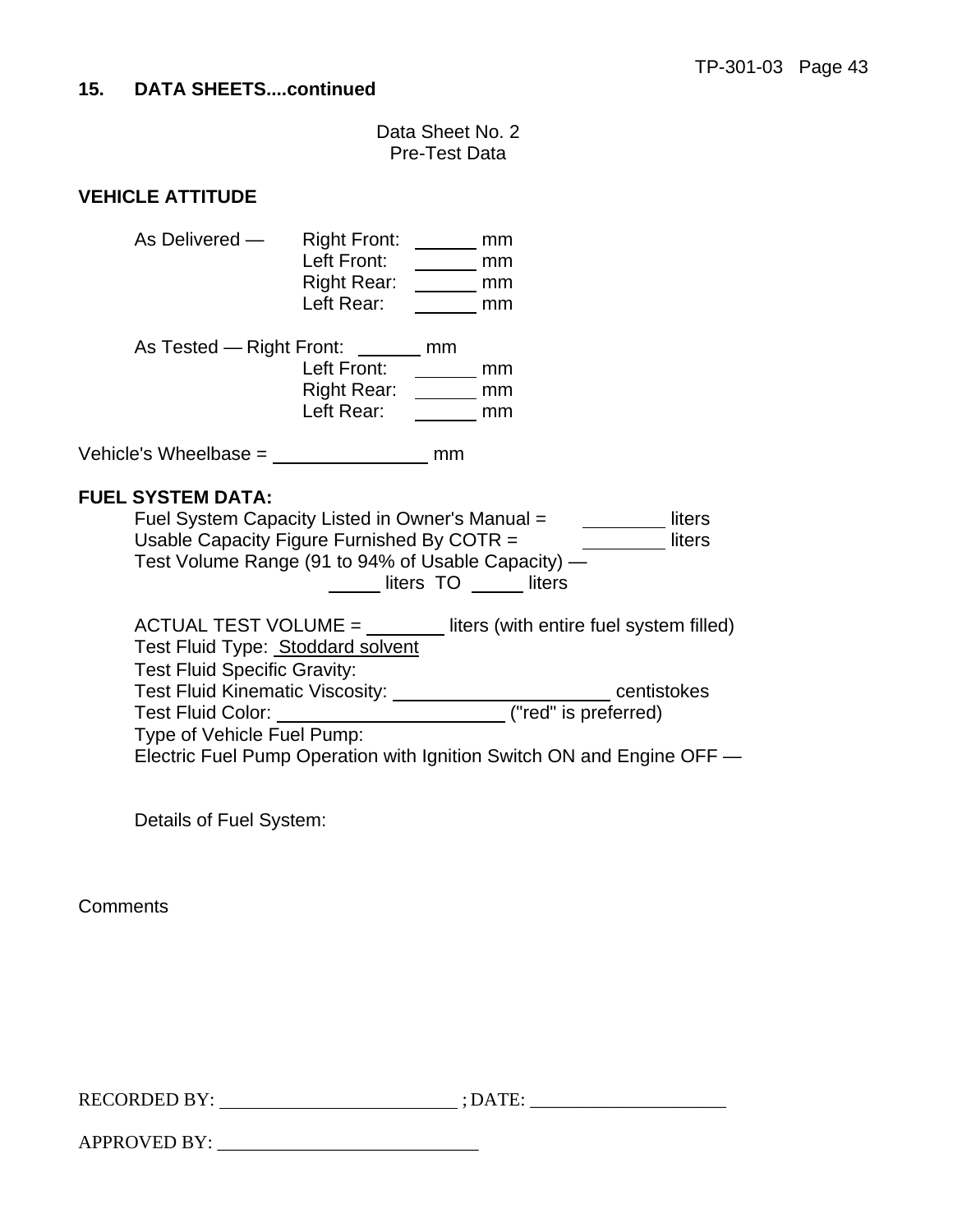Data Sheet No. 3 Moving Barrier Data

### **Moving Barrier's Test Weight**:

| <b>Right Front</b>                                    | kg  | <b>Right Rear</b>        | _kg |
|-------------------------------------------------------|-----|--------------------------|-----|
| <b>Left Front</b>                                     | _kg | Left Rear                | kg  |
| <b>Total Front Weight:</b>                            | _kg | <b>Total Rear Weight</b> | _kg |
| <b>Total Test Weight</b>                              | _kg |                          |     |
| Tires (Mfr, line,<br>$size)$ :<br>Recommended Maximum |     |                          |     |
|                                                       |     |                          |     |
| Brake Abort system?(Yes/No):                          |     |                          |     |

RECORDED BY: ; DATE: \_\_\_\_\_\_\_\_\_\_\_\_\_\_\_\_\_\_\_\_\_

APPROVED BY: \_\_\_\_\_\_\_\_\_\_\_\_\_\_\_\_\_\_\_\_\_\_\_\_\_\_\_\_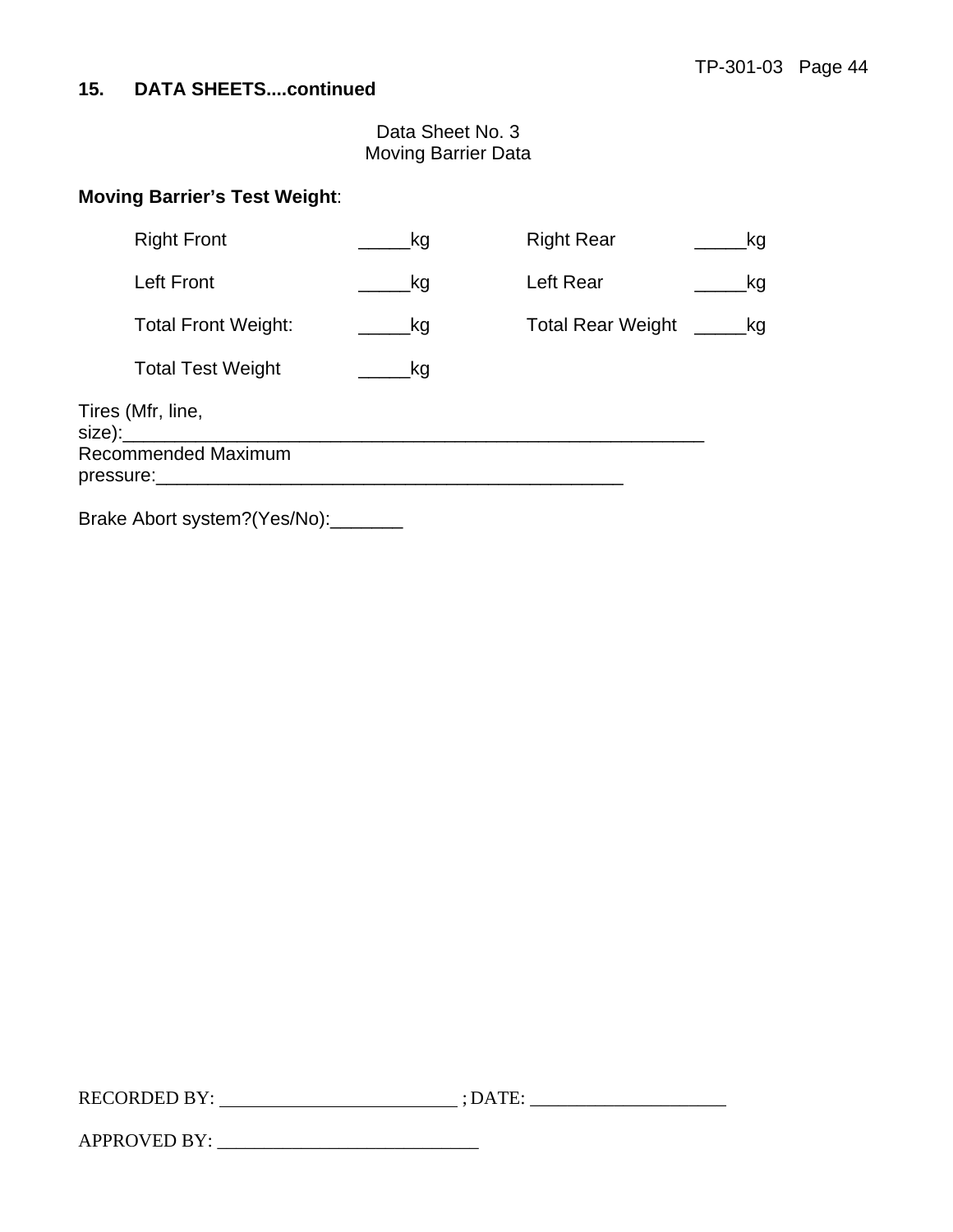### Data Sheet No. 4 Post Test Data

TYPE OF TEST:<br>TEST DATE: \_\_\_\_\_\_\_; TIME: \_\_\_\_\_\_\_\_\_; TEMP.: \_\_\_\_\_\_\_ °C NHTSA NO.: : : VIN: REQUIRED IMPACT VELOCITY RANGE: \_\_\_\_\_\_\_\_ to \_\_\_\_\_\_\_\_\_ km/h ACTUAL IMPACT VELOCITY: (speed traps located within 1.5 m of impact plane) Trap No. 1 =  $\_\_\_\_$  km/h Trap No. 2 =  $\_\_\_\_$  km/h Average Impact Speed  $=$  \_\_\_\_\_\_ km/h

STODDARD SOLVENT SPILLAGE MEASUREMENT:

A. From impact until vehicle motion ceases —

Actual = g Maximum Allowable = 28 g

B. For 5 minute period after vehicle motion ceases —

Actual = g Maximum Allowable = 28 g

C. For next 25 minutes —

 $Actual = q$  Maximum Allowable = 28 g/minute

D. Provide Spillage Details:

| <b>RECORDED BY:</b> | DATE |
|---------------------|------|
|                     |      |

APPROVED BY: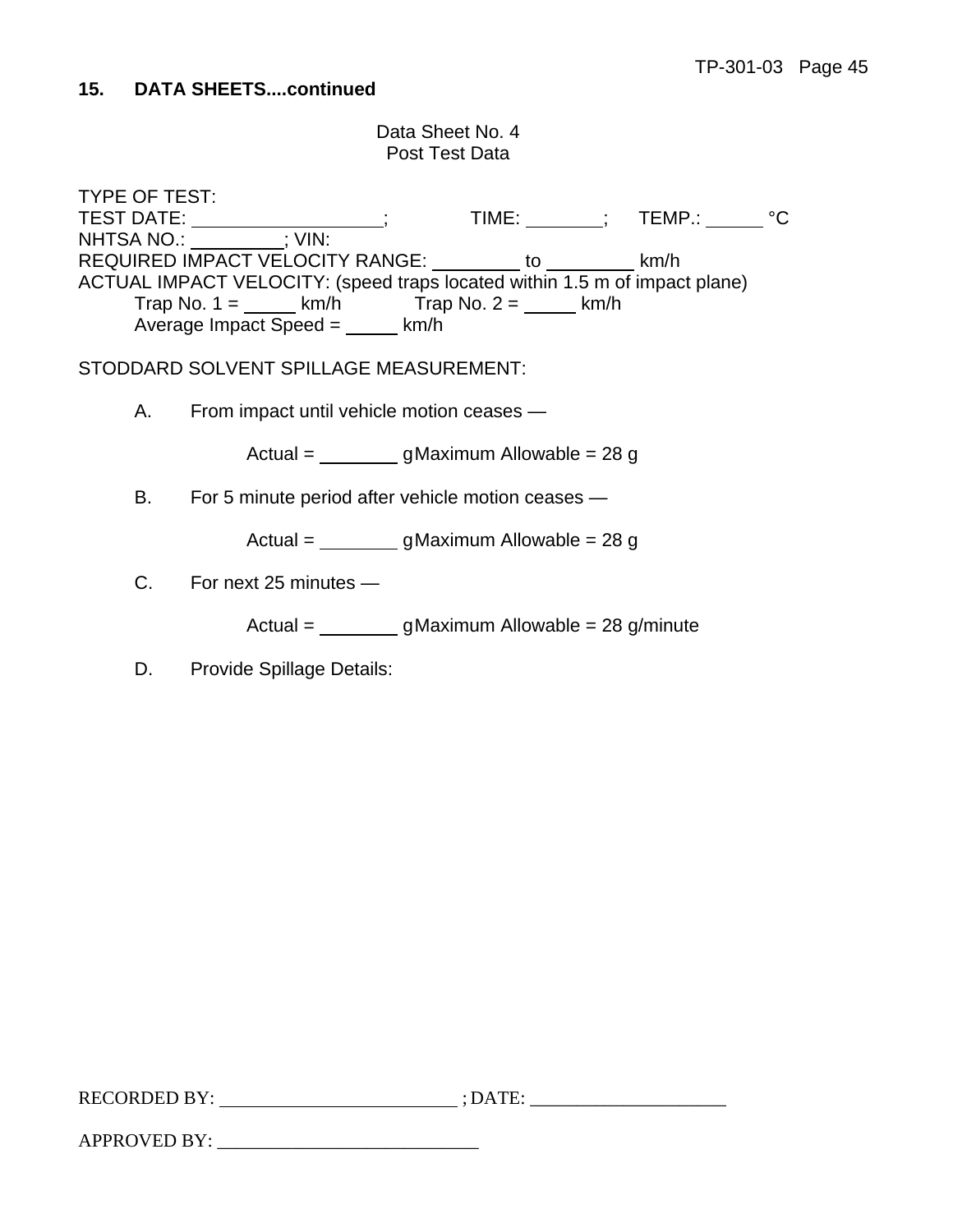Data Sheet No. 5 STATIC ROLLOVER TEST DATA



A. Test Phase =  $0^\circ$  to  $90^\circ$ 

Determination of Stoddard Solvent Collection Time Period:

1. Rollover Fixture  $90^\circ$  Rotation Time =  $\_\_\_\$ minutes,  $\_\_\_\$ seconds

(Specified Range is 1 to 3 minutes)

2. FMVSS 301 Position Hold Time = 5 minutes, 0 seconds

3. TOTAL =  $\text{minutes}, \text{secons}$ 

4. NEXT WHOLE MINUTE INTERVAL =  $\text{minutes}$ 

Actual Test Vehicle Stoddard Solvent Spillage: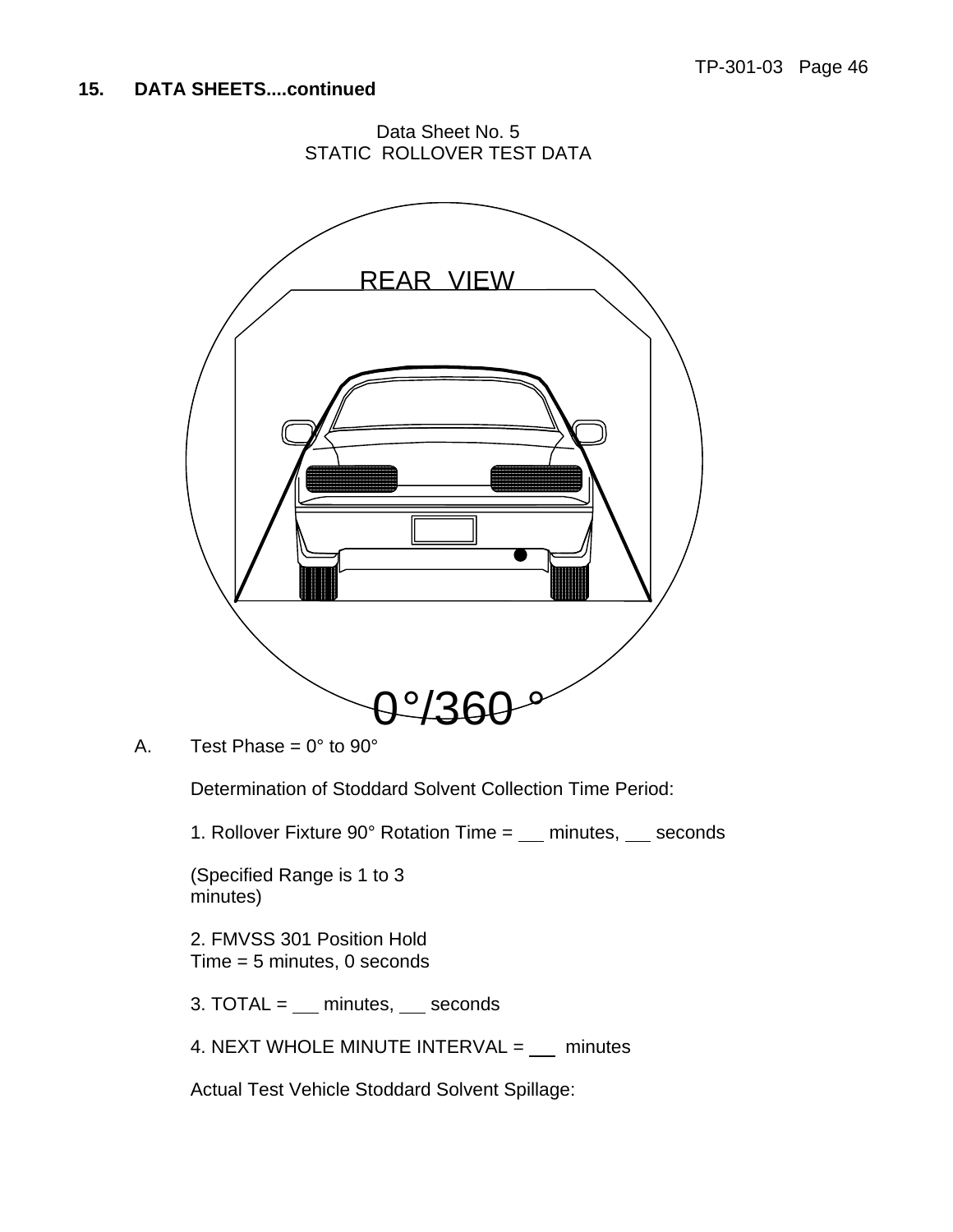

Provide Details of Stoddard Solvent Spillage Locations —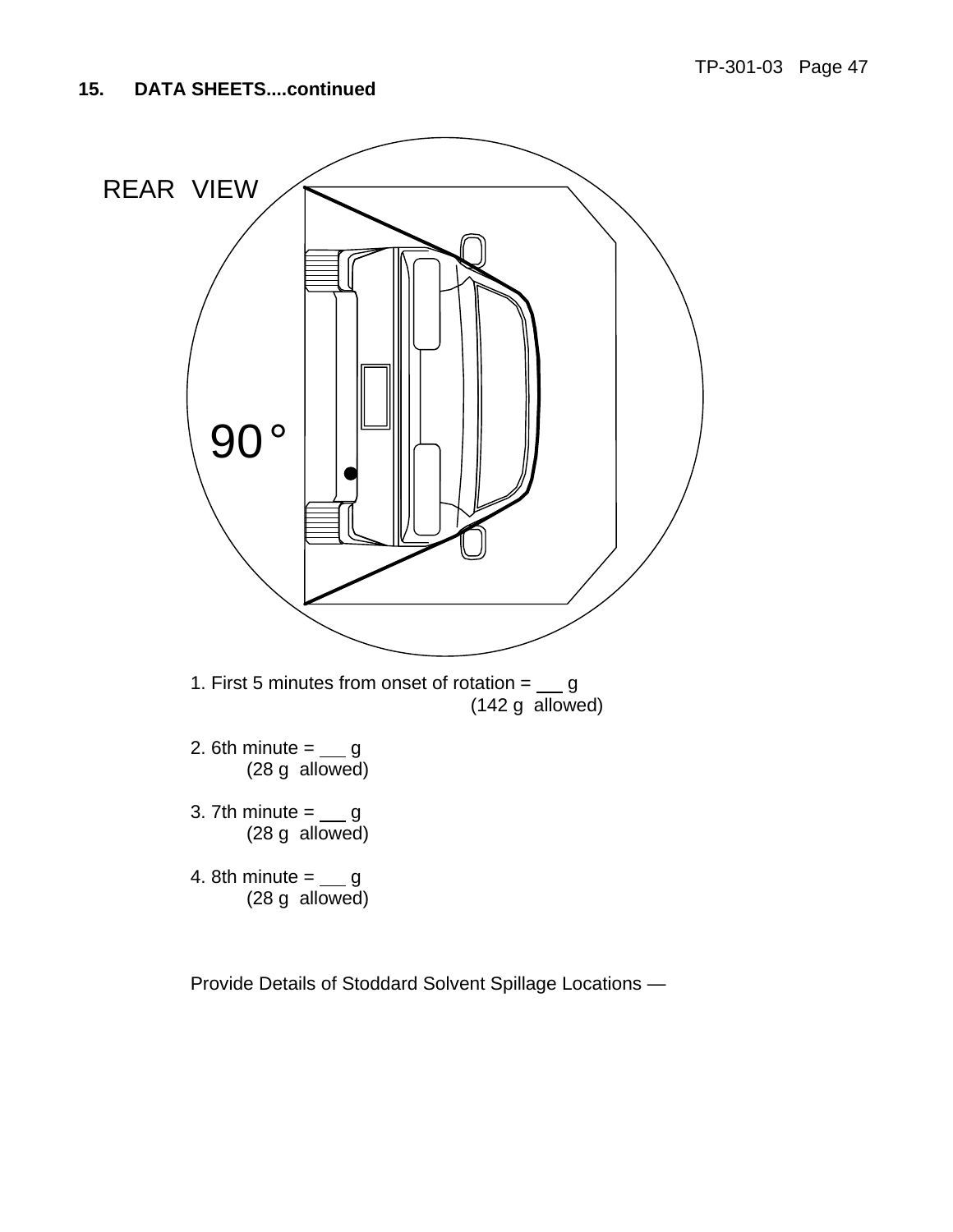

B. Test Phase =  $90^\circ$  to  $180^\circ$ 

 Determination of Stoddard Solvent Collection Time Period:

1. Rollover Fixture 90° Rotation Time  $=$   $\quad$  minutes, seconds

(Specified Range is 1 to 3 minutes)

2. FMVSS 301 Position Hold Time = 5 minutes, 0 seconds

3. TOTAL =  $\text{minutes}, \text{secons}$ 

4. NEXT WHOLE MINUTE INTERVAL  $=$   $\quad$  minutes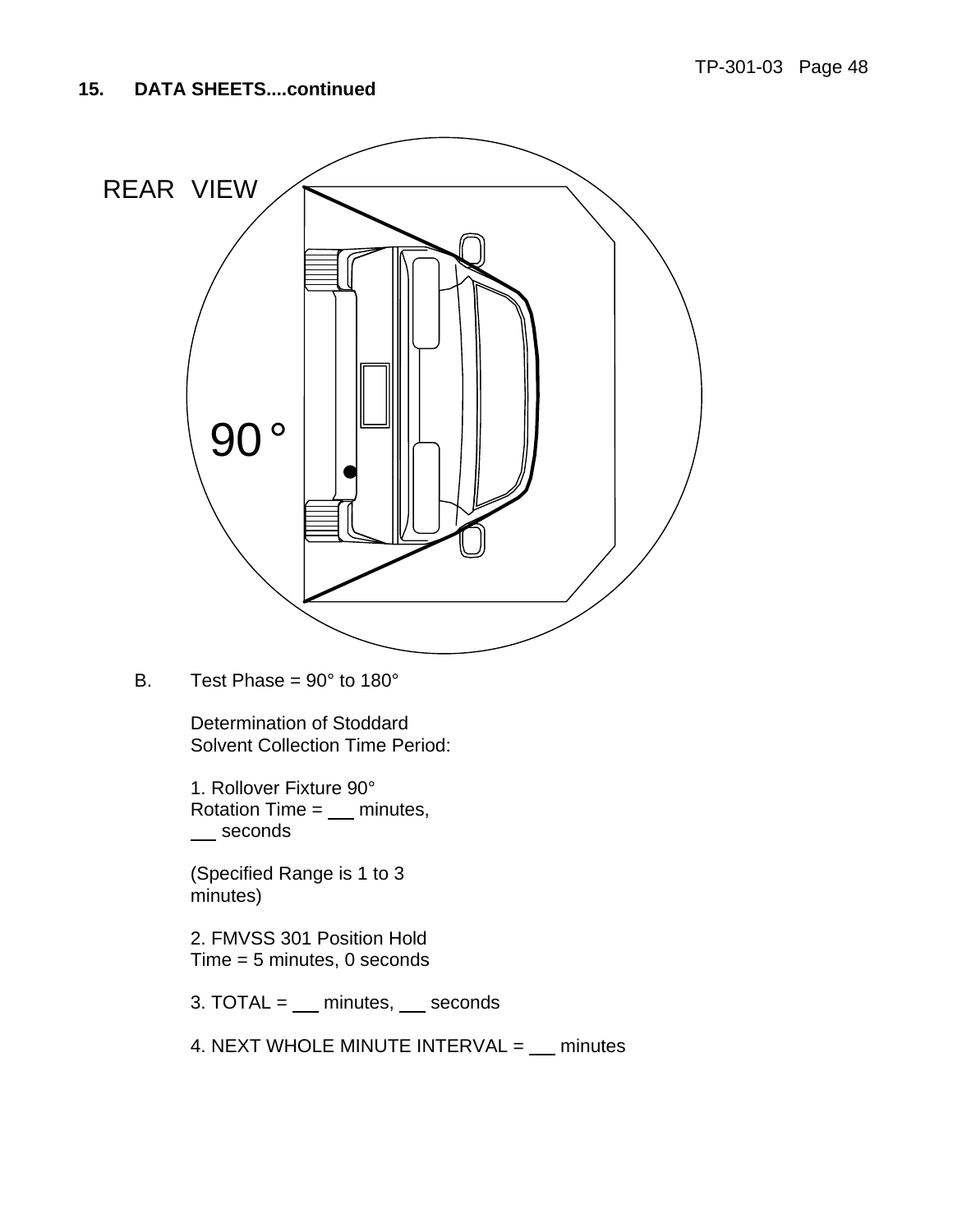

Actual Test Vehicle Stoddard Solvent Spillage:

1. First 5 minutes from onset of  $rotation =$  g (142 g allowed)

- 2. 6th minute  $=$   $\_\_$  g (28 g allowed)
- 3. 7th minute  $=$   $\_\_$  g (28 g allowed)
- 4. 8th minute  $=$   $\_\_$  g (28 g allowed)

Provide Details of Stoddard Solvent Spillage Locations —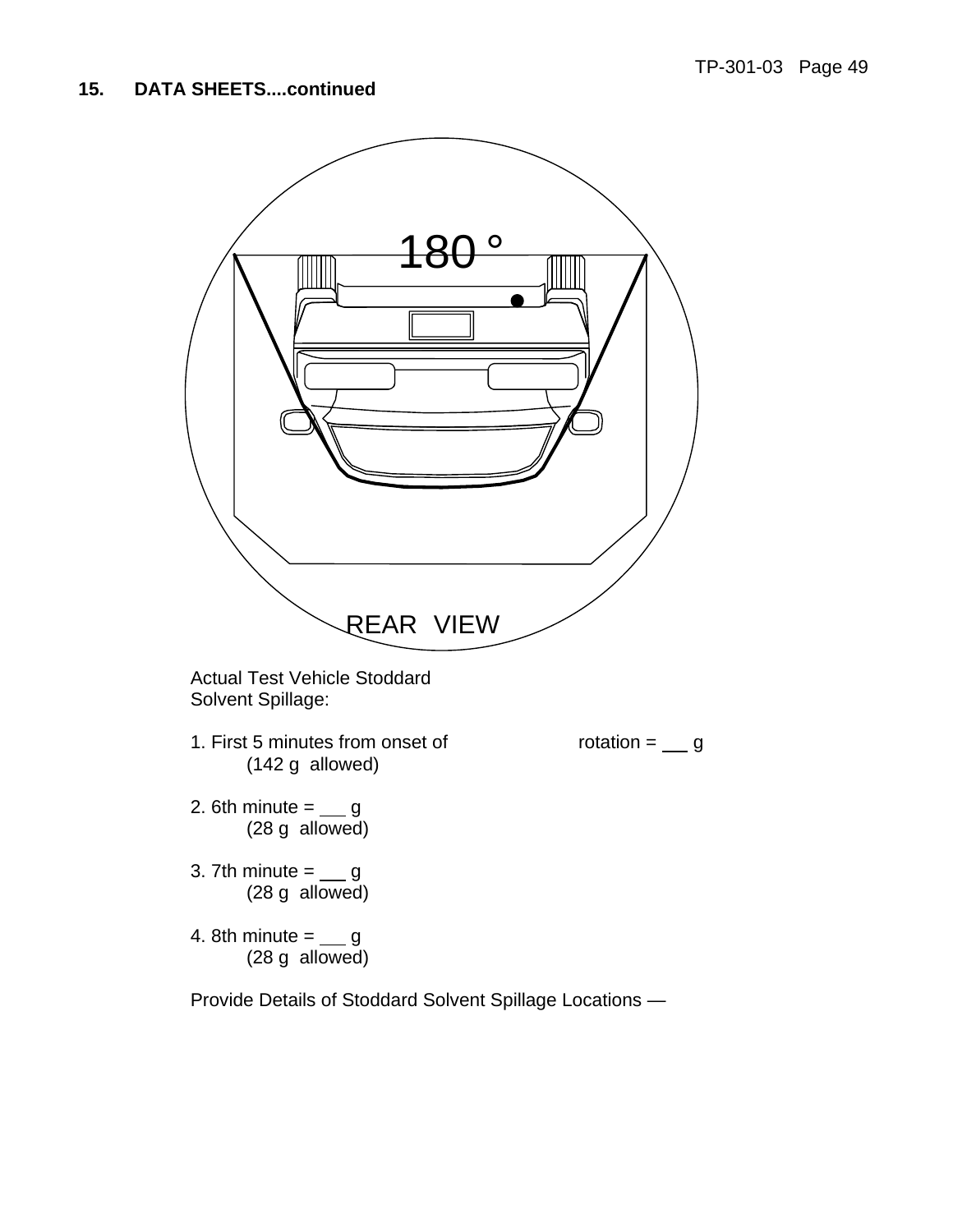

C. Test Phase =  $180^\circ$  to  $270^\circ$ 

 Determination of Stoddard Solvent Collection Time Period:

1. Rollover Fixture 90° Rotation Time  $=$   $\quad$  minutes, \_\_ seconds

(Specified Range is 1 to 3 minutes)

2. FMVSS 301 Position Hold Time = 5 minutes, 0 seconds

3. TOTAL =  $\text{minutes}, \text{secons}$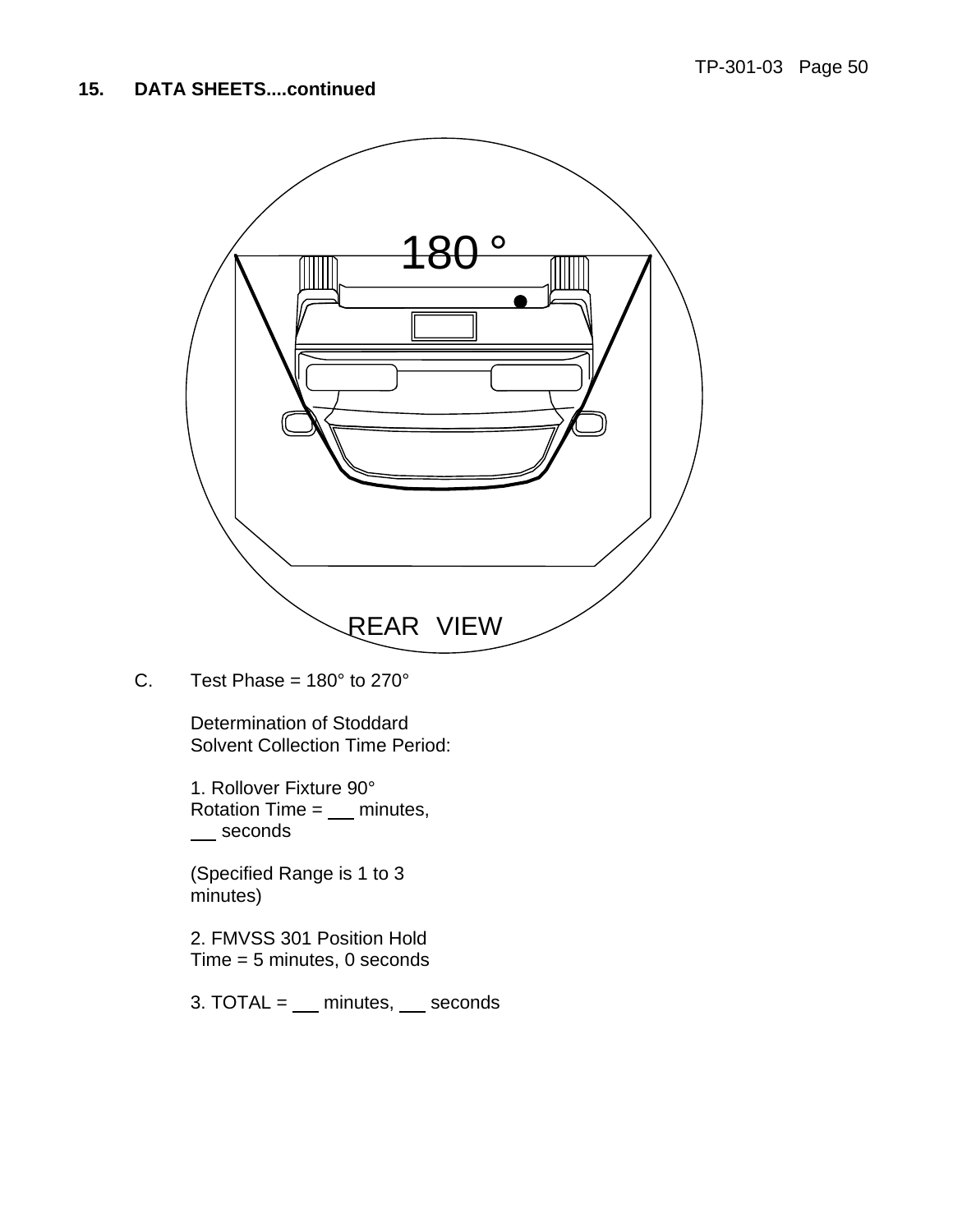

Provide Details of Stoddard Solvent Spillage Locations —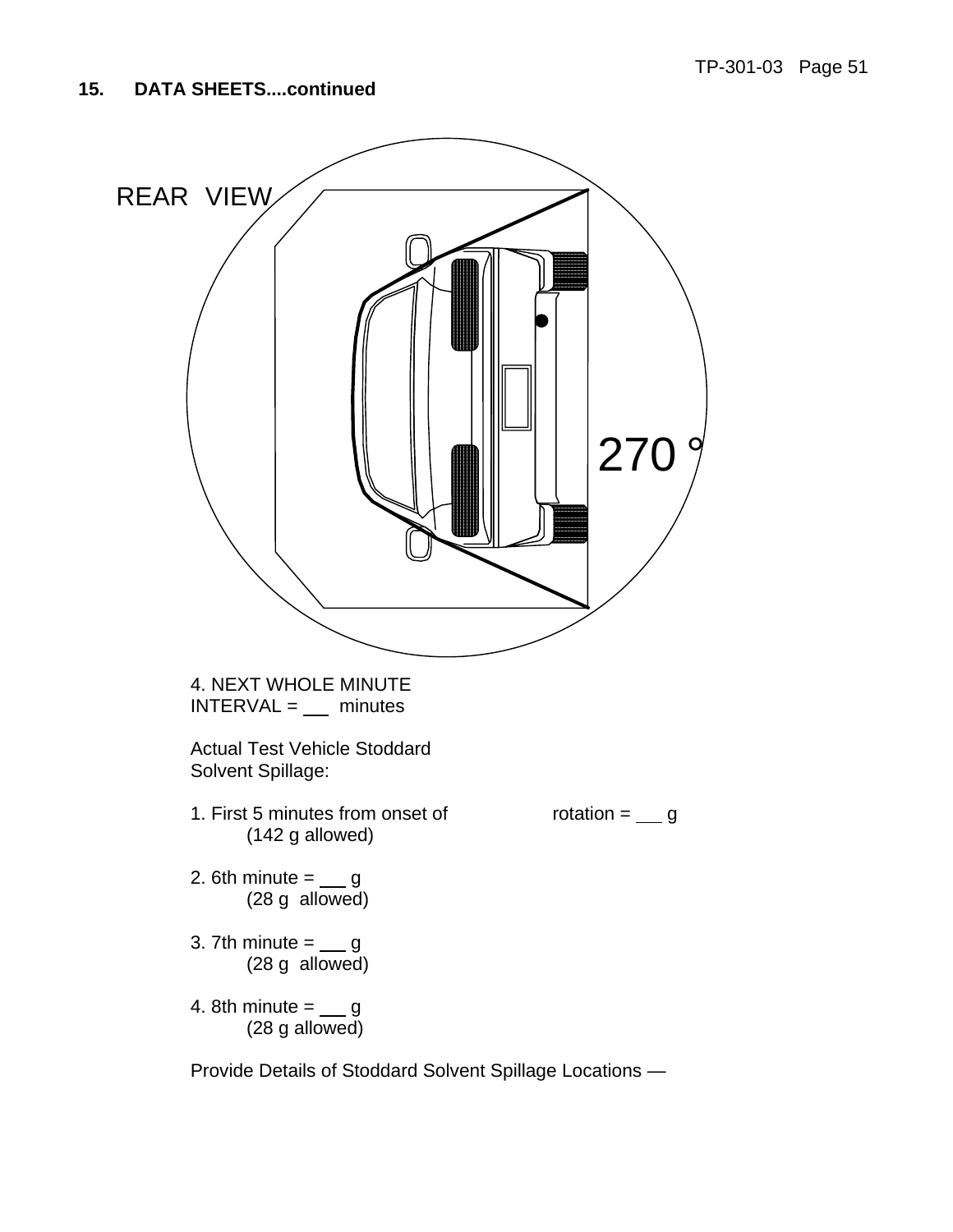

D. Test Phase =  $270^\circ$  to  $360^\circ$ 

 Determination of Stoddard Solvent Collection Time Period:

1. Rollover Fixture 90° Rotation Time  $=$   $\qquad$  minutes, \_\_ seconds

(Specified Range is 1 to 3 minutes)

2. FMVSS 301 Position Hold Time = 5 minutes, 0 seconds

 $3. TOTAL = \underline{\hspace{2cm}}$  minutes,  $\underline{\hspace{2cm}}$  seconds

4. NEXT WHOLE MINUTE INTERVAL =  $\text{minutes}$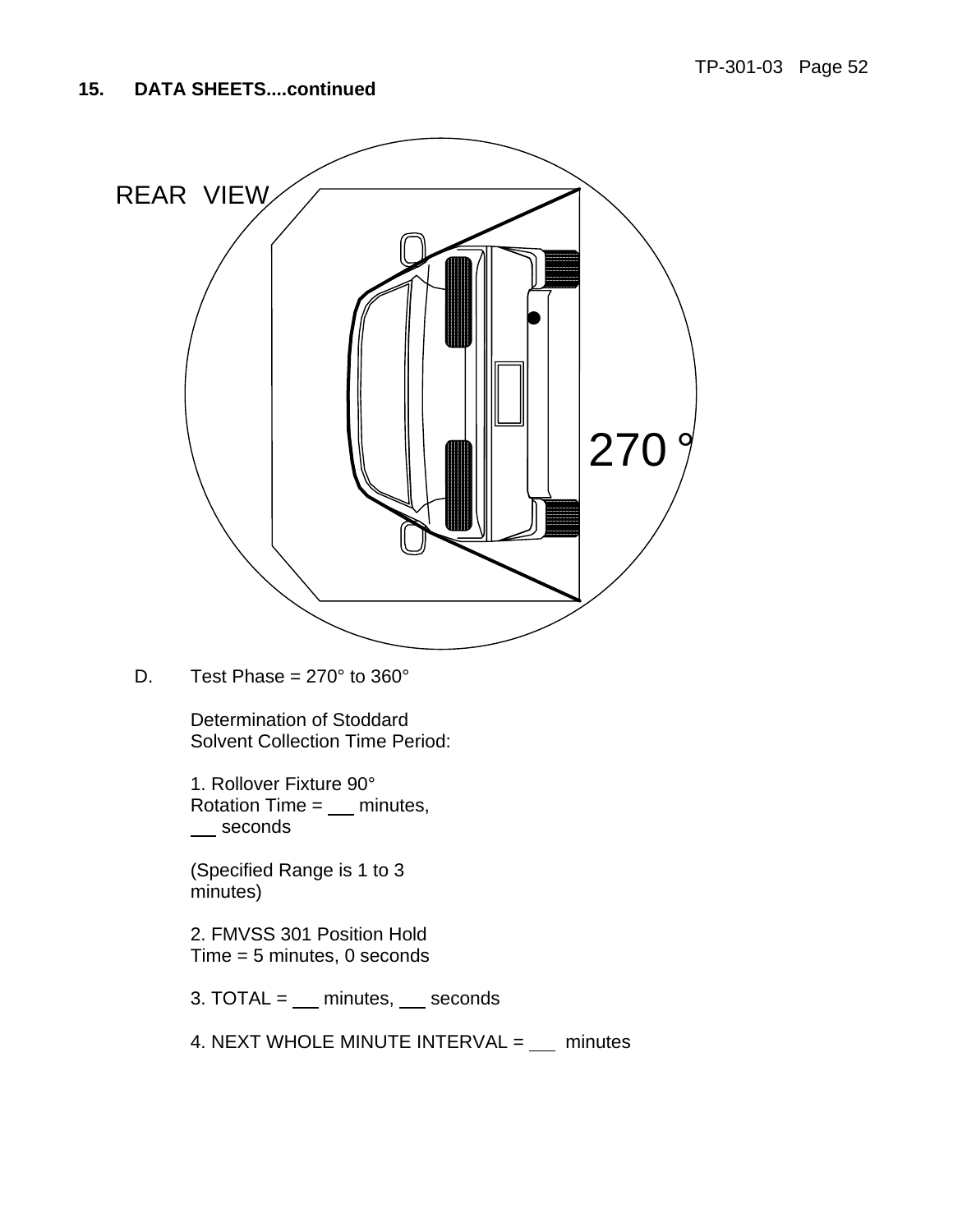| <b>REAR VIEW</b>                                                        |
|-------------------------------------------------------------------------|
| $0^{\circ}/36$                                                          |
| <b>Actual Test Vehicle Stoddard</b><br>Solvent Spillage:                |
| 1. First 5 minutes from onset of<br>rotation $=$ __ g<br>(142g allowed) |
| 2. 6th minute $=$ __ g<br>$(28 g$ allowed)                              |
| 3. 7th minute $=$ __ g<br>(28 g allowed)                                |
| 4. 8th minute (if required) = $\_\_$ g<br>(28 g allowed)                |
| Provide Details of Stoddard Solvent Spillage Locations -                |
|                                                                         |

APPROVED BY: \_\_\_\_\_\_\_\_\_\_\_\_\_\_\_\_\_\_\_\_\_\_\_\_\_\_\_\_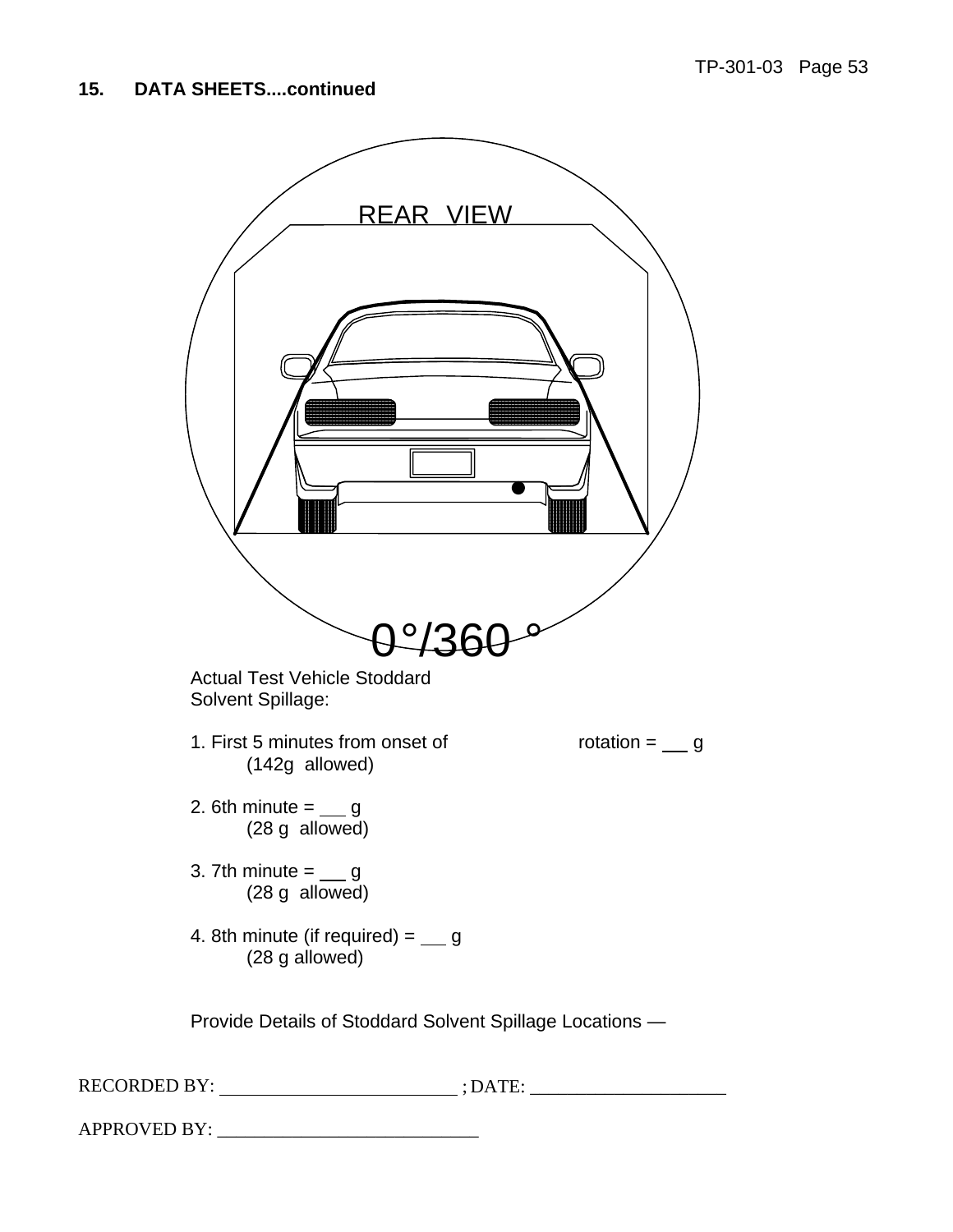### Data Sheet No. 6 SUMMARY OF FMVSS 212 DATA

DETAILS OF WINDSHIELD MOUNTING (method of retention, type of trim, etc.)

 $\overline{\phantom{a}}$  , and the contribution of the contribution of the contribution of the contribution of the contribution of the contribution of the contribution of the contribution of the contribution of the contribution of the

| <b>WINDSHIELD PERIPHERY:</b> |                |        |
|------------------------------|----------------|--------|
| Pretest Measurement -        | $Right Side =$ | inches |
|                              | Left Side $=$  | inches |
|                              | $TOTAL =$      | inches |
| Post Test Measurement -      | $Right Side =$ | inches |
|                              | Left Side $=$  | inches |
|                              | TOTAL =        | inches |

NOTE: Post Test Measurement shall be minimum of 75% of Pretest Measurement for vehicle NOT equipped with automatic front occupant restraints. Post Test Measurement shall be a minimum of 50% for each side of the windshield for vehicles equipped with automatic front occupant restraints.

TEMPERATURE OF WINDSHIELD MOLDING DURING TEST = \_\_\_\_\_\_ ºF

AREA OF RETENTION FAILURES:

Indicate area of retention loss and width of molding on sketch shown on next page.

REMARKS:

| <b>RECORDED BY:</b><br>. <u>.</u> |  |
|-----------------------------------|--|
|                                   |  |

APPROVED BY: \_\_\_\_\_\_\_\_\_\_\_\_\_\_\_\_\_\_\_\_\_\_\_\_\_\_\_\_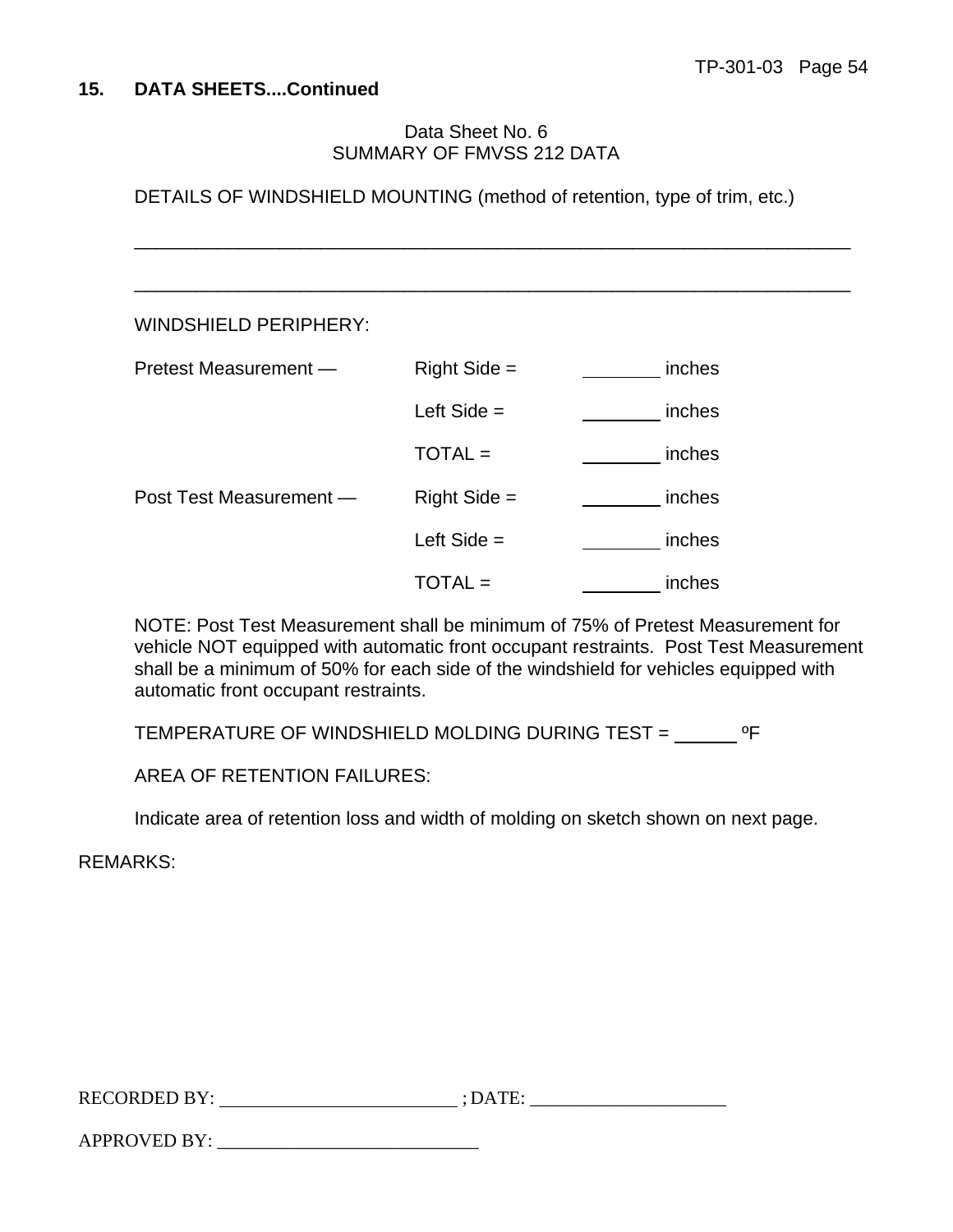# FRONT VIEW OF WINDSHIELD



REMARKS:

| REC <sub>1</sub><br>EN DV |  |  |
|---------------------------|--|--|
|                           |  |  |

APPROVED BY: \_\_\_\_\_\_\_\_\_\_\_\_\_\_\_\_\_\_\_\_\_\_\_\_\_\_\_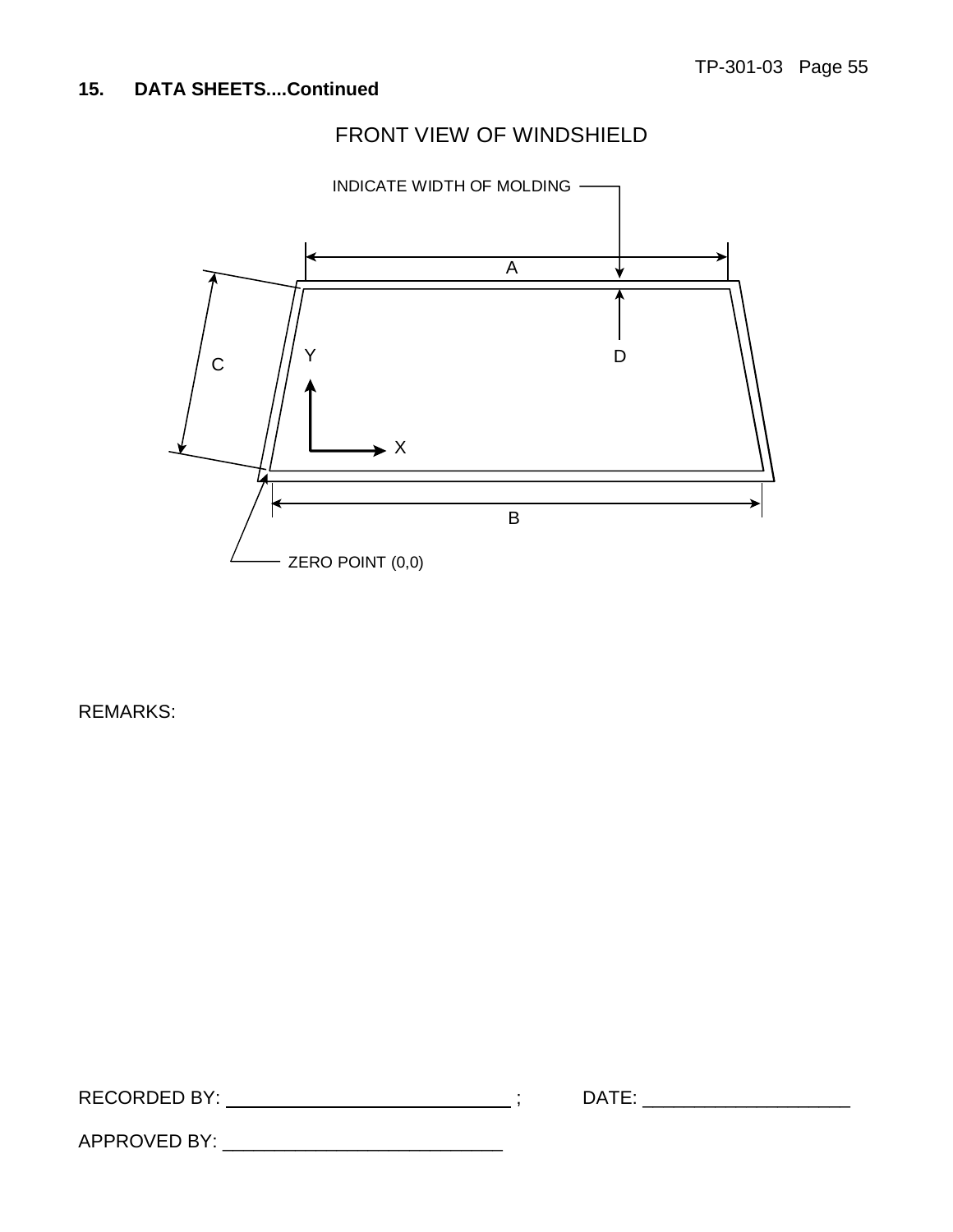Data Sheet No. 7 SUMMARY OF FMVSS 219 DATA

\_\_\_\_\_\_\_\_\_\_\_\_\_\_\_\_\_\_\_\_\_\_\_\_\_\_\_\_\_\_\_\_\_\_\_\_\_\_\_\_\_\_\_\_\_\_\_\_\_\_\_\_\_\_\_\_\_\_\_\_\_\_\_\_\_\_\_\_\_\_\_\_\_\_\_\_

\_\_\_\_\_\_\_\_\_\_\_\_\_\_\_\_\_\_\_\_\_\_\_\_\_\_\_\_\_\_\_\_\_\_\_\_\_\_\_\_\_\_\_\_\_\_\_\_\_\_\_\_\_\_\_\_\_\_\_\_\_\_\_\_\_\_\_\_\_\_\_\_\_\_\_\_

\_\_\_\_\_\_\_\_\_\_\_\_\_\_\_\_\_\_\_\_\_\_\_\_\_\_\_\_\_\_\_\_\_\_\_\_\_\_\_\_\_\_\_\_\_\_\_\_\_\_\_\_\_\_\_\_\_\_\_\_\_\_\_\_\_\_\_\_\_\_\_\_\_\_\_\_

\_\_\_\_\_\_\_\_\_\_\_\_\_\_\_\_\_\_\_\_\_\_\_\_\_\_\_\_\_\_\_\_\_\_\_\_\_\_\_\_\_\_\_\_\_\_\_\_\_\_\_\_\_\_\_\_\_\_\_\_\_\_\_\_\_\_\_\_\_\_\_\_\_\_\_\_

METHOD OF ADHERING STYROFOAM TEMPLATE TO WINDSHIELD:

SKETCH OF FRONT VIEW OF WINDSHIELD:

Provide all dimensions necessary to reproduce the protected area



# FRONT VIEW OF WINDSHIELD

# AREA OF PROTECTED ZONE FAILURES:

A. Provide coordinates of the area that the protected zone template was penetrated more than 0.25 inches by a vehicle component other than one, which is normally in contact with the windshield

\_\_\_\_\_\_\_\_\_\_\_\_\_\_\_\_\_\_\_\_\_\_\_\_\_\_\_\_\_\_\_\_\_\_\_\_\_\_\_\_\_\_\_\_\_\_\_\_\_\_\_\_\_\_\_\_\_\_\_\_\_\_\_\_\_\_\_\_\_\_\_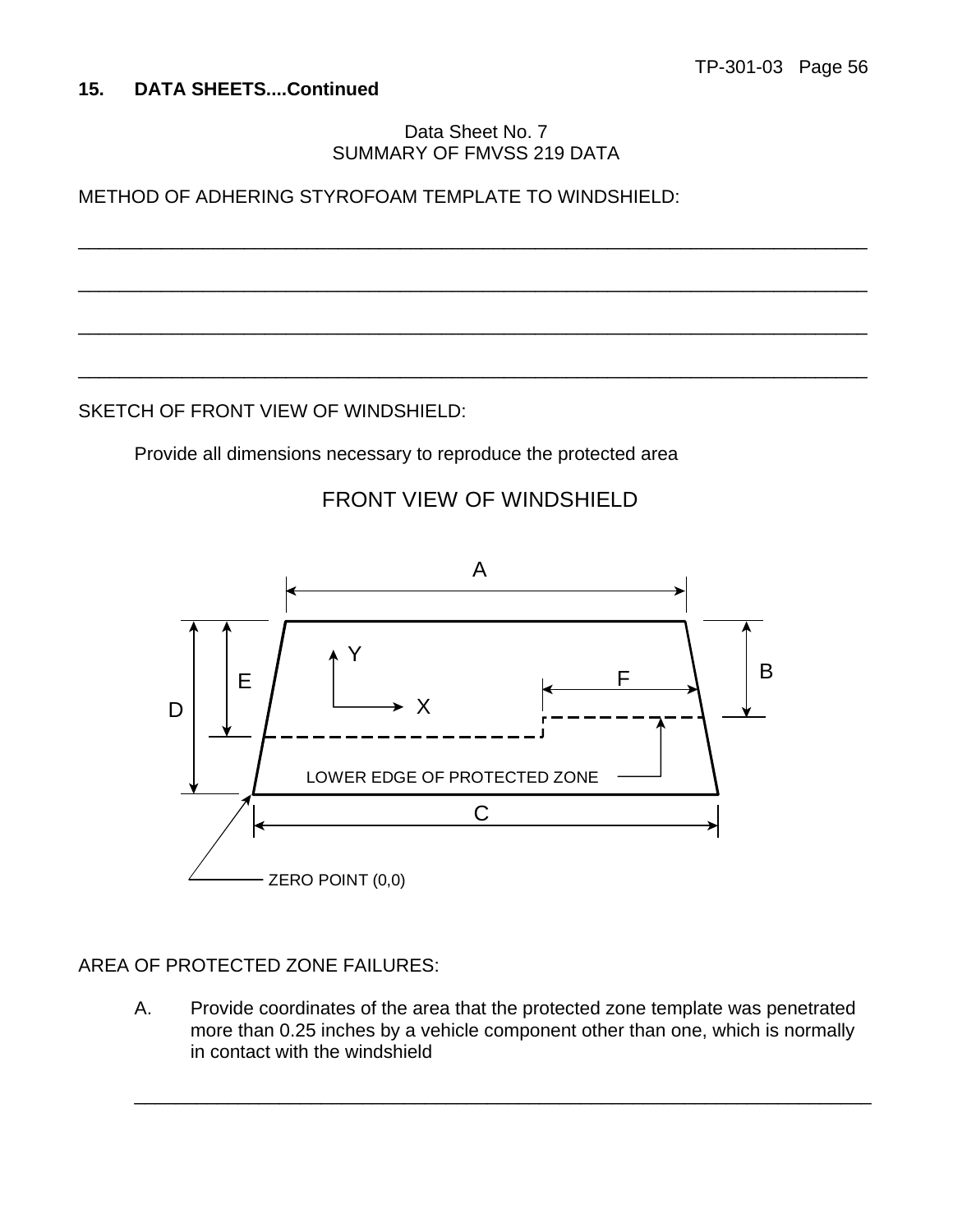B. Provide coordinates of the area beneath the protected zone template that the inner surface of the windshield was penetrated by a vehicle component

\_\_\_\_\_\_\_\_\_\_\_\_\_\_\_\_\_\_\_\_\_\_\_\_\_\_\_\_\_\_\_\_\_\_\_\_\_\_\_\_\_\_\_\_\_\_\_\_\_\_\_\_\_\_\_\_\_\_\_\_\_\_\_\_\_\_\_\_\_\_\_

\_\_\_\_\_\_\_\_\_\_\_\_\_\_\_\_\_\_\_\_\_\_\_\_\_\_\_\_\_\_\_\_\_\_\_\_\_\_\_\_\_\_\_\_\_\_\_\_\_\_\_\_\_\_\_\_\_\_\_\_\_\_\_\_\_\_\_\_\_\_\_

REMARKS:

RECORDED BY: ; DATE: \_\_\_\_\_\_\_\_\_\_\_\_\_\_\_\_\_\_\_\_\_

APPROVED BY: \_\_\_\_\_\_\_\_\_\_\_\_\_\_\_\_\_\_\_\_\_\_\_\_\_\_\_\_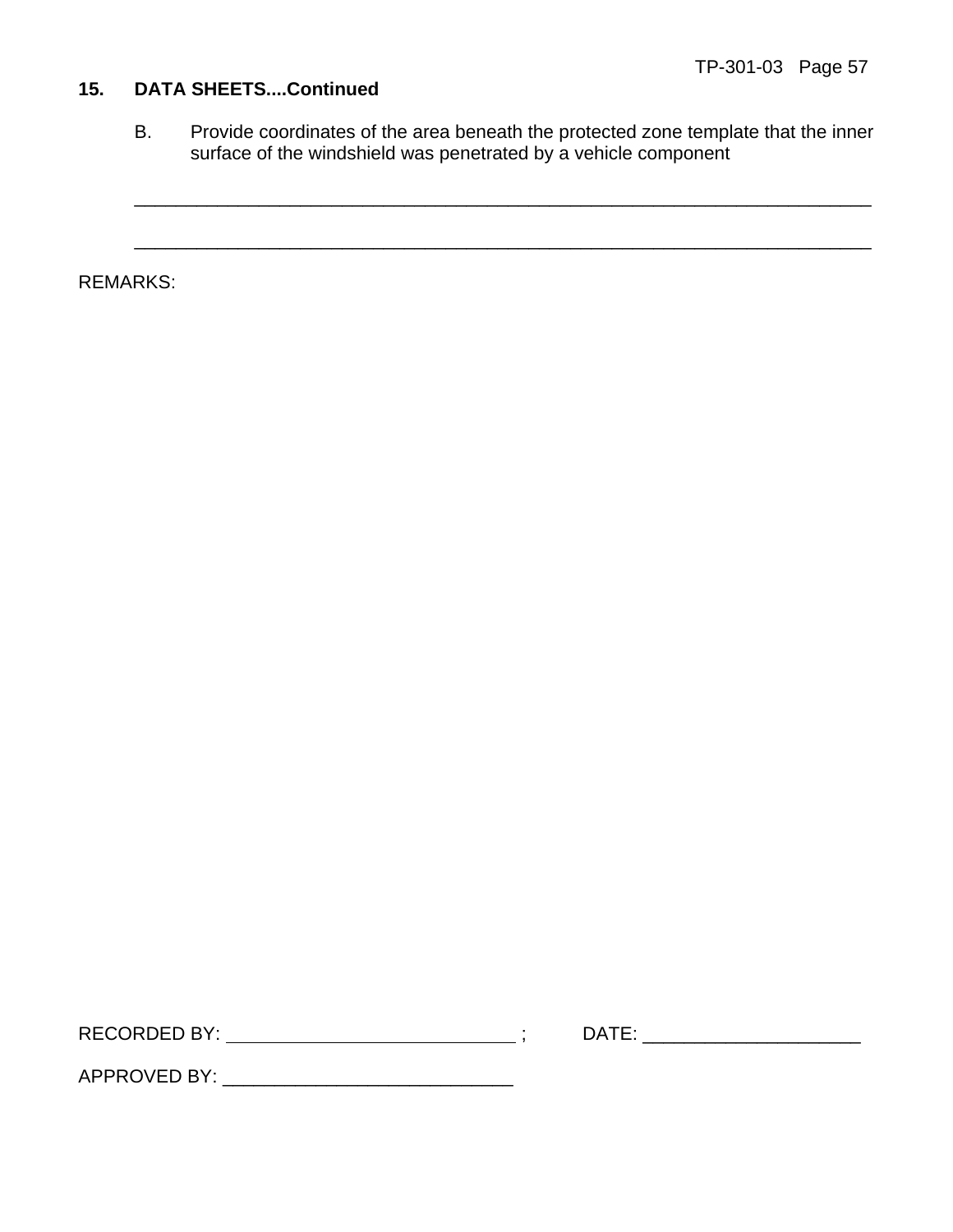## **16. FORMS**

Forms, like Data Sheets, are provided as TOOLS to use in the exchange of data between the COTR and the contractor. Forms, unlike Data Sheets, are not PART of the Final Test Report. The contractor is not restricted from using other tools or expanding the forms outlined in this section.

A. Form 1 - Vehicle Condition Report

 A "Vehicle Condition Report" form shall be submitted to the COTR with the copies of the Final Test Report (see example form). The first page of the form shall be completed when the test vehicle arrives at the testing laboratory. The second page of the form is completed after the test. The forms shall be LEGIBLE (hand written forms are unacceptable) and COMPLETE (all information requested is filled out).

B. Form 2 - Test Vehicle Information

A "Test Vehicle Information" form will be supplied by the COTR to the contractor before testing preparation (see example form). Information on this form is supplied by the automobile manufacturer to aid in the initial test set-up and shall be considered as REFERENCE MATERIAL. After vehicle preparation is complete, the Test Vehicle Information form shall be discarded.

C. Form 3 - Laboratory Notice of Test Failure to OVSC

A Laboratory Notice of Test Failure form shall be submitted to the COTR within 48 hours of an apparent test failure (see example form). The completed form may be transmitted by fax, electronic mail or overnight delivery.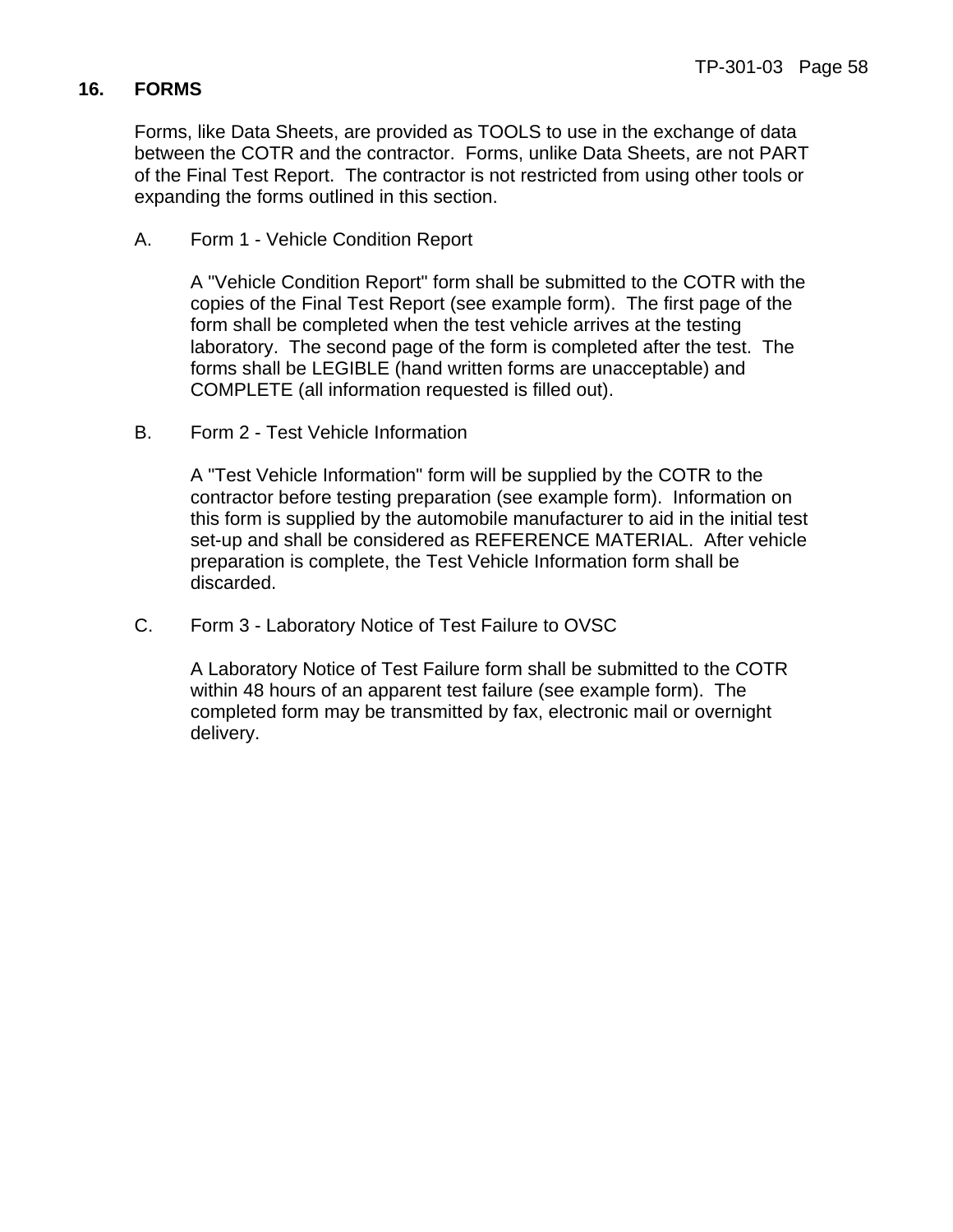| <b>Report of Vehicle Condition</b>                                                                                                                                                                                                                                    |       |
|-----------------------------------------------------------------------------------------------------------------------------------------------------------------------------------------------------------------------------------------------------------------------|-------|
| CONTRACT NO. DTNH22-<br>DATE:<br>FROM:                                                                                                                                                                                                                                |       |
| TO:<br>PURPOSE: ( ) Initial ( ) Received ( ) Present<br>Receipt via Transfer vehicle condition                                                                                                                                                                        |       |
| MODEL YEAR/MAKE/MODEL/BODY STYLE:                                                                                                                                                                                                                                     |       |
|                                                                                                                                                                                                                                                                       |       |
| ODOMETER READINGS: ARRIVAL ________ miles                                                                                                                                                                                                                             | DATE: |
| COMPLETION miles<br>PURCHASE PRICE: \$ DEALER'S NAME:                                                                                                                                                                                                                 | DATE: |
| ALL OPTIONS LISTED ON "WINDOW STICKER" ARE PRESENT ON THE TEST VEHICLE<br>$\mathbf{H}$                                                                                                                                                                                |       |
| $\mathbf{H}$<br>TIRES AND WHEEL RIMS ARE NEW AND THE SAME AS LISTED                                                                                                                                                                                                   |       |
| $\mathbf{II}$<br>THERE ARE NO DENTS OR OTHER INTERIOR OR EXTERIOR FLAWS                                                                                                                                                                                               |       |
| THE VEHICLE HAS BEEN PROPERLY PREPARED AND IS IN RUNNING CONDITION<br>$\mathbf{II}$                                                                                                                                                                                   |       |
| $\mathbf{H}$<br>KEYLESS REMOTE IS AVAILABLE AND WORKING                                                                                                                                                                                                               |       |
| THE GLOVE BOX CONTAINS AN OWNER'S MANUAL, WARRANTY DOCUMENT, CONSUMER<br>$\mathbf{I}$<br>INFORMATION, AND EXTRA SET OF KEYS                                                                                                                                           |       |
| $\mathbf{II}$<br>PROPER FUEL FILLER CAP IS SUPPLIED ON THE TEST VEHICLE                                                                                                                                                                                               |       |
| $\mathbf{I}$<br>USING PERMANENT MARKER, IDENTIFY VEHICLE WITH NHTSA NUMBER AND FMVSS<br>TEST TYPE(S) ON ROOF LINE ABOVE DRIVER DOOR OR FOR SCHOOL BUSES, PLACE A<br>PLACARD WITH NHTSA NUMBER INSIDE THE WINDSHIELD AND TO THE EXTERIOR FRONT<br>AND REAR SIDE OF BUS |       |
| $\mathbf{H}$<br>PLACE VEHICLE IN STORAGE AREA                                                                                                                                                                                                                         |       |
| $\mathbf{II}$<br>INSPECT THE VEHICLE'S INTERIOR AND EXTERIOR, INCLUDING ALL WINDOWS, SEATS,<br>DOORS, ETC., TO CONFIRM THAT EACH SYSTEM IS COMPLETE AND FUNCTIONAL PER                                                                                                |       |

FORM 1

THE MANUFACTURER'S SPECIFICATIONS. ANY DAMAGE, MISADJUSTMENT, OR OTHER UNUSUAL CONDITION THAT COULD INFLUENCE THE TEST PROGRAM OR TEST RESULTS SHALL BE RECORDED. REPORT ANY ABNORMAL CONDITION TO THE NHTSA COTR BEFORE BEGINNING ANY TEST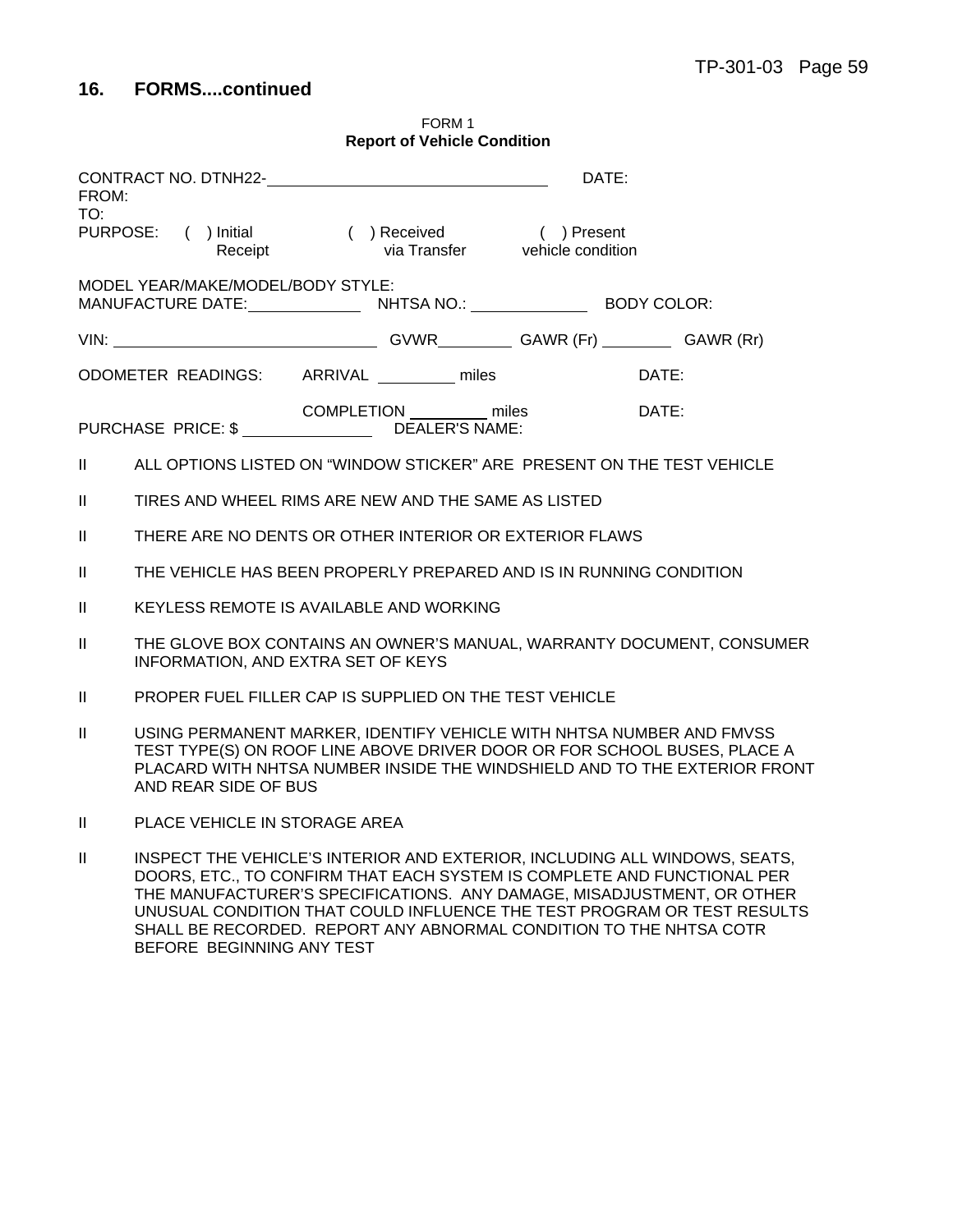#### **REPORT OF VEHICLE CONDITION AT THE COMPLETION OF TESTING**

LIST OF FMVSS TESTS PERFORMED BY THIS LAB:

VEHICLE NHTSA NO.

REMARKS:

Equipment that is no longer on the test vehicle as noted on previous page:

Explanation for equipment removal:

Test Vehicle Condition:

| RECORDED BY: North Contract Contract Contract Contract Contract Contract Contract Contract Contract Contract Contract Contract Contract Contract Contract Contract Contract Contract Contract Contract Contract Contract Contr | DATE:              |
|--------------------------------------------------------------------------------------------------------------------------------------------------------------------------------------------------------------------------------|--------------------|
| APPROVED BY:                                                                                                                                                                                                                   | DATE:              |
|                                                                                                                                                                                                                                |                    |
| <b>RELEASE OF TEST VEHICLE</b>                                                                                                                                                                                                 |                    |
| The vehicle decembed eberra is released from                                                                                                                                                                                   | to ha delivered to |

| The vehicle described above is released from |           |           | to be delivered to |      |
|----------------------------------------------|-----------|-----------|--------------------|------|
| Date:                                        | Time:     | Odometer: |                    |      |
| Lab Representative:                          | Signature |           | Title              |      |
| Carrier/Customer Representative:             |           |           |                    |      |
|                                              |           | Signature |                    | Date |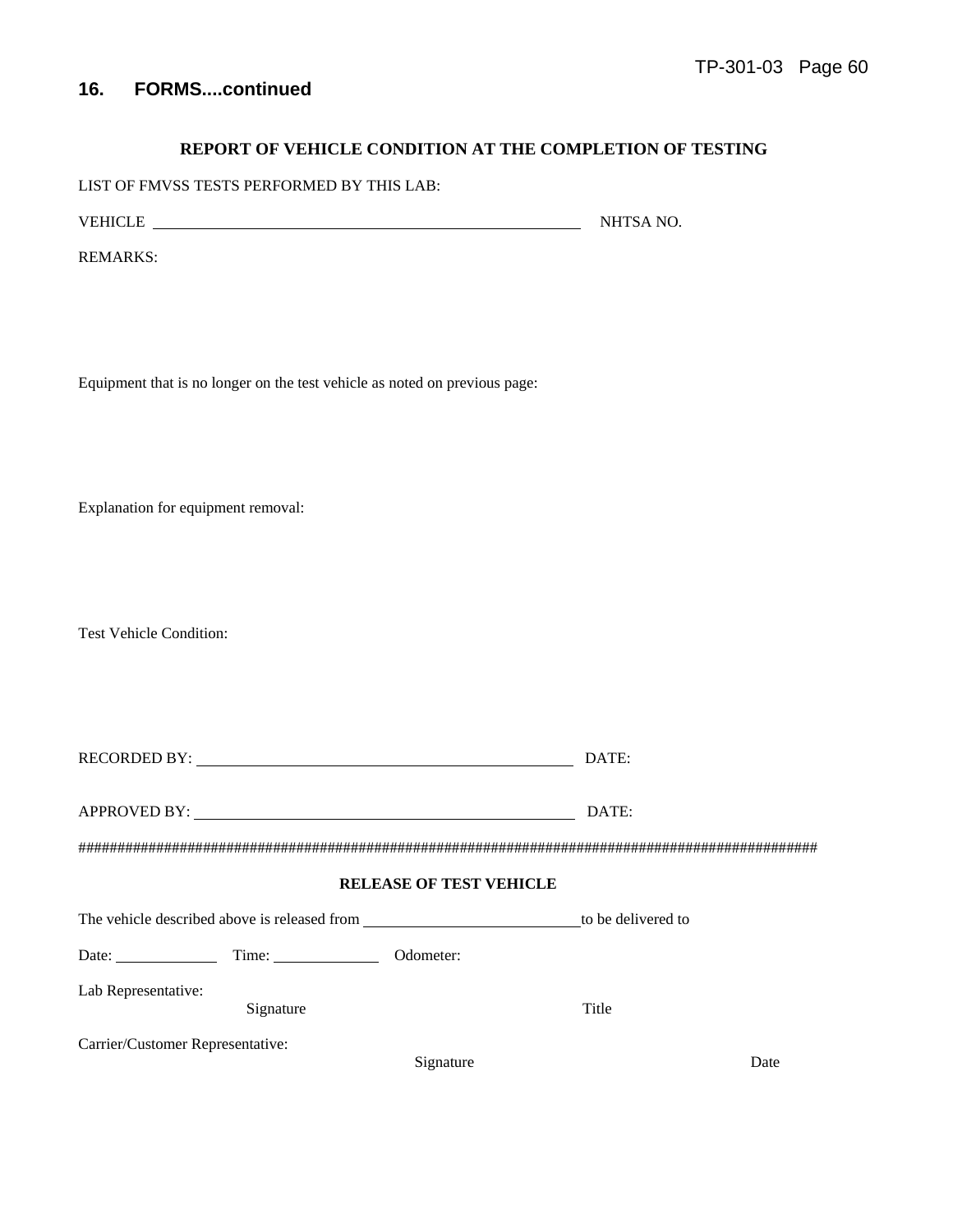### FORM 2 TEST VEHICLE INFORMATION

### VEHICLE MODEL YEAR/MAKE:

### MODEL/BODY STYLE:

1. NOMINAL DESIGN RIDING POSITION –



FRONT SEAT ASSEMBLY

For adjustable driver and passenger seat backs. Please describe how to position the inclinometer to measure the seat back angle. Include description of the location of the adjustment latch detent if applicable. Indicate, if applicable, how the detents are numbered (Is the first detent "0" or "1"?).

Seat back angle for driver's seat =

Measurement Instructions:

<u>●</u>

 $\overline{a}$ 

Seat back angle for passenger's seat =  $\frac{1}{2}$ Measurement Instructions: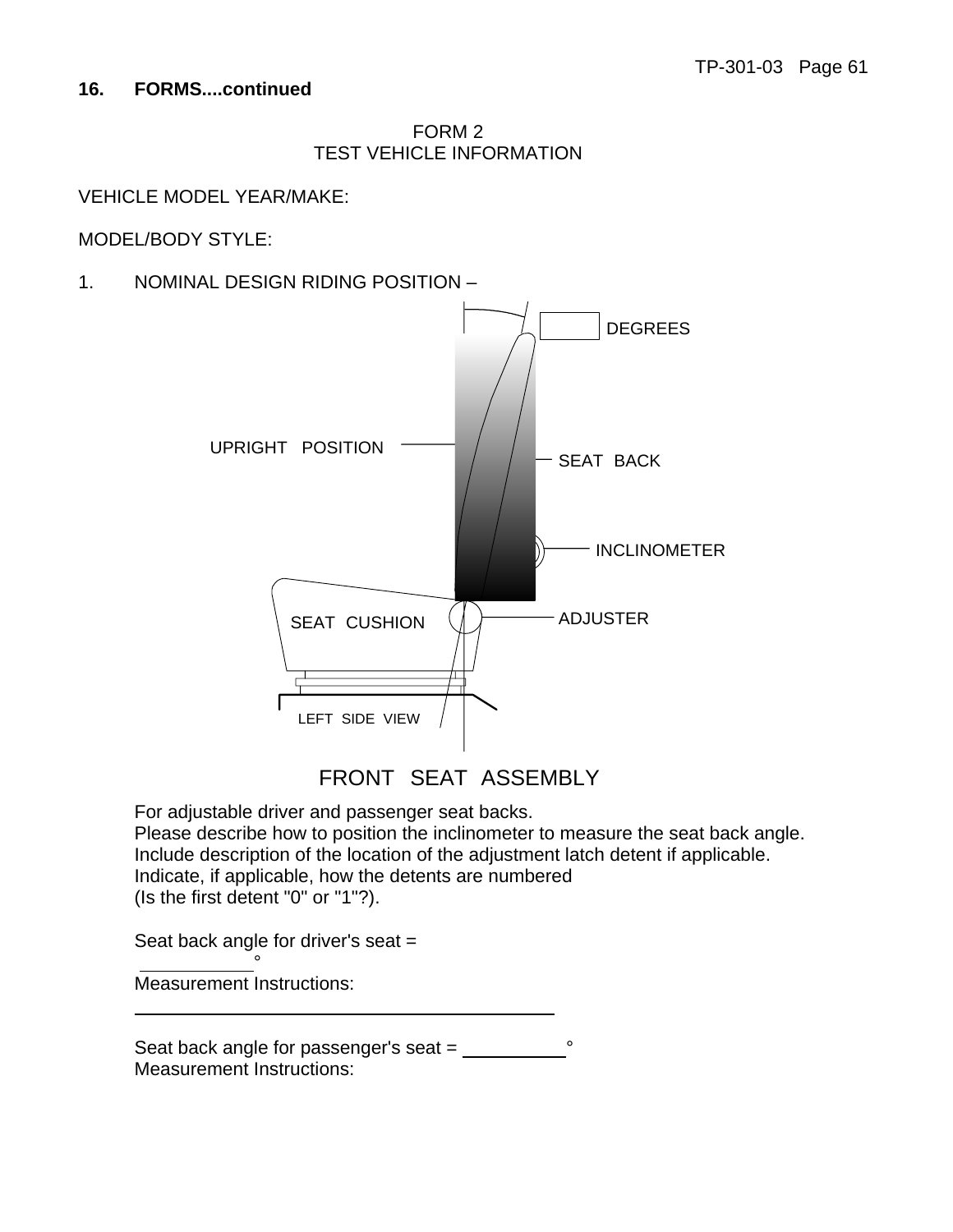2. SEAT FORE & AFT POSITIONS – Provide instructions for positioning the driver and front outboard passenger seat(s) in the center of fore and aft travel. For example, provide information to locate the detent in which the seat track is to be locked.

Positioning of the driver's seat:

Positioning of the passenger's seat (if applicable):

- 3. FUEL TANK CAPACITY DATA –
- 3.1 A. "Usable Capacity" of standard equipment fuel tank = gallons.
	- B. "Usable Capacity" of optional equipment fuel tank = gallons.
	- C. "Usable Capacity" of vehicle(s) used for certification testing to requirements of  $FMVSS 301 =$ *\_\_\_\_\_\_* gallons.

Operational Instructions:

- 3.2 Amount of Stoddard solvent added to vehicle(s) used for certification  $test(s) = \_\_\_\_\_\_$ gallons
- 3.3 Is vehicle equipped with electric fuel pump? Yes-<br>
<sub>[3.3]</sub> Is vehicle equipped with electric fuel pump? Yes-

If YES, explain the vehicle operating conditions under which the fuel pump will pump fuel.

4. STEERING COLUMN ADJUSTMENT

Steering wheel and column adjustments are made so that the steering wheel hub is at the geometric center of the locus it describes when it is moved through its full range of driving positions. If the tested vehicle has any of these adjustments, does your company use any specific procedures to determine the geometric center.

Operational Instructions: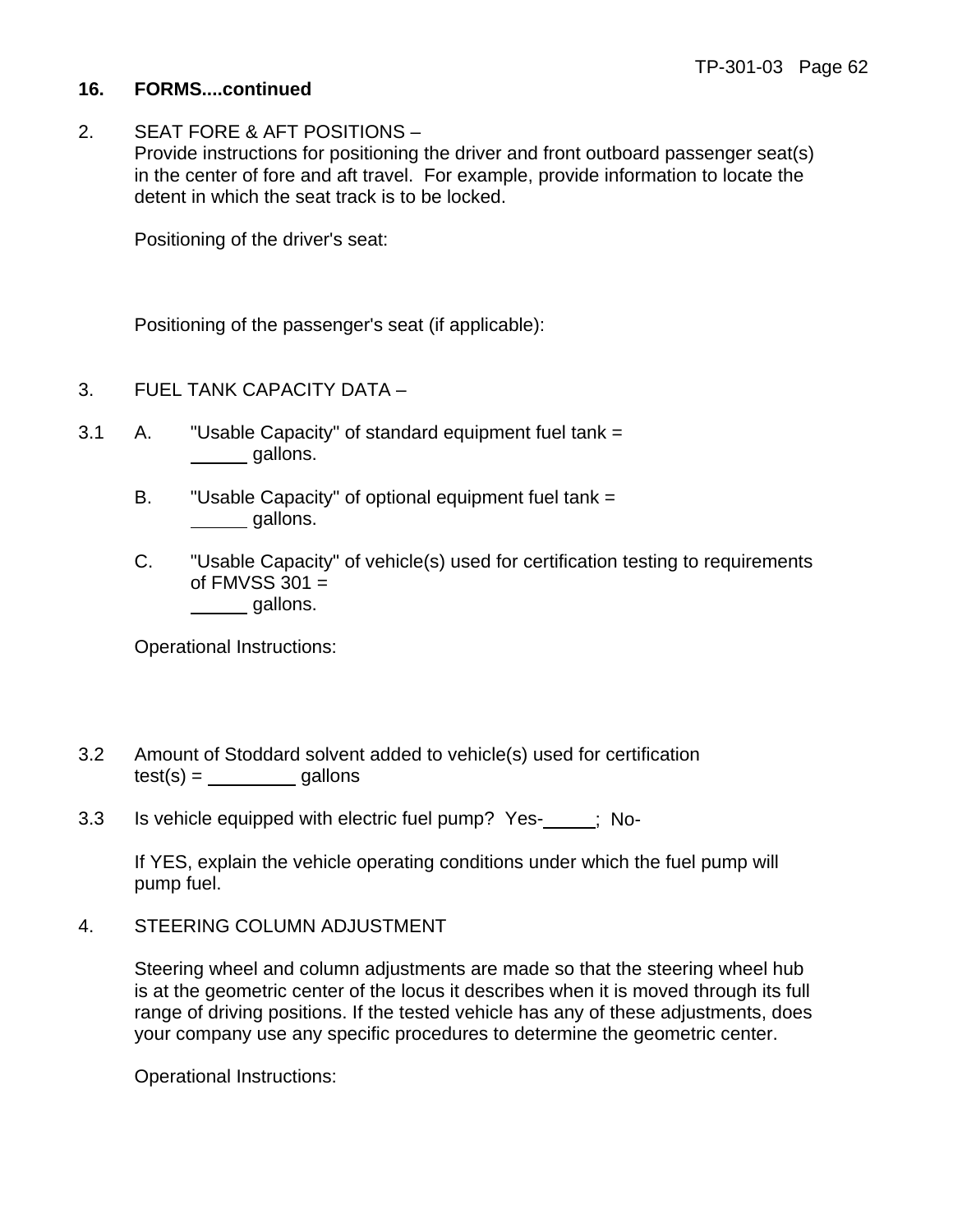# FORM 3 LABORATORY NOTICE OF TEST FAILURE TO OVSC

TEST DATE:

LABORATORY:

CONTRACT NO.: \_\_\_\_\_\_\_\_\_\_\_\_\_\_\_\_\_\_\_\_\_\_\_\_; DELV. ORDER NO.:

LAB PROJECT ENGINEER'S NAME:

TEST VEHICLE YEAR/MAKE/MODEL/BODY STYLE:

VEH. NHTSA NO.: \_\_\_\_\_\_\_\_\_; VIN:

MFR:

TEST FAILURE DESCRIPTION:

FMVSS REQUIREMENT, PARAGRAPH S ::

NOTIFICATION TO NHTSA (COTR):

DATE: \_\_\_\_\_\_\_\_\_\_\_\_\_\_\_\_; BY:

REMARKS: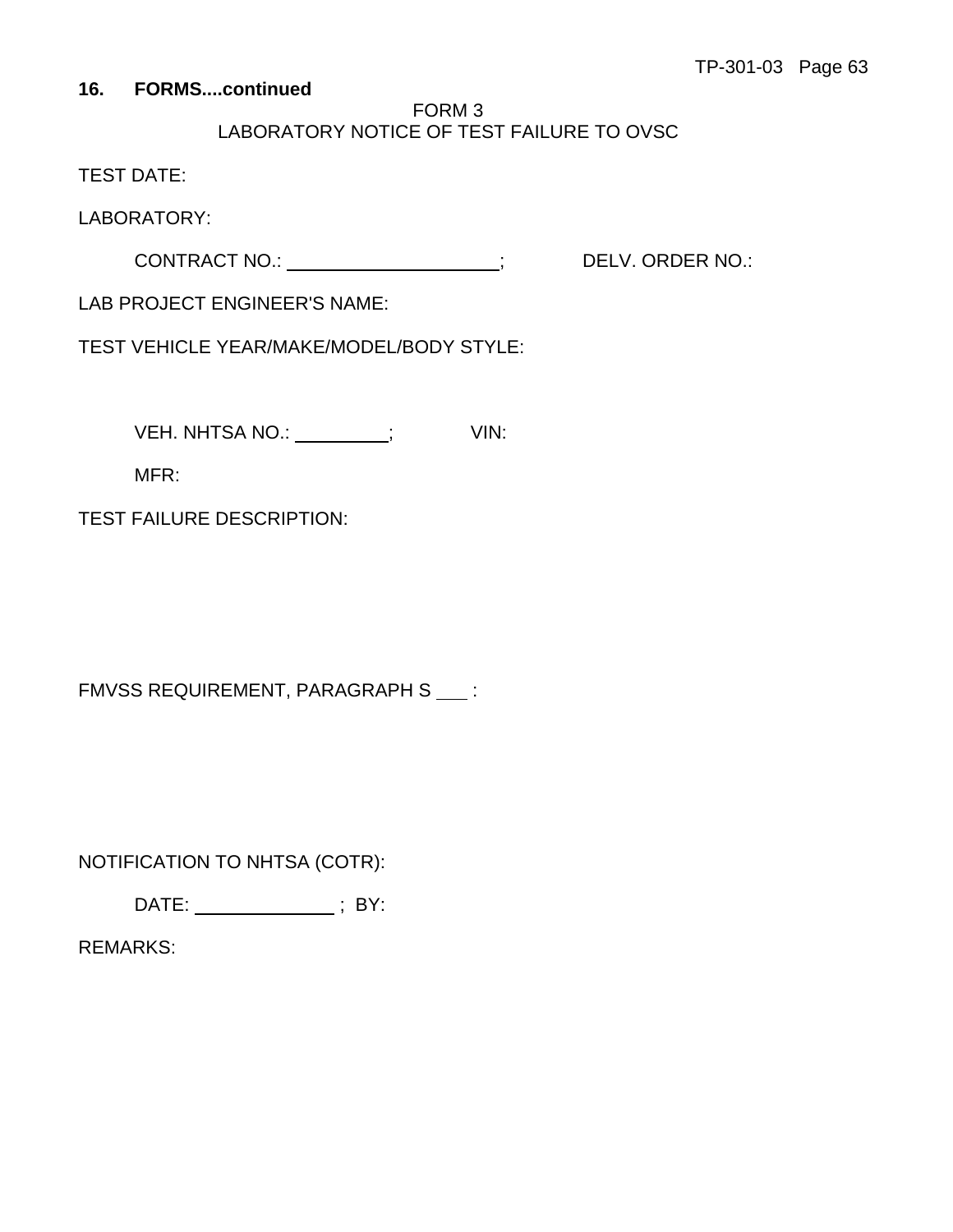#### **APPENDIX 1**

#### ANTI-SIPHONING DEVICE FOR ALCOHOL FUEL VEHICLES

APPLICABLE ONLY TO THOSE VEHICLES TYPES THAT ARE CURRENTLY SUBJECT TO FMVSS 301 AND THAT ARE DESIGNED TO OPERATE WITH AT LEAST 20 PERCENT ALCOHOL FUEL CONTENT.

### **A1.1 TEST EQUIPMENT DESCRIPTION**

The following is a list of the minimum suggested test equipment needed to perform the anti-siphoning test for alcohol fuel vehicles (S6.6).

 A straight vinyl plastic or rubber hose of 120 centimeters (cm), +0.00, -0.60 (47.20 inches, +0.00, -0.25) length. The hose will have an outside diameter of 5.20 millimeters (mm), +0.00, -0.26 (0.20 inches, +0, -0.01).

### **A1.2 DEFINITIONS**

### ALCOHOL FUEL VEHICLES

Each vehicle manufactured to operate on an alcohol fuel (e.g., methanol, ethanol) or a fuel blend containing at least 20 percent alcohol fuel.

### **A1.3 COMPLIANCE TEST EXECUTION**

Position the test vehicle on a level surface, fill the fuel tank with Stoddard solvent to between 90 to 95 percent of its useable capacity. Insert one end of the test hose into the fuel filler neck and determine whether the hose will pass through the anti-siphoning device and reach the solvent. Insert the test hose as far into the fuel filler neck as possible or until it is completely within the fuel filler neck or blocked by the anti- siphoning device. During insertion, keep the test hose concentric with the opening of the anti-siphoning device, if possible.

Measure the length of any remaining portion of the test hose outside of the fuel filler neck.

Record the measurement in Data Sheet 1.

Pull the test hose out of the fuel filler neck carefully for examination. If there is evidence that the hose had contacted the surface of the Stoddard solvent in the tank, then measure the length of the hose that was submerged in the solvent.

The vehicle fails the test if there is evidence that the hose end contacted the surface of the solvent in the tank.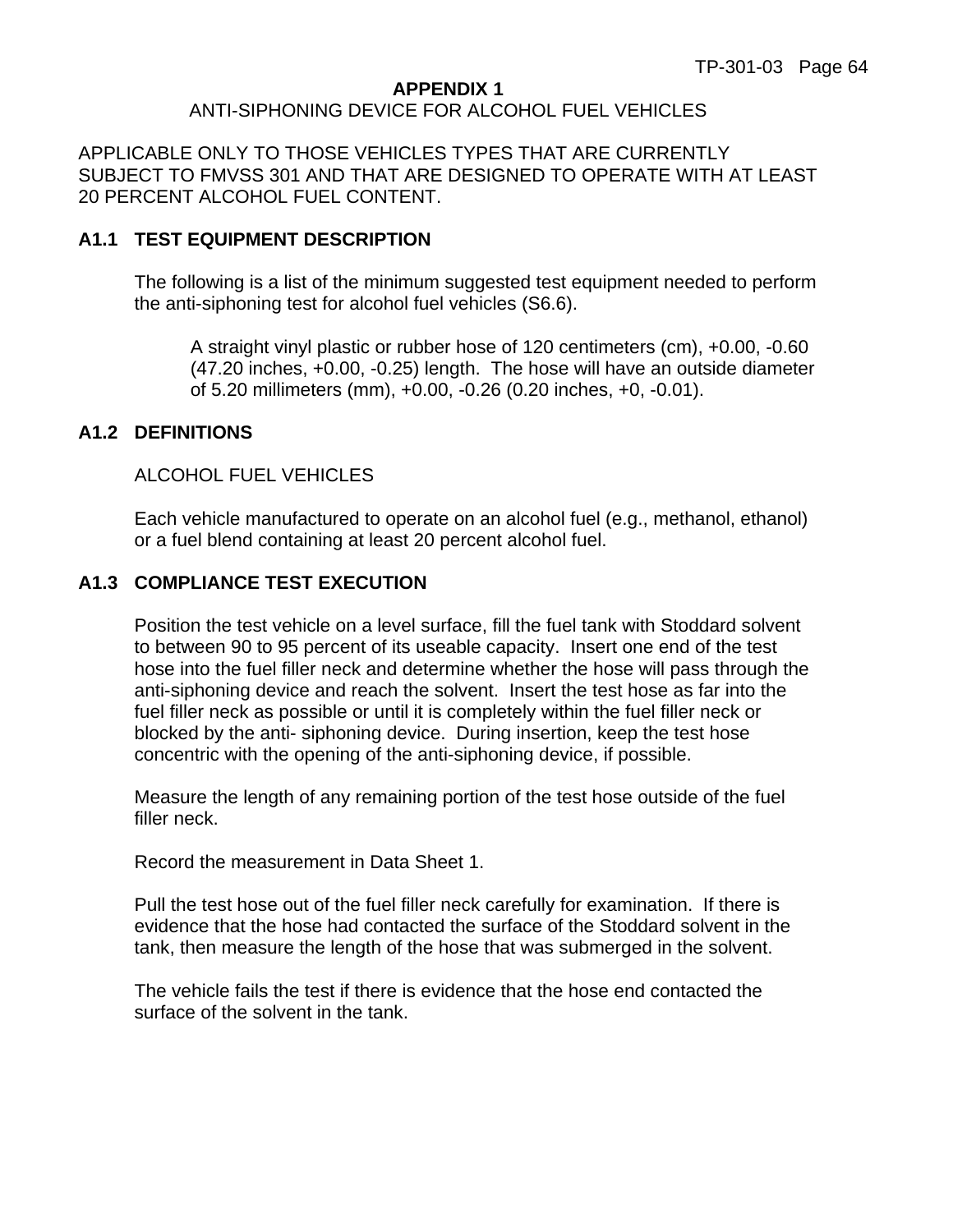### DATA SHEET A1.1 ANTI-SIPHONING DEVICE FOR ALCOHOL FUEL VEHICLES

VEH. MOD YR/MAKE/MODEL/BODY:

VEH. NHTSA NO.:  $\qquad$  ;  $\qquad$  VIN:

VEH. BUILD DATE: ; TEST DATE:

TEST LABORATORY:

### OBSERVERS:

- 1. Provide a description of the anti-siphoning device if possible.
- 2. Did the test hose pass through the anti-siphoning device opening?

Yes- No-

3. The test hose length outside of the fuel filler neck at maximum insertion:

 $Length =$   $cm$ 

4. The maximum inserted test hose length is (120.00 cm - measurement from item 3):

 $Length =$   $cm$ 

5. Was there evidence that the test hose contacted the surface of the Stoddard fluid in the fuel tank of the test vehicle?

Yes- (Fail) No- (Pass)

6. Measure the length of the portion of the hose that was submerged in the Stoddard solvent:

 $Length =$   $cm$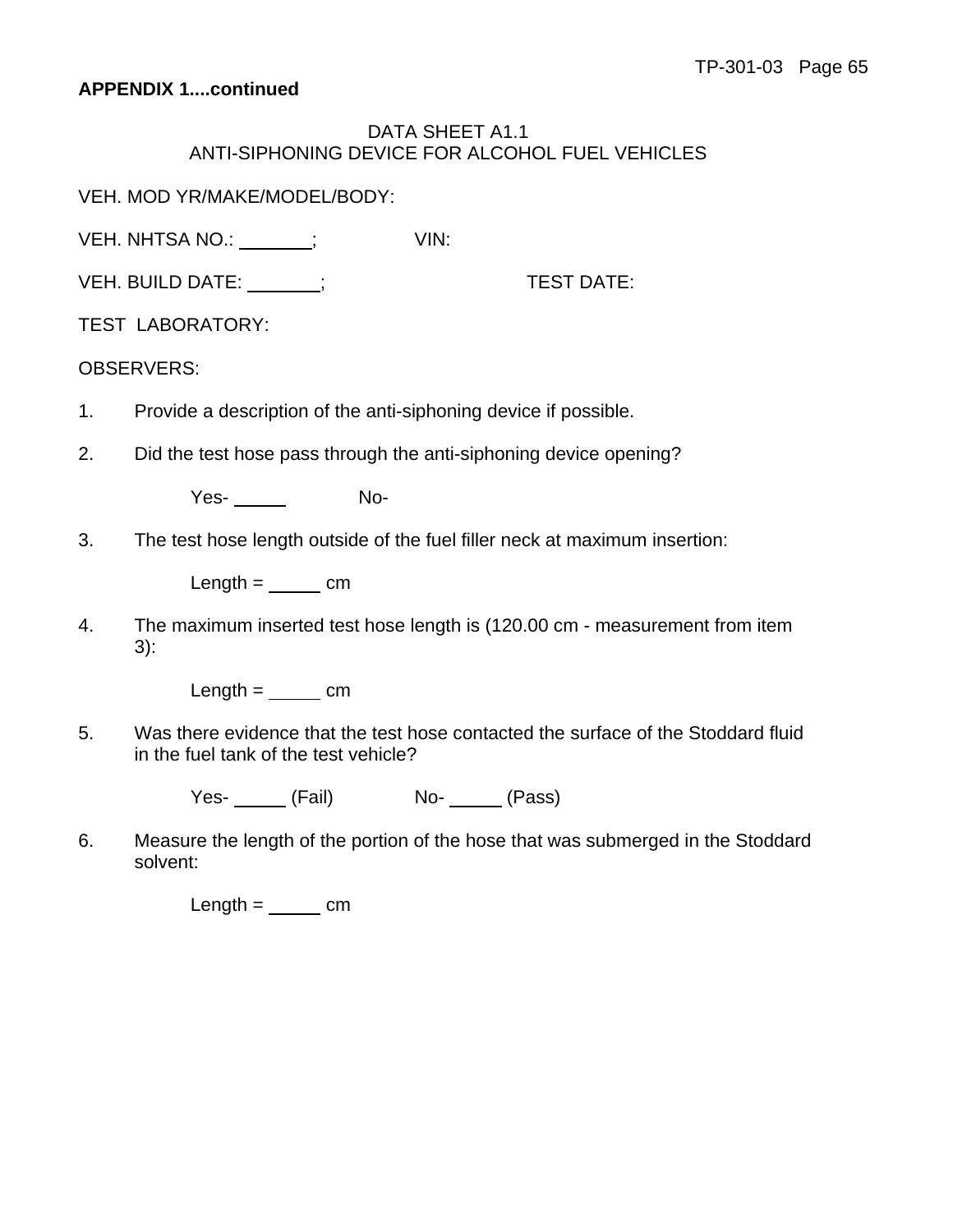### **APPENDIX 2**

MODIFIED FMVSS 301 TEST, REAR IMPACT ONLY

FOR THE PURPOSE OF ACQUIRING INFORMATION FOR APPLIED RESEARCH, FMVSS 301, FUEL SYSTEM INTEGRITY TEST - REAR IMPACT, IS MODIFIED FOR EACH INSTRUMENTED DUMMY WITH THE FOLLOWING ADDITIONAL TEST AND DATA ACQUISITION REQUIREMENTS:

# **A2.1 TEST EQUIPMENT DESCRIPTION**

The following is a list of the minimum additional test equipment needed to perform the modified FMVSS 301 test.

- A. A anthropomorphic test dummy, Part 572E (Hybrid III), Part 572O (Hybrid III), Thor, or BioRid etc.
- B. Sensor to measure head rotation directly or calculated from angular velocity for the test dummy specified above.
- C. Sensor to measure chest rotation directly or calculated from angular velocity for the test dummy specified above.
- D. Load cell to measure lower neck loads.
- E. Lower neck accelerometer for the test dummy specified above.
- F. Sensor to measure vehicle rotation directly or calculated from angular velocity.
- G. SAE J826 manikin.
- H. Head Restraint Measuring Device (Insurance Corporation of British Colombia (ICBC) machine).
- I. Sensors to measure rotation for both the left and right side seat back directly or calculated from angular velocity.
- J. Head Center of Gravity (C.G.) Triaxial Accelerometers for the test dummy specified above.
- K. Chest C.G. Triaxial Accelerometers for the test dummy specified above.
- L. Pelvis C.G. Triaxial Accelerometers for the test dummy specified above.
- M. Load cell to measure upper neck loads.
- N. Load cells to measure femur loads.
- O. Sensors to measure vehicle acceleration, passenger seat belt motion (playout), and passenger seat belt load.
- P. Data recording equipment having sufficient channels to record the necessary time history. Each data channel shall consist of a sensor, signal conditioner, data acquisition device, and all interconnecting cables and shall conform to the requirements of SAE Recommended Practice J211.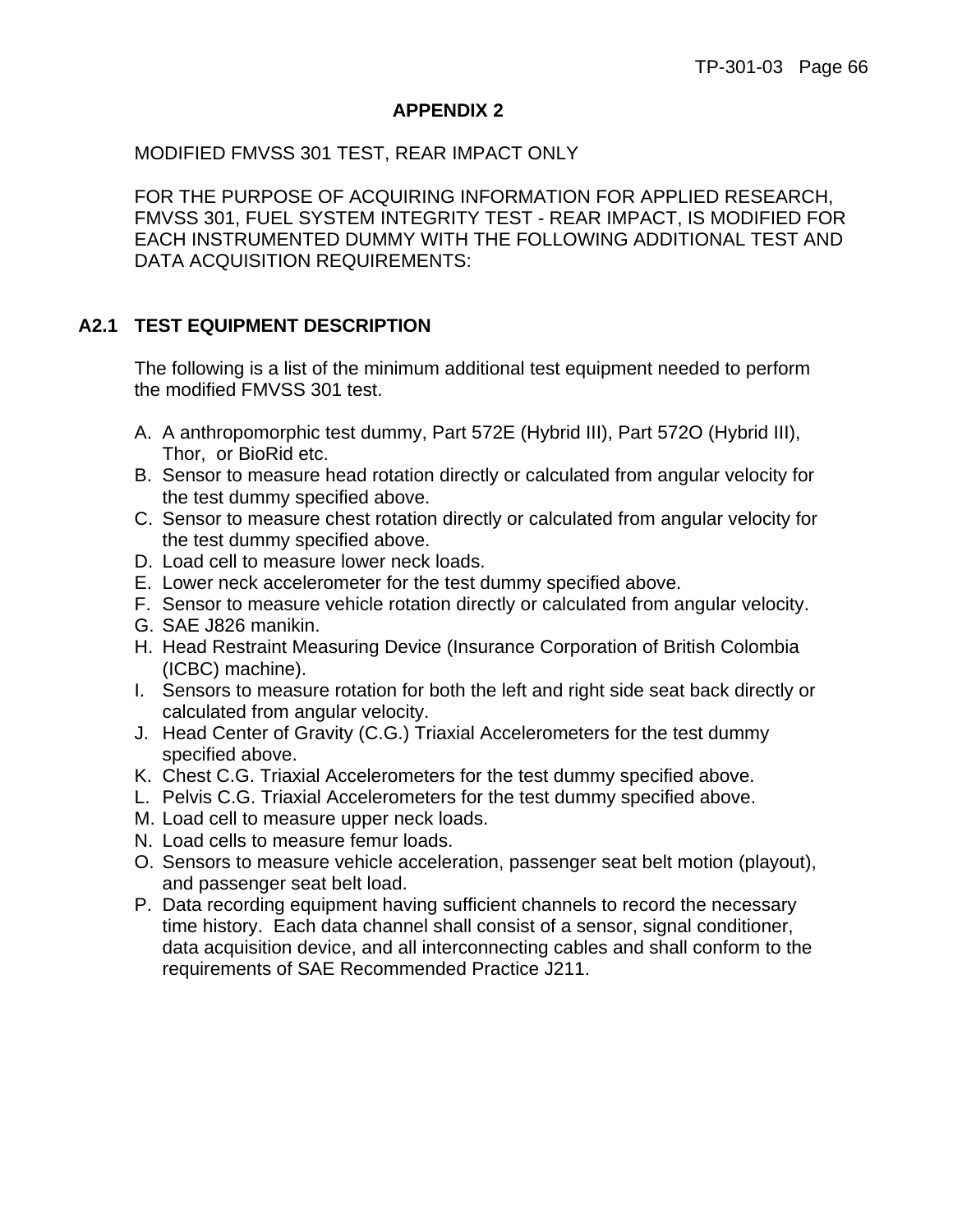### **APPENDIX 2....continued**

The following is a list of the minimum additional test equipment needed to perform the optional seat translation device for the modified FMVSS 301 test.

- A. 2 String potentiometers
- B. 2 Rotary potentiometers

### **A2.2 ADDITIONAL INSTRUMENTATION**

 Instrument the anthropomorphic test dummy as follows (Actual dummy and type of sensors used will be chosen in coordination with OVSC and OCR):

- A. Head rotation about the y-axis (GFE<sup>\*</sup>).
- B. Chest rotation about the y-axis  $(GFE^*)$ .
- C. Head C.G. Triaxial Accelerometers
- D. Chest C.G. Triaxial Accelerometers
- E. Pelvis C.G. Triaxial Accelerometers
- F. Lower neck accelerometer.
- G. Left femur load cell, single axis
- H. Right femur load cell, single axis
- I. Upper Neck
- 1. 3-axis Neck Force Transducers (GFE<sup>\*</sup>)
- 2 3-axis Neck Moment Transducers (GFE<sup>\*</sup>)
	- J. Lower Neck
- 1. 3-axis Neck Force Transducers (GFE<sup>\*</sup>)
- 2 3-axis Neck Moment Transducers (GFE<sup>\*</sup>)
	- \* Government Furnished Equipment

Dummy calibration, according to the appropriate Dummy Performance Calibration Procedure, shall be performed prior to the start of testing, after every fifth test, and at the completion of testing.

Instrument the test vehicle to record the following:

- A. Passenger left seat back rotation about the y-axis (GFE $\check{ }$ )
- B. Passenger right seat back rotation about the y-axis (GFE<sup>\*</sup>)
- C. Passenger door sill rotation about the y-axis (GFE\* )
- D. Primary and redundant accelerometers to record occupant compartment acceleration
- E. Driver seat belt motion (playout)
- F. Driver seat belt load
- **NOTE:** Location of transducers will be determined in coordination with the Office of Vehicle Safety Compliance (OVSC) and the Office of Crashworthiness Research (OCR).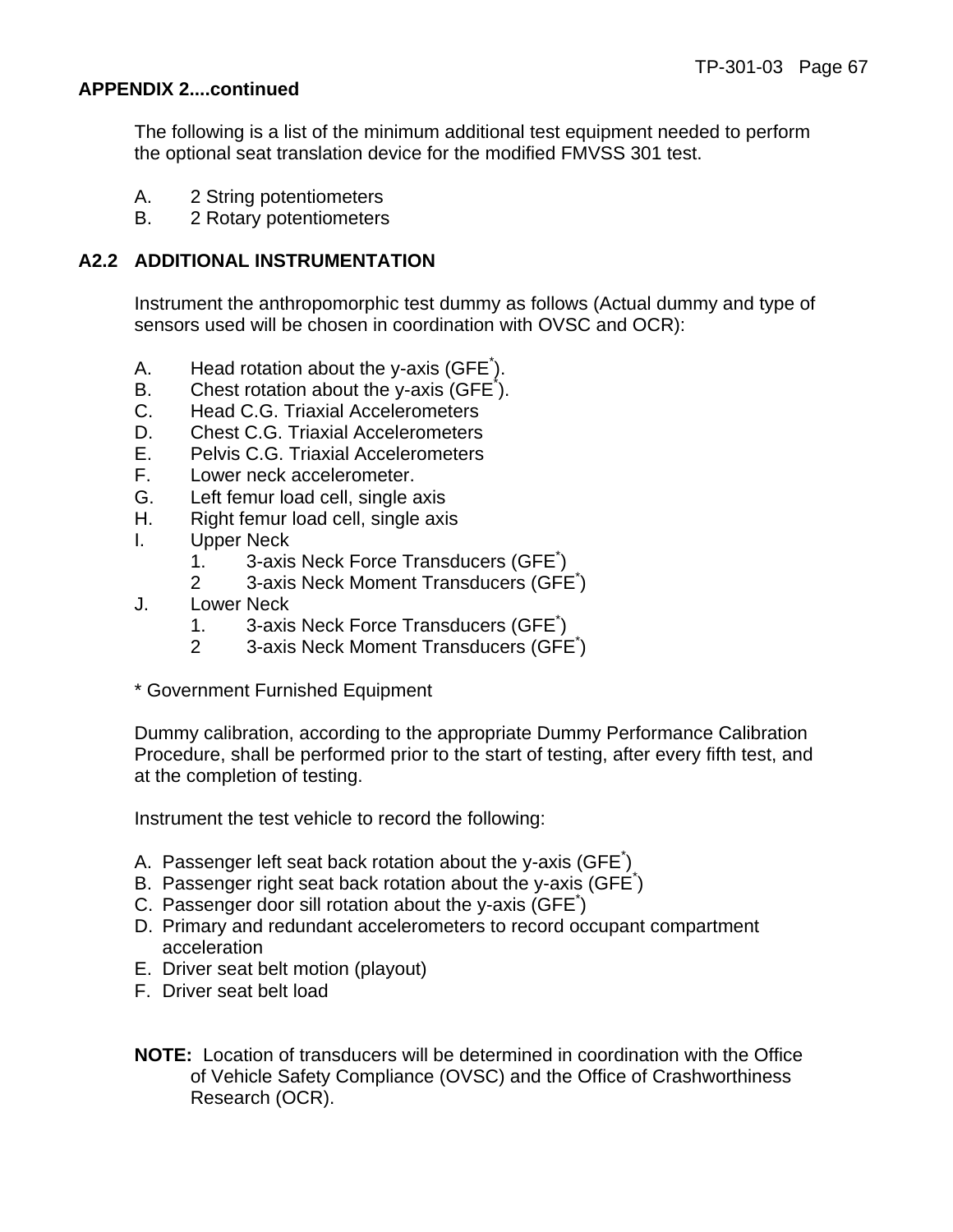### **APPENDIX 2....continued**

### **A.2.3 ONBOARD CAMERA REQUIREMENT**

One high speed digital camera (1,000 frames/second) placed on/in the vehicle to acquire improved film coverage of seat/dummy/belt dynamics in a rear crash. The resolution of the high speed digital camera shall meet the specifications from section 9.2 Camera Coverage of this test procedure. Time zero impact mark must be registered on the high speed video to indicate when contact with the barrier is made in a crash test. Actual camera location will be chosen in coordination with OVSC and OCR.

# **A.2.4 REPORTS AND ELECTRONIC TEST DATA**

- A. Plots to be included in test report Lower neck acceleration vs. time Lower neck X,Y,Z force vs. time Lower neck X,Y,Z moment vs. time Vehicle angular velocity vs. time (if applicable) Vehicle rotation vs. time Left side seat back angular velocity vs. time (if applicable) Left side seat back rotation vs. time Head angular velocity vs. time (if applicable) Head rotation vs. time Chest angular velocity vs. time (if applicable) Chest rotation vs. time
- B. Measurements of the head restraint height and backset and note if the restraint locks in the adjusted position.
- C. Note any deformation of the seat and attachment points to the floor
- D. Note the type of recliner mechanism and any deformation of the recliner mechanism. Also note if there is a recliner mechanism on each side.
- E. One set of still photos in digital format (JPEG). The JPEG files shall have the same naming convention as used on the photos in the final report.
- F. One final report in PDF format.

Additional information included in reports and electronic test data for the optional seat translation measurement device.

| Α. | Plots to be included in test report -                                                        |
|----|----------------------------------------------------------------------------------------------|
|    | String displacement vs. time for the left side of the seat from the string<br>potentiometer  |
|    | Rotation vs. time for the for the left side of the seat from the rotary<br>potentiometer     |
|    | String displacement vs. time for the right side of the seat from the string<br>potentiometer |
|    | Rotation vs. time for the for the right side of the seat from the rotary<br>potentiometer    |

Displacement in the x-direction vs. time for the point of interest on the seat

B. Provide data sheet of the test setup of the optional seat translation measurement device.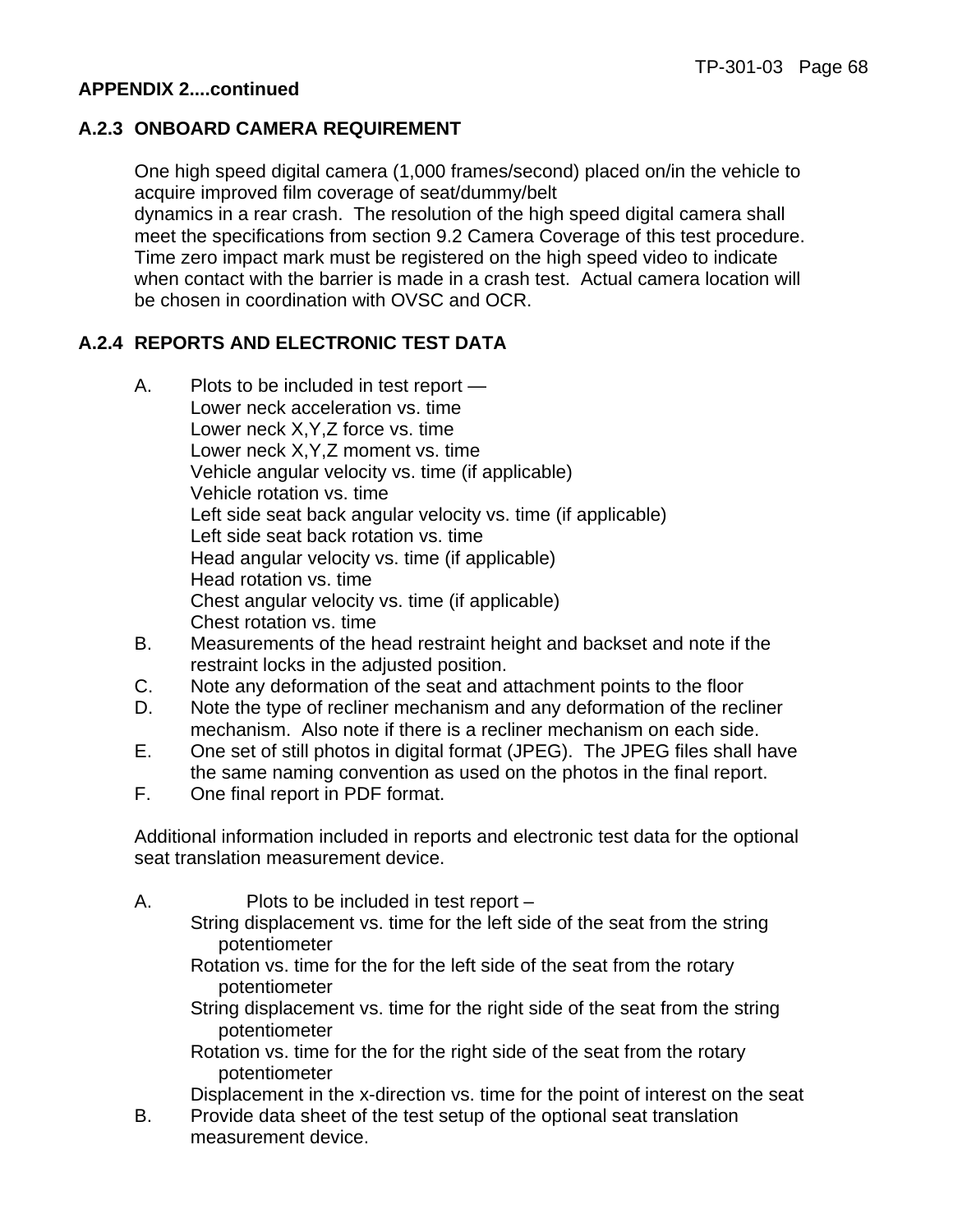### **APPENDIX 2....continued**

### **A2.5 FRONT SEAT CUSHION ADJUSTEMENT**

 Adjustable front seat are adjusted according to the test dummy used. For the Part 572 tests dummies shall be positioned according the procedure in Procedure TP208-12 dated January 14, 2003. The final position of the seat cushion will be determined in coordination with the Office of Vehicle Safety Compliance (OVSC) and the Office of Crashworthiness Research (OCR).

### **A2.6 FRONT SEAT BACK ADJUSTEMENT**

Place the front seat back to give a torso angle of 25 degrees  $+ 1$  degrees as measured by the SAE J826 manikin (not furnished by the government). The final seat back torso angle will be determined in coordination with the Office of Vehicle **Safety** 

Compliance (OVSC) and the Office of Crashworthiness Research (OCR).

### **A2.7 HEAD RESTRAINT POSITIONING AND MEASUREMENTS**

 The head restraint position will be determined in coordination with the Office of Vehicle Safety Compliance (OVSC) and the Office of Crashworthiness Research (OCR). The head restraint height and backset shall be measured according to the NPRM for FMVSS No. 202 (66 FR 968 – January 4, 2001). The ICBC machine will be government furnished equipment (GFE).

### **A2.8 DUMMY POSITIONING AND MEASUREMENTS**

Anthropomorphic Test Dummy shall be placed in the passenger location and positioned with the appropriately procedure defined in TP208-12 dated January 14, 2003. The test lab shall provide measurements of the dummy in accordance with Data Sheet 35 of TP208-12 dated January 14, 2003. The final position procedure of the dummy will be determined in coordination with the Office of Vehicle Safety Compliance (OVSC) and the Office of Crashworthiness Research (OCR).

### **A2.9 ADDITIONAL TARGETS**

Location of additional targets will be determined in coordination with the Office of Vehicle Safety Compliance (OVSC) and the Office of Crashworthiness Research (OCR).

### **A2.10 ELECTRONIC DATA SUBMISSION FOR ALL STANDARDS**

An electronic data submission (CDs/diskettes), formatted in accordance with the NHSTA EV5 data format as specified in the Version 5 Test Reference Guide, Volume 1: Vehicle Tests (VTRG), shall be required for each test conducted for OVSC. Copies of the guide may be downloaded from the web site, [http://www](http://www-nrd.nhtsa.dot.gov/software/entree/index.htm)[nrd.nhtsa.dot.gov/software/entree/index.htm](http://www-nrd.nhtsa.dot.gov/software/entree/index.htm)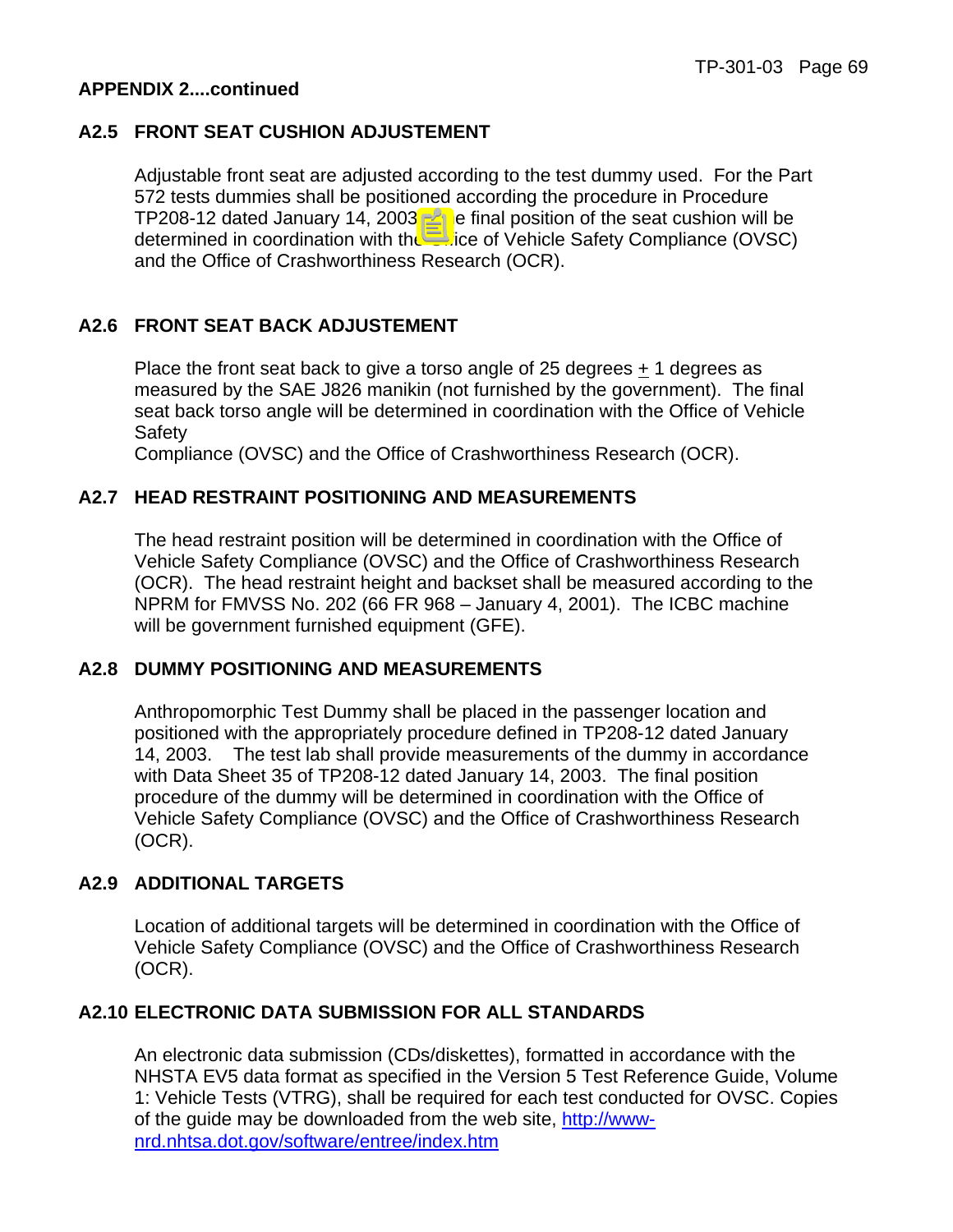#### **APPENDIX 2....continued**

The initial electronic data submission post-test will contain specification and measurement data in this EV5 format. Subsequent submission of the digital photos (JPEG), AVI, and the PDF copy of the final report shall also be prepared in accordance with the specifications for submission of these deliverables as defined in the Guide (VTRG).

Each submission shall include the raw sensor outputs measured to determine compliance to the standard, such as acceleration, force, displacement, etc.

Any questions concerning preparation of the electronic data submission shall be directed to:

 Barbara Hennessey US/DOT NHTSA/NVS-321 400 Seventh Street, SW Washington, DC 20590 PH: 202-366-4714 Fax: 202-366-3505

e-mail: [barbara.hennessey@nhtsa.dot.gov](mailto:barbara.hennessey@nhtsa.dot.gov)

#### **A2.11 OPITIONAL SEAT TRANSLATION MEASUREMENT DEVICE**

The seat translation measurement device (STMD) consists of a cross bar that attaches to the roof of the vehicle and extension bars mounted to the sides of the seat. For each side of the seat a string pot is attached to the cross bar and the string is attached to the extension bar from the seat. At the location of the string and the extension from the seat is a rotary pot. Details on the mounting and use of the STMD will be determined in coordination with the Office of Vehicle Safety Compliance (OVSC) and the Office of Crashworthiness Research (OCR). After positioning the dummy measure the position of string at the cross bar attached to the roof, the position of the rotary potentiometer and point of interest on the seat.

## **A2.12 OPITIONAL ADDITIONAL DUMMY AND VEHICLE CHANNELS**

Location of additional channels will be determined in coordination with the Office of Vehicle Safety Compliance (OVSC) and the Office of Crashworthiness Research (OCR).

## **A2.13 GOVERNMENT TEST INFORMATION SHEET**

The Government will furnish an information sheet when this option is exercised for each individual test or series of tests. At a minimum the information sheet will include the following: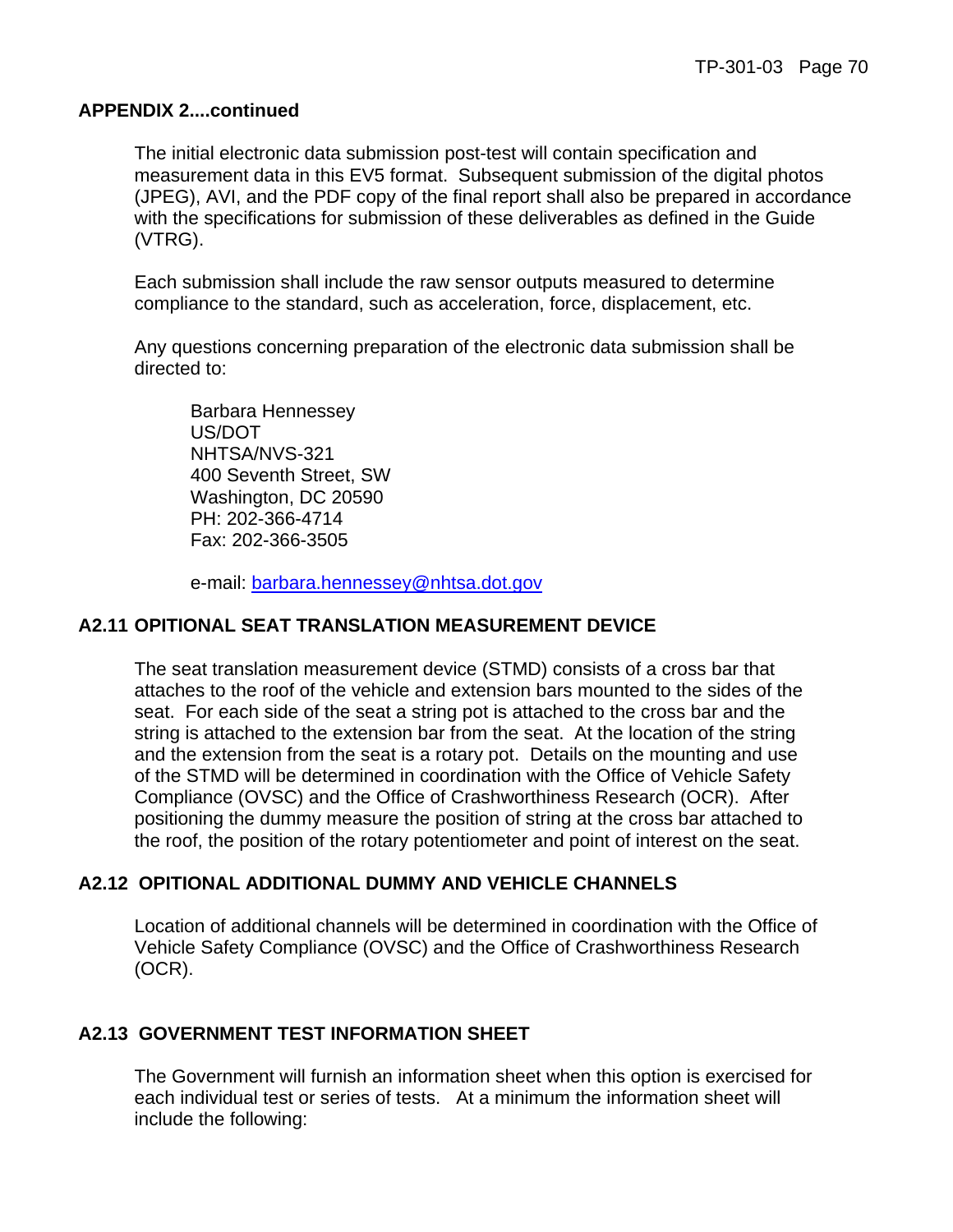# **APPENDIX 2....continued**

- A. Selection dummy and types of sensors
- B. Location of transducers
- C. Position of seat cushion
- D. Final seat back torso angle
- E. Head restraint position
- F. Final position procedure for the dummy
- G. Camera location(s)
- H. Additional targets
- I. Details on mounting the STMD
- J. Location of additional channels
- K. Pre and Post seat back angle